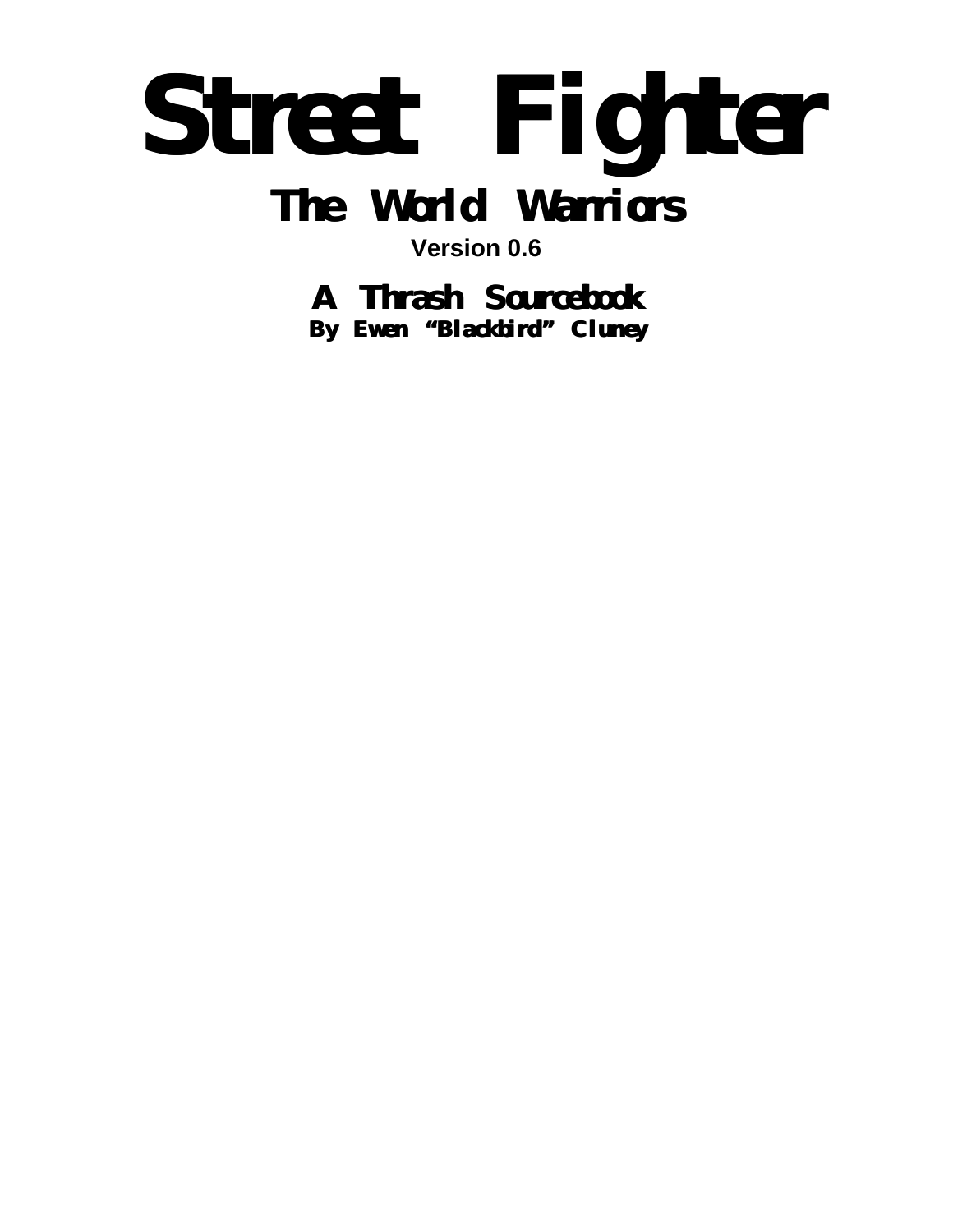# **Chapter 1: Introduction**

*Street Fighter: The World Warriors* is a Thrash adaptation of the best-known fighting game series, none other than Capcom's Street Fighter. It also includes rules for converting characters from Street Fighter: The Storytelling Game into the Thrash system, maneuvers and all.

Although probably the single most schizophrenic series of fighting games, it is also the spark that created this genre that we so much enjoy. Long ago (it seems that way anyhow) out of the arcades emerged a game called "Street Fighter II." Each machine overflowed with quarters. And then came more and more versions of it. And then came a prequel. And then a prequel to the sequel, and we began to wonder if the person coming up with the titles only has two fingers to count on, and finally the sequel to the original came, alongside spin-offs and crossovers.

And here we are. Its rumored that Capcom won't be making any more Street Fighter games. The greatest arcade game series, a tangle of continuities, and a whole load of great characters (and a few not so great ones here and there...) at last bid us farewell. This sourcebook reclaims nearly a decade of fighting game excitement for your roleplaying enjoyment. All the old favorites denied further pixelated combat return in a different form, to do battle once again.

#### **Translation Note**

Please note that in this book I have opted to use the original Japanese names rather than the ones that are used exclusively in English-speaking countries. Also, as much as I would like to include them, the characters that only appeared in the original Street Fighter (Eagle, Geki, Joe, Lee, and Retsu) do not appear here, mainly because I cannot find enough information on them to produce even the sketchiest of stats, much less background information.

You will need the Thrash rulebook and the Thrash Sourcebook to play. Lucky for you they're free to download, ne?

#### **Name Conversions**

| American  | Japanese   |
|-----------|------------|
| Akuma     | Gouki      |
| Shen Long | Gouken     |
| M. Bison  | Lord Vega  |
| Balrog    | Mike Bison |
| Vega      | Balrog     |
| Shadoloo  | Shadaloo   |

#### **A Note On Continuity**

The people at Capcom are very good at a lot of things, but their sense of continuity evidently leaves a lot to be desired. I've tried to interpret the characters well, and put together a decent picture of the world of Street Fighter, but the information available is often exceedingly sketchy, when available at all, and occasionally contradictory. Any screw-ups are most likely a result of this information shortage, and if you feel my interpretations are incorrect, let me know what and why, and it will be fixed.

#### **Sources of Street Fighter**

The Street Fighter series includes a whole lot of games (currently about 16, including the EX series but not the Marvel crossovers). There are also a number of manga, a live action movie (ugh), anime movie, anime series, and plenty of other stuff besides. The list below is in chronological order for storyline purposes rather than the order of release.

**Street Fighter** Street Fighter Alpha Street Fighter Alpha 2 Street Fighter Alpha 2 Gold Street Fighter Alpha 3 Street Fighter II Street Fighter II Championship Edition Street Fighter II Turbo Super Street Fighter II Super Street Fighter II Turbo Street Fighter EX Street Fighter EX Plus Street Fighter EX Plus Alpha Street Fighter EX 2 Street Fighter III Street Fighter III: Second Impact Giant Attack

#### **Revision History**

- **0.5** Initial version with only the characters from Alpha and Alpha 2 and conversions of SF:STG (excepting Animal Hybrid and Elemental stuff).
- **0.6** After finally getting SF Collection, added hidden characters from Alpha 2 Gold, plus Street Fighter II types, and some hidden characters from MSHvSF, with new maneuvers and such as needed. Also corrected some character's maneuver names.

#### **Net Stuff**

The Official Thrash Home Page can be found at http://www.geocities.com/tokyo/6127/thrash, I can be emailed at blackbird@earthdome.com, and if you have ICQ, my UIN# is 890782.

#### **Disclaimer**

Thrash is public domain. It may be distributed freely provided that no fee is charged and this document remains unmodified.

Capcom Co., Ltd. owns Street Fighter and all related characters. Their respective creators likewise own other games and characters mentioned herein. This document is not in any way a challenge to that ownership.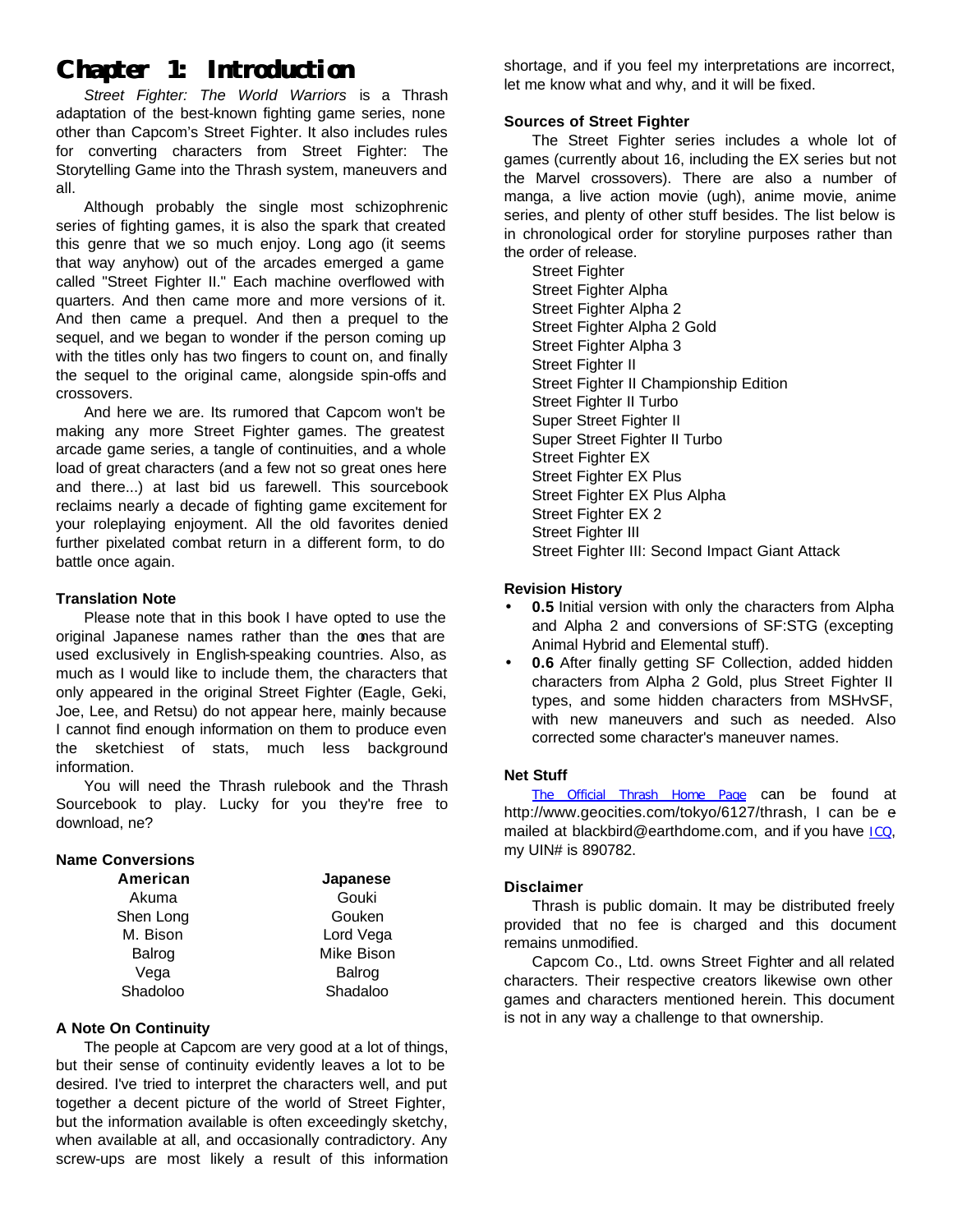# **Chapter 2: The World of Street Fighter**

The world in which the Street Fighter series takes place follows the typical fighting game mold, albeit mainly because it *created* that mold in the first place. It is not so different from the real world we live in, save in that the mystical is a reality (if a hidden one), and martial artists in particular hold great power.

As such, this section is pretty short.

#### **The Street Fighter Tournament**

The Street Fighter tournament is regarded as the ultimate martial arts competition; the ranking fighters, men and women of truly incredible insight, skill, and power, are known as the World Warriors, and revered by the rest of the world. It has been home to countless battles over the years, but never before have the stakes risen so high as they do now, with Lord Vega's empire growing each day, and Gouki at last revealing himself from the shadows.

#### **Metro City**

The vast expanse of cityscape known as Metro City is in many ways your average metropolis. What makes it unusual is the problems that have arisen there. In particular, a few years ago a powerful terrorist group known as the Mad Gear Gang began wreaking havoc. Mayor Mike Haggar called in some of his friends, including Guy and Cody, to deal with the problem. That they did, only to have the Mad Gear resurface again and again, until the defeat of their leader.

Even so, afterwards fragments of the Mad Gear still remain afterwards, most notably Rolento and Sodom, both seeking to wreak havoc once more.

#### **Shadaloo**

Shadaloo is the criminal empire built by the infamous Lord Vega. His true origins are a mystery, but he began his budding empire in Thailand, where, in recent years, he has gripped control of a sizable piece of territory, creating the country of Mriganka. This is, however, only the beginning of Shadaloo's influence.

The organization has control over numerous criminal operations all over the world, whether created or conquered. Shadaloo deals in drugs, smuggling, terrorism, assassination, and anything else that strikes their fancy. They have not been able to take over all of the various criminal operations in the world, but these "renegade" criminal groups still feel the pressure from Shadaloo, and clashes between them are not uncommon.

#### **The Fall, Resurrection, and Fall of Shadaloo**

Shadaloo was extremely powerful, until the destruction of its leader, upon which it fell apart. Vega attained victory after victory (although Nash simply refused to die). When he tried to find a new body to house the Psycho Power, he failed, and was believed to have been consumed by his own power, mere minutes before Shadaloo's headquarters were bombed.

Somehow, despite this, Vega resurfaced a few months later. His first action was to kill Nash once and for all. His second was to begin rebuilding his empire from its crumbling remains. Ultimately, though, Guile and the other street fighters defeated him, seeking revenge for all that he'd done.

#### **The Underworld**

With Shadaloo gone, however, the troubles didn't end, as a new threat reared its ugly head. A mysterious organization known only as "the Underworld" has appeared to spread terror in Shadaloo's place. Under the leadership of the mysterious Gill, the Underworld has begun to assert its power.

#### **Street Fighter In Your Campaign**

So, apart from being able to read up on your favorite characters and make comparisons (even though they're based on my opinions of them), what's this book going to do for your campaign, you might ask.

Obviously, roleplaying in the Street Fighter world is more or less the whole idea (well, I like writing these things just to write them sometimes, but anyway). This can be approached in any number of ways:

- 1. Be Your Favorite World Warriors: An obvious option is to let players pick out various SF characters and play them. This has good points and bad points. On the good side, it saves time, and gives players (especially new players) a good frame of reference for how the game works. On the other fist, it can lead to what some have called "characterization rape" -- an overly strong term, but effective. This refers to badly characterizing the characters, and while players should certainly be allowed some leeway -- especially given Capcom's rather ambiguous characterization -- the risk of this is the main reason I prefer original characters. All that said, the version of a given Capcom character you play is *not* the original, and can be expected to change from that template over time.
- 2. Old Setting, New Characters: As always, you can come up with original PCs. These can be completely original, or in some way related to other SF characters, whether trained by or with them, related to them by blood, or whatever. Of course, PCs trained in Ler Drit, Spanish Ninjitsu, and such should be rare unless the campaign is built around such. And, of course, battling Shadaloo is always an option (and besides, it means you can adapt adventures from SF: STG).
- 3. Elseworlds: This name comes from the Ranma ½ fanfic series; in this case, it refers to a hypothetical deviation from the "official" universe. While, strictly speaking, any campaign you'd run falls into this category, a definitely Elseworlds campaign will include distinct changes to the continuity. In fanfics this usually deals more with the individual characters than the overall world, but there's no reason you can't make more sweeping changes. Imagine a world where Shadaloo won, and the world is within Lord Vega's clenched fist, the only resistance what few street fighters and other warriors remain.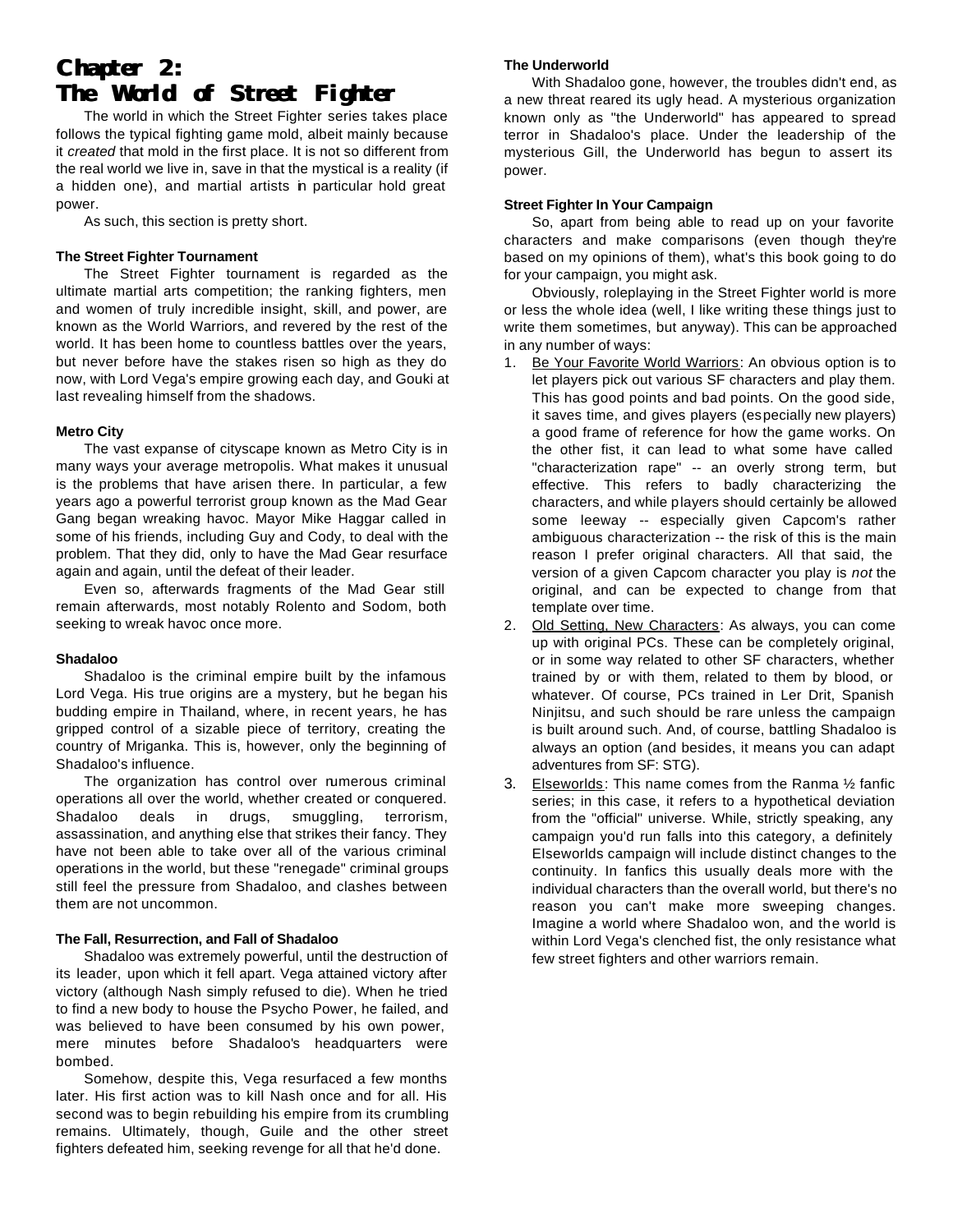# **Chapter 3: Thrash Supplement**

As usual, this section provides generic game material for use with Thrash. However, there are two major differences. One, since it draws upon a very specific source, it includes some styles (Ler Drit, Kabaddi, etc.) and other material which will not normally be used in other settings. Two, as it draws upon an existing RPG and includes a brief set of crossover rules, several items have been converted without concern for their pertinence to the actual setting.

#### **Mechanics Modifications (Optional)**

There are many different fighting games, and all of them have a different spin on how certain things should work. The most notable of these is how supers work. Thrash's basic system is loosely based on how it works in King of Fighters '95, simply because it is the one which, in my opinion, is most appropriate to applying to other types of martial arts stuff.

Even so, you might want to fiddle with the basic "game engine" of Thrash to be more like whatever fighting game you're trying to imitate. If so, this is something to consider. Thrash has the basic mechanics in the system, mostly as optional advantages, disadvantages, and maneuvers, for nearly any such instance. To apply them universally, the GM need only declare them to be possessed by all fighters. Some of the more common modifications are as follows:

- All characters receive certain maneuvers, such as Super Jump, Weapon Block, Air Jump, Air Block, Focus Rage, and Rage Burn.
- All characters receive certain Advantages & Disadvantages, such as Desperation and Inverse Rage.
- Eliminate Rage and supers entirely.

For the purpose of the various SF games, the modifications are as follows:

Alpha 1: All characters have Inverse Rage, two levels of Rage Battery, and receive Air Block, and a version of one of their special moves with Counterstrike (+2 point version).

Alpha 2: All characters have Inverse Rage, two levels of Rage Battery, and receive Air Block, Rage Burn, and a version of one of their special moves with Counterstrike (+2 point version).

Alpha 3: A-Ism: All characters have Inverse Rage, two levels of Rage Battery, and receive Air Block and a version of one of their special moves with Counterstrike (+2 point version).

Alpha 3: V-Ism: All characters have Inverse Rage, Air Block, Rage Burn, and a version of one of their special moves with Counterstrike (+2 point version).

Alpha 3: X-Ism: All characters have Inverse Rage.

SF2 Series: No supers or rage.

SSF2T: All characters get Inverse Rage.

SFEX: All characters receive Inverse Rage and two levels of Rage Battery, plus one move with Guard Breaker.

Vs. Series: All characters get 2 levels of Rage Battery, Inverse Rage, Super Jump, Air Block, and can add Ascension Strike to one maneuver for free.

## **New Skills**

Insight: This is a fighter's ability to size up an opponent, and (if used successfully) determine their style of fighting, level of skill, and so forth.

Searching: This is a general ability to look for and even find hidden compartments, wire taps, wall safes, and so forth.

Subterfuge: A character with this skill is well-versed in intrigue; concealing and deciphering motives and using them is a simple thing to a character skilled in subterfuge.

## **New Advantages & Disadvantages**

Arena (4): Whether large or small, the character owns some kind of fighting arena.

Backing (2/level): Tournament fighters often need funding to pay entry fees and so forth; one way to get that is to get the backing of some individual or company, though, of course, the character will be expected to do some favors for them. The level of Backing determines the size of the sponsoring organization, and its level describes the potential Resources available.

Contacts (2 each): A contact is someone the character knows who can give them information. They aren't necessarily a friend, and can be from nearly any walk of life. Each contact costs 2 points.

Massive (6): The character is exceptionally massive, and is less susceptible to being knocked down or over. Any single attack or combo which does less damage than the character's Stamina can NOT cause a knockdown or knockback. This does not apply while the character is airborne or against grappling maneuvers.

No Rage (-3): The character does not have a Rage Threshold and doesn't accumulate Rage Points. They also cannot purchase supers. Period.

Rage Battery (10/level): For each level of Rage Battery (you can buy up to three), the character can accumulate an extra Super move's worth of Rage. When the character reaches their Rage Threshold, they can accumulate another "bar" of rage, which holds half their Rage Threshold, and can be burned to perform one super. Also, Blind Rage only applies after the character has exceeded their total capacity.

Staff (2/level): A character with this advantage has a small support staff to assist them with their rise to fame. Each level of Staff provides one staff member.

# **New Disciplines**

## **Grappling Defense**

This discipline is a series of techniques intended specifically to defend against grappling attacks. In any given turn, the character may declare that they are using Grappling Defense. In that case, the level of Grappling Defense is added to any attempt to avoid a grappling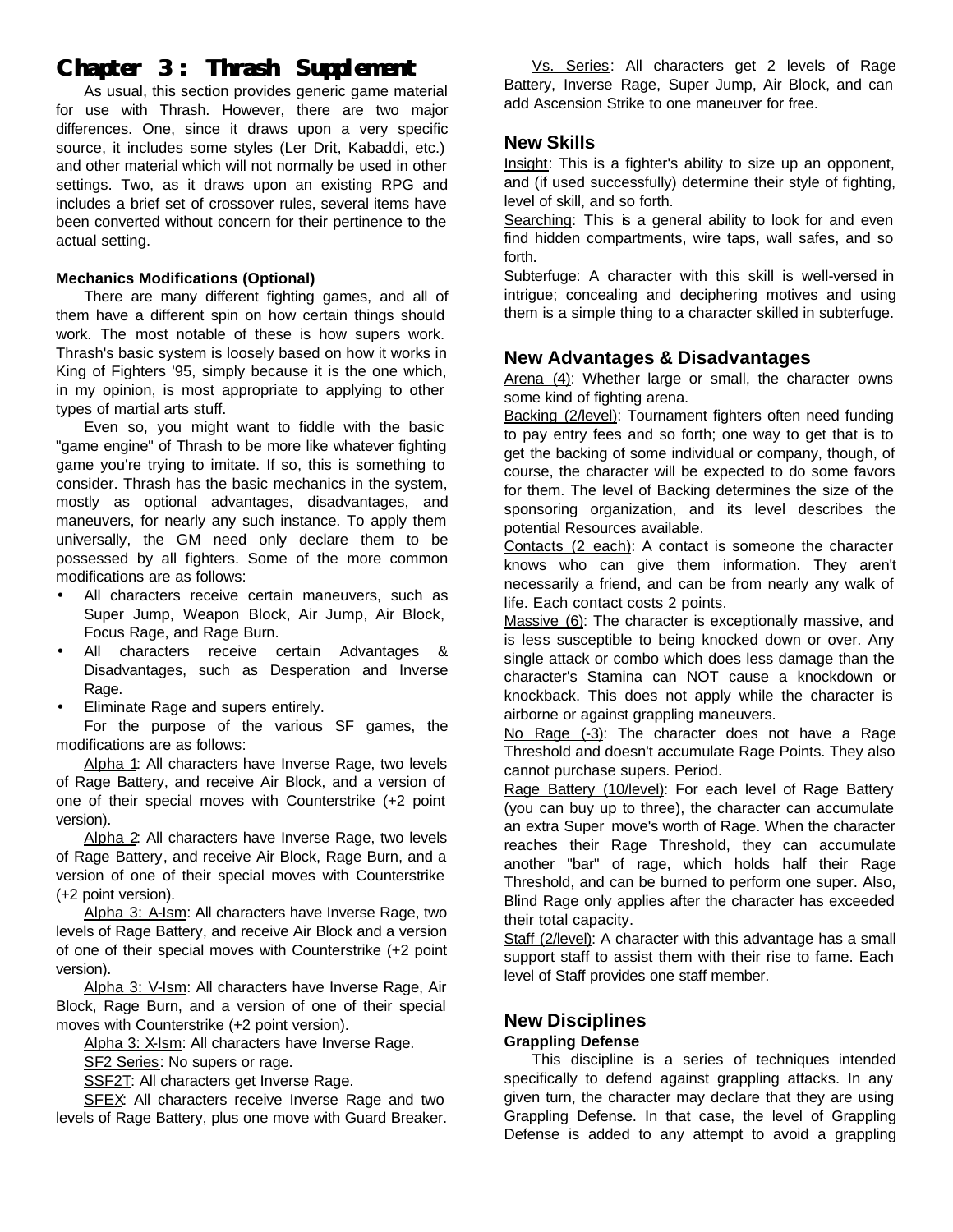attack, but there is a -3 penalty to avoid other types of attacks.

#### **Kick Defense**

This is essentially the same as Grappling Defense, but applies to kicks.

#### **Punch Defense**

Same thing, but with punches.

#### **New Styles**

The following are styles from the Street Fighter setting. With the exceptions of Native American Wrestling, SAMBO, and Western Kickboxing, none exist in other settings, at least in the way they are portrayed in SF.

#### **Baraqah**

A exceedingly rare style from Northern Africa, Baraqah is an Islamic discipline, derived largely from Sufi, one of the more mystical branches of the Moslem faith. It is not so much a fighting style as an expression of Islamic sacred science, designed to cultivate physical health and grace. As such, it is first and foremost a path to enlightenment; as with Tai Chi, the combative abilities it provides are secondary, though still quite effective in the hands of a master.

Availability: Baraqah is taught only by a few, even in the Moslem world. Most such schools can only be found in Persia and Asia Minor, though there are rumors of some in Spain.

Prerequisites: Focus 6

Bonuses: +2 to Focus

**Basic Maneuvers: Body Flip, Pin** 

Maneuver Modifiers: Reduce the cost of Grappling, Kick, and Focus (Healing) maneuvers by 1 point (to a minimum of 1). Increase the cost of Punch maneuvers by 1 point. Quote: "You must learn humility. Baraqah does not come

from us, but from Heaven. Only by mastering out own ego and sense of self can Baraqah flow through us."

#### **Bushinryu Ninjutsu**

The contemporary Bushin school, although descended from traditional Ninjutsu, bears little resemblance to it. Although it retains some techniques of ninjutsu, it mixes certain elements of Karate, Kung Fu, and gymnastics.

Availability: Bushin is taught in a handful of schools in Japan, but is largely unknown elsewhere.

Prerequisites: Agility 6

Bonuses: +1 to Agility, +1 to Strength

Basic Maneuvers: Body Flip, Slide Kick

Maneuver Modifiers: Reduce the cost of all Punch and Athletics maneuvers by 1 point.

Quote: "You can't beat what you can't touch."

#### **Kabaddi**

Kabaddi is a rare and unusual style, which grew out of yoga and Dhyana Buddhism. Monks of ancient India were

said to hold great power, but to use that power they had to achieve such a state of tranquillity that it could not be used offensively. The combative uses of these techniques are collectively known as Kabaddi, and it is one of the most difficult styles to master, simply because of the sheer level of control required.

Availability: Kabaddi schools are exceedingly rare outside of India, and even there they're uncommon.

Prerequisites: Calm 2, Focus 7

Bonuses: +1 to Focus, +1 to Will

Basic Maneuvers: Head Butt, Slide Kick

Maneuver Modifiers: Reduce the cost of all Focus maneuvers by 2 points (to a minimum of 1) and all Block maneuvers by 1 point (to a minimum of 1). Increase the cost of all Punch and Kick maneuvers by 1 point.

Quote: "You must control your feelings; think of nothing but the opponent, and think of your victory only after the battle."

#### **Ler Drit**

Ler Drit is a rare and powerful martial art that mixes powerful hand to hand techniques with highly trained use of psychic powers, known as "Soul Power". The end result is elegant and deadly, though not necessarily in that order. There are only two known practitioners of this style; Rose, and Lord Vega, and it is believed that Vega uses a corrupted variant of Ler Drit, which uses a dark "Psycho Power."

Availability: It is unknown just where this style came from and who teaches it...

Prerequisites: Psychic 3, Focus 6. To learn Vega's corrupted version of Ler Drit, one must have Negative Chi as well.

Bonuses: +1 to Agility and +1 to Focus

Basic Maneuvers: Slide Kick

Maneuver Modifiers: Reduce the cost of Athletics and Focus maneuvers by 1 point.

Quote: "Do you really believe you can withstand my Soul Power?"

#### **Native American Wrestling**

Native American Wrestling began as simply a form of entertainment among members of the various tribes, used to develop stamina and agility. In this form, it is a powerful and effective mix of grappling techniques. However, many practitioners also combine it with a spiritual discipline, invoking spirits to aid them, allowing for supernatural feats.

Availability: Schools of this style are relatively plentiful, though very few fully reveal the spiritual aspects of it. The best schools are found on reservations.

Prerequisites: Strength 6

Bonuses: +1 to Agility, +1 to Strength

**Basic Maneuvers: Body Flip, Body Missile** 

Maneuver Modifiers: Reduce the cost of Grappling and Focus Maneuvers by 1 point (to a minimum of 1). Increase the cost of Block and Kick maneuvers by 1 point.

Quote: "I am no mere fighter; I am a warrior. With the strength of the spirits, I shall never lose."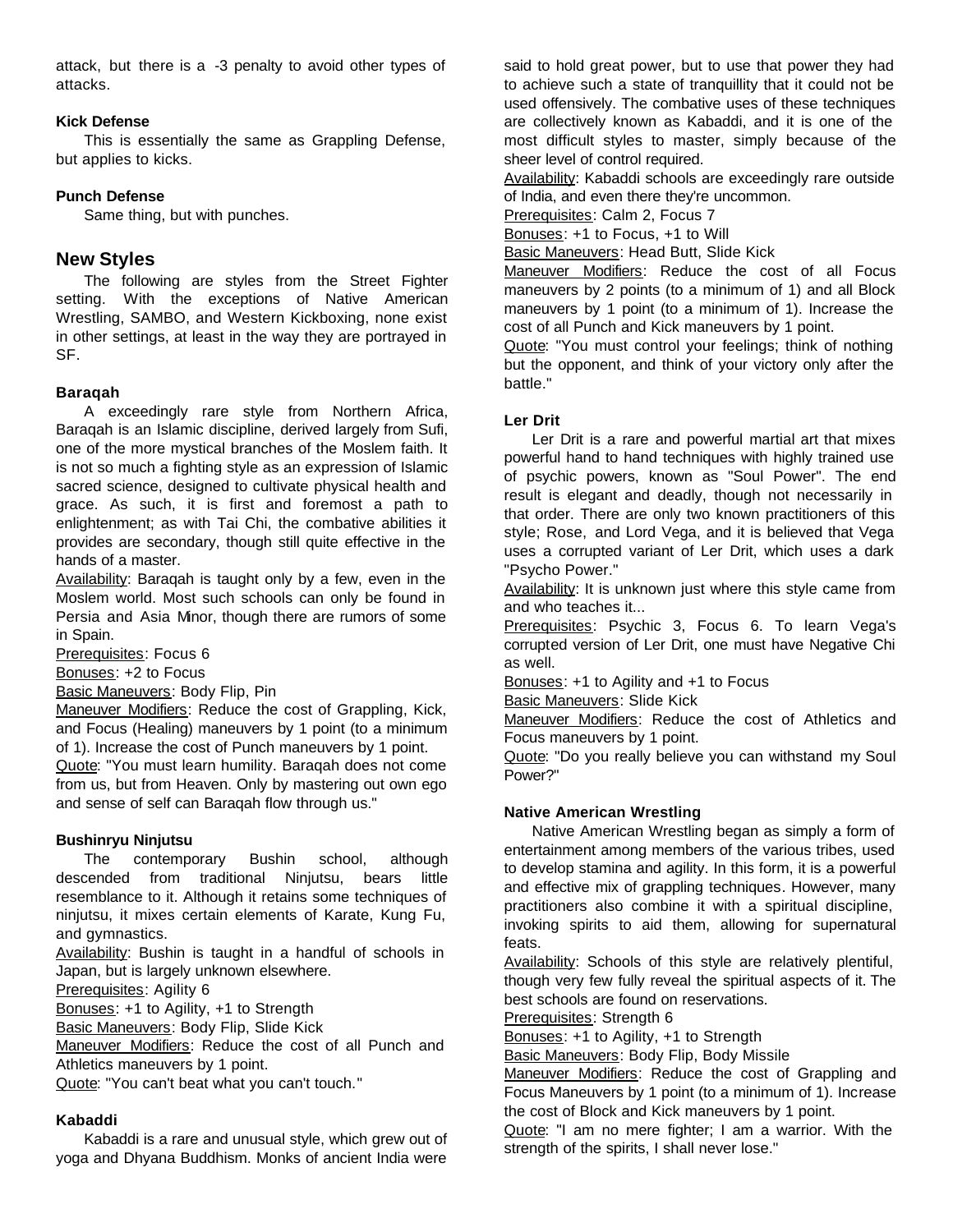#### **Ni-Jihan Desu**

Ni-Jihan Desu is a unique style created by Sodom, combining techniques from numerous Japanese styles, including karate, kempo, sumo, and even bushin. It mixes brutal jitte fighting techniques with powerful grappling. Availability: Ni-Jihan Desu is known only to Sodom and

some members of the Mad Gear Gang.

Prerequisites: Strength 5

Bonuses: +1 to Strength, +1 to Stamina

Basic Maneuvers:

Maneuver Modifiers:

Quote: "You're fast, but not too fast for me to catch."

#### **SAMBO**

SAMBO is a powerful Russian style of wrestling, based on brute strength. Originally created as entertainment for the Czars, today it is a distillation of countless styles of Russian wrestling. Practitioners concentrate more on strength and skill than speed; anyone facing such an opponent who assumes that they are clumsy is in for a pile driver.

Availability: SAMBO schools are rare outside of Russia.

Prerequisites: Strength 7

Bonuses: +2 to Strength

Basic Maneuvers: Bear Hug, Suplex

Maneuver Modifiers: Reduce the cost of all Grappling maneuvers by 2 points (to a minimum of 1). Increase the cost of all Kick and Focus maneuvers by 1 point. Quote: "Only the strong win battles."

#### **Shotokan Karate**

Shotokan Karate, (in the context of Street Fighter, at least) is a powerful style that combines powerful physical techniques typical of karate with extensive chi training as well.

#### **Common Maneuvers:**

Collarbone Breaker (Sakotsu Wari): Overhead Punch Cyclone Kick (Senpuu Kyaku): Flying Reverse Turning Kick

Dragon Punch (Shoryuken): Rising Uppercut (Forceful) Flaming Dragon Punch: Power Strike (fire) version of the Dragon Punch.

Wave Motion Punch (Hadouken): Chi Blast (Forceful) Hurricane Kick (Tatsumaki Sempuu Kyaku): Spinning Strike Flying Reverse Turning Kick

#### **Dark Shotokan**

*"Do not take the easy path of the Dark Side!"*

-- Yoda, The Empire Strikes Back

**Note:** Player characters should NOT be allowed to learn Dark Shotokan. The secrets of this deadly art are best left unknown, but can make for some killer villains (as in the slang term as well as literally).

Long ago, Shotokan Karate was the ultimate killing art. Practitioners could channel their chi into a single blow that could fell all but the most powerful of men. The greatest master of Shotokan, a man called Gotetsu, took the killing out of Shotokan, turning it into a path to inner peace.

Gotetsu had two students; Gouken and Gouki. Gouken became a teacher, and his two greatest students were Ken and Ryu (he also taught Dan, for a little while). Gouki, on the other hand, sought power wherever he could find it. He embraced the dark side of Shotokan, and was transformed by it into a being of pure hatred, called Akuma.

Some say there are two sides to every coin. Like yin and yang, the entire cosmos works as a series of opposites; everything is composed of opposing forces. The true adherents of Shotokan Karate are among the most powerful martial artists in the world, as Ryu amply proves. But, like so many other things, Shotokan has a darker aspect to it, revealed when a practitioner allows evil to enter his heart. To prove the extent of his newfound powers, he killed Gotetsu and Gouken.

Availability: Dark Shotokan is virtually unknown, almost completely gone from the world, and the few who know of it thank the heavens for its disappearance. There is only one known practitioner of Dark Shotokan -- Gouki. His powers are vast and his motives a mystery, but it is entirely possible that he could attempt to acquire some students. If he were to do so, they would likely be from among existing practitioners of Shotokan, and it is more than likely that they would have little choice in joining him. Prerequisites: Negative Chi

Bonuses: +1 to Focus, +1 to Strength

Basic Maneuvers: Axe Kick, Uppercut

Maneuver Modifiers: Reduce the cost of Focus, Punch, and Kick maneuvers by 1 point. Increase the cost of Athletics maneuvers by 1 point.

Quote: "I will teach you the true meaning of power!"

#### **Spanish Ninjutsu**

Spanish Ninjutsu is a unique style, originally invented by Balrog. It combines bullfighting, savate, and ninjutsu into an exceedingly deadly, acrobatic style. The Spanish Ninja that Balrog trains are agile, stealthy, and quite willing to kill. The training is often brutal, especially for the less attractive trainees, and often includes attempting to evade mad bulls and worse. Nearly all of them work for him, or for Shadoloo directly.

The Spanish Ninja use many weapons, though all are chosen because they have a certain elegance to them. Shuriken and rapiers are among the favorites, though many students seek to imitate the master by using the infamous claw. The stats for said claw are as follows: Hands 1, Accuracy +1, AP Modifier -1, Damage +1 Reach  $\Omega$ .

Availability: Presently, all Spanish Ninja are trained by Balrog himself at his training farm in Spain.

Prerequisites: Agility 6

Bonuses: +1 to Agility and provides the Light Feet advantage.

Basic Maneuvers: Backflip, Wall Spring

Maneuver Modifiers: Reduce the cost of Athletics and Evasion maneuvers by 1 (to a minimum of 1) and Athletics (Acrobatics) maneuvers by 2 (to a minimum of 1). Focus maneuvers are not available.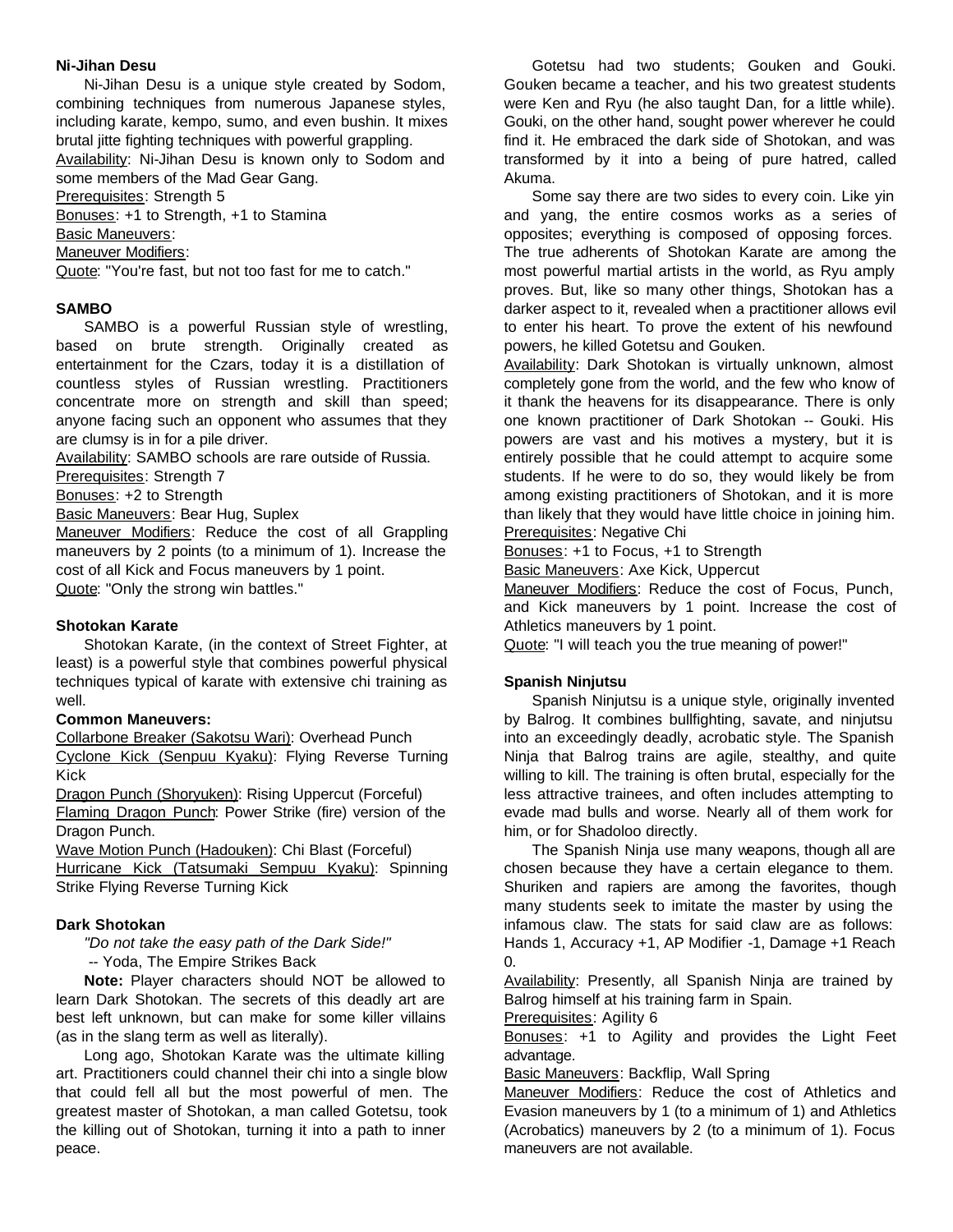Quote: "Fighting isn't always fair, why should the fighter be?"

#### **Western Kickboxing**

Western Kickboxing is a mixture of kung fu, boxing, muay thai, and other techniques, in an attempt to create a combat sport that would appeal to American spectators. Although not tremendously popular, it nonetheless has its share of practitioners and fans. Western Kickboxing lacks the discipline of older styles, but it is effective nonetheless.

Availability: Schools for Western Kickboxing are found all over the U.S., though the best schools are found in Philadelphia, New York, and Washington D.C.

Prerequisites: None

Bonuses: +1 to Agility, +1 to Strength

Basic Maneuvers: Spinning Thrust Kick, Uppercut

Maneuver Modifiers: Reduce the cost of Kick and Punch maneuvers by 1 point (to a minimum of 1). Increase the cost of Focus maneuvers by 2 points.

Quote: "I've been fighting all my life to get off the streets. Kickboxing showed me how; I owe it my life."

#### **New Modifiers**

#### **Air Jump**

**Multi-Air Jump (+1/+2/+3):** While Air Jump can normally only be used to jump one additional time while airborne, this modifier allows the character to do so additional times; one extra time per point put into this modifier.

#### **Body Missile**

**Spinning Body Missile (+2):** A difficult but powerful variation of the usual Body Missile; the character launches forward while spinning, adding greater force to the attack. This increases the damage by +2, but also adds +1 to the AP cost.

#### **Chi Blast**

**Sonic Blast (+2):** The Chi blast is composed of "sonic energy;" essentially a powerful and tightly bound formation of sound waves and chi energy. This makes the blast considerably faster (effectively increasing the Accuracy by +2).

#### **General**

**Automatic Defense (+2):** The character has learned the maneuver in such a way that they will reflexively avoid attacks (including most projectiles). As such, when the maneuver is used the character may make a second roll, using the same accuracy, to attempt to dodge a single attack against them.

**Ascension Strike (+4):** The maneuver (which must have some kind of upward motion) is done with such force that it throws the opponent upward into the air. Unless they can recover while in mid-air (such as with the Air Roll maneuver), the opponent will be momentarily vulnerable. They lose 6 APs, and if the attacker can catch up with them (usually with a Jump) they can often get a free

attack in. The Ascension Strike also increases the damage by +2 and the AP cost by 3.

**Banishing Strike (+3):** A variation of the Power Strike modifier, the banishing strike, in addition to doing more damage and looking cool can be used as a Parry to negate energy-based projectile attacks. Damage is increased by +3, the maneuver cost an additional 3 Chi, and one additional AP.

**Close Maneuver (-2):** The character has been trained in such a way that the maneuver can only be used in grappling range (i.e., not only in the same hex, but right next to the opponent).

**Counterstrike (+2/+5):** The maneuver can be performed as a Counterstrike, immediately following a block. When the maneuver is used in this manner, the opponent cannot avoid it. The +2 point version counts as a Super, while the +5 point version can be used at any time.

**Desperation Maneuver (-3):** The maneuver can only be used when the character is down to 1-6 health points.

**Ducking Maneuver (+2):** The maneuver is performed quickly, while ducking. This makes it a Crouching Maneuver, and as such it can be used to evade Aerial Maneuvers. The AP cost is also reduced by 1.

**Guard Breaker (+3):** The maneuver is performed with exception power and chi force behind it, so that it cannot be blocked (though it can be dodged). The maneuver counts as a super. Also, it does an additional 1d4 damage, but the AP cost is increased by 3.

**Hopping Strike (+1):** A variation of the Dashing Move modifier, Hopping Strike has the character jump forward while performing the maneuver. This increases the Move by +1, and reduced the AP cost by -3, to a minimum of 1. Prerequisites: Jump

**Insulting Strike (+2):** The maneuver is performed in such a way that it is delivered with an insult. As such, it counts as a taunt, and adds Rage points as per a successful Taunt. Prerequisite: Taunt 4

**Power Rising Strike (+4):** This is a variation of the Rising Strike modifier, in which the character launches themselves up into the air. The maneuver is now an Aerial Maneuver, and can be used to Counter other Aerial Maneuvers. Damage is increased by +5, and AP cost by +2. Prerequisite: Super Jump

**Shield Attack (+4):** The maneuver is now performed in a manner similar to a power strike, but with a full-body energy shield around the character, which can absorb incoming energy attacks (up to 3 points of damage per point of the character's Focus). This also adds +5 to damage, +3 to AP cost, and makes the maneuver cost 5 Chi.

**Spinning Strike (+4):** A variation on the Multiple Strike modifier, the character is made able to spin around while performing the particular maneuver (must be a physical strike, usually a kick) such that they can deliver several strikes. Double the AP cost of the maneuver and reduce the damage by half, but make four separate damage rolls, one for each hit scored (these can and must be parried individually). Also, the Move for the attack either stays the same or is raised to 6, whichever is higher. Prerequisites: Agility 6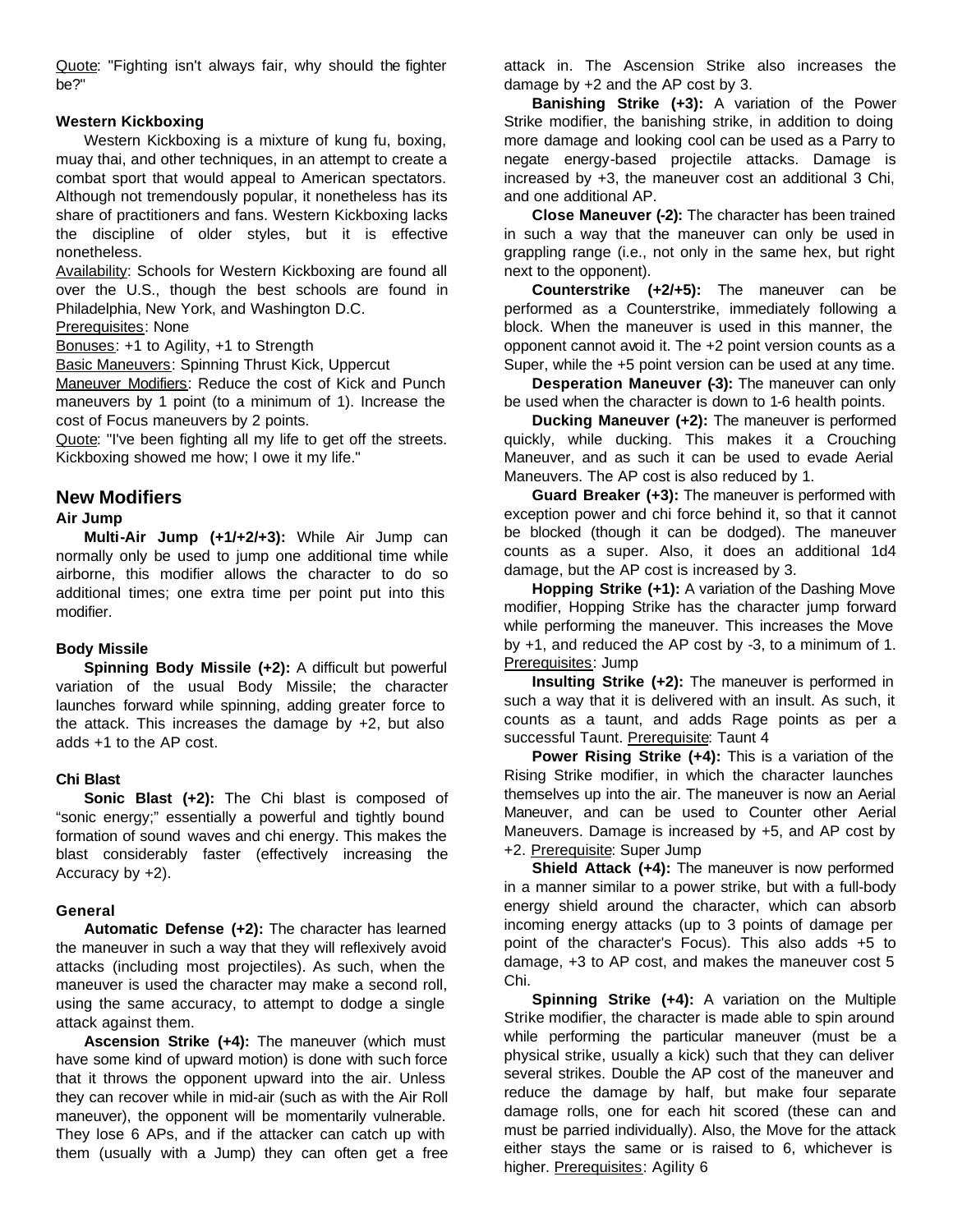#### **Supers**

**Rage Consumption (-2/level):** To select this modifier, the character must have the Rage Battery advantage. For every level of Rage Consumption, the maneuver takes up another "bar" of super, up to the character's maximum capacity.

**Total Chi Consumption (-4):** When used, the maneuver takes up ALL of the character's current Chi points.

**Total Rage Consumption (-3):** When used, the maneuver takes up ALL of the character's current Rage points.

#### **Teleport**

**Glide Motion Teleport (+2):** This variant of the normal teleport has the user become sort of "phased out," intangible for a brief period of time, and glide along a short distance (up to four hexes, plus one per point of Focus). While intangible, the character cannot be affected by any attacks of any sort.

# **New Maneuvers**

#### **Athletics**

#### **Air Elbow (Acrobatics)**

The character flies forward at the opponent (in the same manner as a Flying Somersault), and brings his elbow down on them.

Prerequisites: Agility 7, Flying Somersault, Jump

Character Points: 3 Accuracy: +0 Action Points: 8 Chi Cost: None Damage: 1d6+3

Move: Special (Agility + 3 hexes)

#### **Air Dash**

This maneuver allows the character to use their chi power to create a burst of forward momentum, dashing forward a short distance while in mid-air. The character can move forward a number of hexes equal to half their Focus when this is used.

Prerequisites: Agility 8, Focus 7, Air Jump Character Points: 3 Accuracy: N/A Action Points: 8 Chi Cost: 2 Damage: None Move: Special

#### **Air Roll**

This is an aerial version of the Roll With Impact maneuver. It functions in much the same manner as a standard Roll With Impact, except that it is performed in the air, and this allows the character to recover from Ascension Strike maneuvers.

Prerequisites: Roll With Impact, Jump Character Points: 2 Accuracy: +0 Action Points: 3 Chi Cost: None

#### Damage: None Move: 3

#### **Air Smash**

In this move, which is best suited to the larger warriors, the character leaps high into the air, and simply lands on the opponent in an effort to flatten them. This is an Aerial Maneuver.

Prerequisites: Jump Character Points: 4 Accuracy: -1 Action Points: 8 Chi Cost: None Damage: 2d4 Move: 3

#### **Dive Punch**

The character dives downwards, bringing one or both fists into the opponent.

Prerequisites: Jump Character Points: 4 Accuracy: -1 Action Points: 8 Chi Cost: None Damage: 1d6+2 Move: 2

#### **Flying Punch**

In this rather deceptive move, the fighter flies up into the air above and past the opponent, and then quickly redirects the attack so that the punch lands in the opponent's back. When this move is used, the fighter moves two hexes past the opponent, and then swings into the hex behind them. This is an Aerial Maneuver.

Prerequisites: Agility 6, Focus 6, Jump

Character Points: 4 Accuracy: +1 Action Points: 10 Chi Cost: None Damage: 1d6 Move: 4

#### **Flying Somersault (Acrobatics)**

A variant of the usual jump, in the Flying Somersault the character flings themselves forward, flipping over in the air. It is similar to a normal Jump, but faster, and the movement is more horizontal than vertical. As such the character moves forward a number of hexes up to their agility plus 3, and adds +3 to any maneuver used. This is an Aerial Maneuver.

Cannonball (1): The character tucks and rolls while flying through the air. This looks cool, but slows them down a bit. Increase AP cost by 2. This modifier can also be applied to Air Elbow and Flying Air Throw.

Prerequisites: Agility 7, Jump Character Points: 3 Accuracy: +1 Action Points: 5 Chi Cost: None Damage: None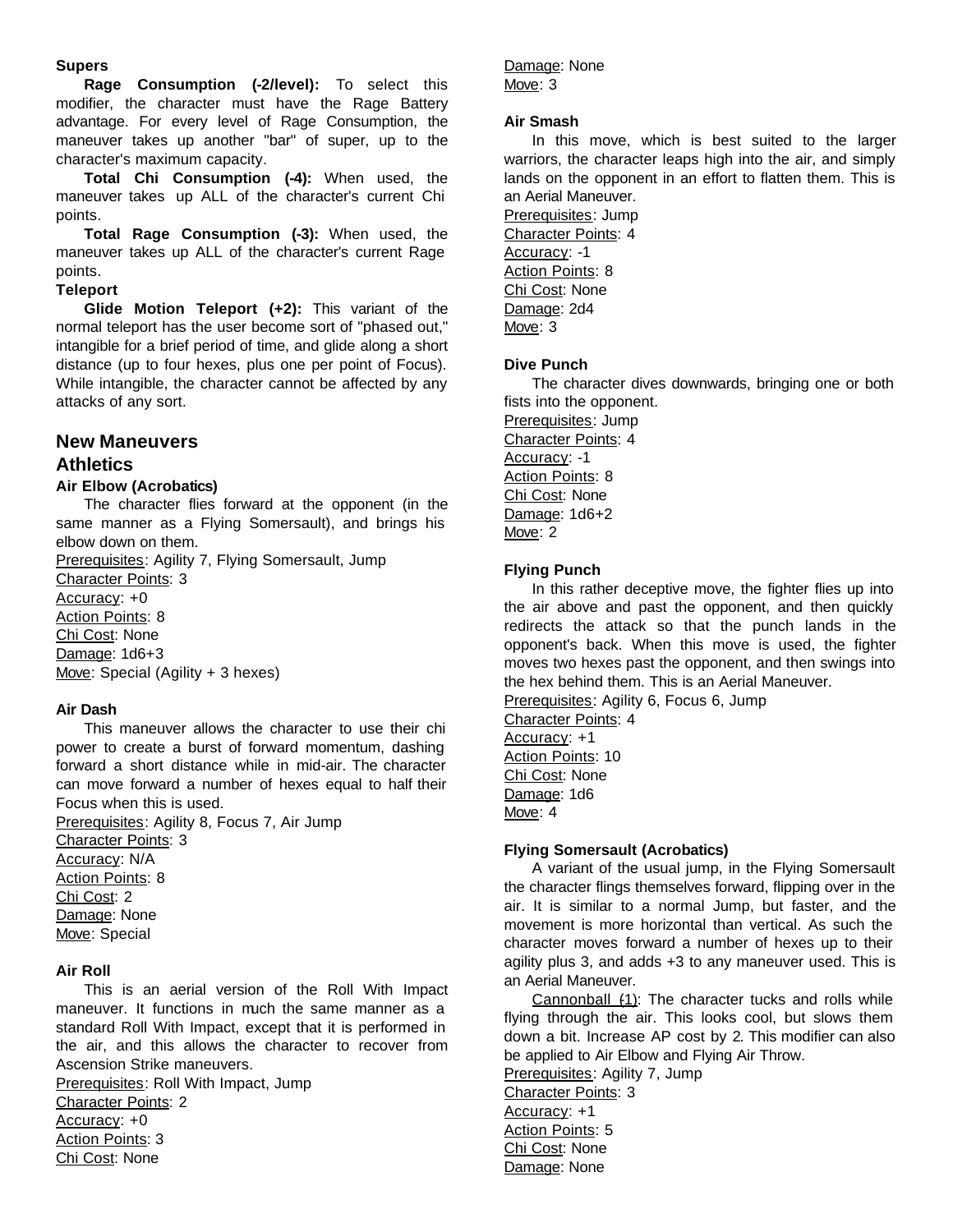#### Move: Special

#### **Super Dash**

This is an enhanced version of the basic Dash maneuver, which is much faster, allowing the character to cover more ground in less time. Any maneuver put in a combo immediately after a Super Dash is at +2 to damage due to the increased momentum.

Prerequisites: Agility 6 Character Points: 3 Accuracy: N/A Action Points: 5 Chi Cost: None Damage: None Move: 10

#### **Super Roll**

This is basically a more advanced version of Roll With Impact; it worked exactly the same, except the character actually tucks into a roll, and can move a considerable distance, usually ending up behind the opponent. Prerequisites: Roll With Impact

Character Points: 2 Accuracy: +0 Action Points: 6 Chi Cost: None Damage: None

Move: 8

#### **Tumbling Strike**

The character launches forward into a series of tumbles in a straight line, lashing out with punches or kicks with each flip. This is a crouching maneuver, and inflicts the damage below once for each hex that the character moves. This is a Crouching Maneuver.

Prerequisites: Agility 7, Backflip Character Points: 4 Accuracy: -1 Action Points: 5/hex moved Chi Cost: None Damage: 1d4-1 Move: Special

## **Block**

#### **Push Block**

A more aggressive variation on the basic Parry, in this the defender pushes back on the opponent. If used successfully, it works like a normal Parry, plus the opponent is shoved back one hex.

Prerequisites: None Character Points: 2 Accuracy: +1 Action Points: 3 Chi Cost: None Damage: None Move: 1

#### **Focus Acid Breath**

This rare and, frankly, disgusting, power, allows the fighter to expel a spray of foul acids at the opponent. The acid is painful, and burns even after it strikes.

The acid attack has a range equal to half the fighter's Stamina, in hexes. Once it hits, it does damage as usual, plus an additional 1d4 per turn for 1d4 turns.

Prerequisites: Focus 6 Character Points: 6 Accuracy: +1 Action Points: 10 Chi Cost: 5 Damage: 1d10 Move: None

#### **Backflip Blast Kick**

This unusual maneuver is, put simply, a backflip kick with a Chi Blast coming out. Opponents at close range will be hit with both, while those at a distance only have to worry about the chi blast.

Prerequisites: Focus 7, Chi Blast, Backflip, Backflip Kick Character Points: 6

Accuracy: -1 Action Points: 12

Chi Cost: 6

Damage: 1d10 from the kick, 1d10 from the blast Move: One

#### **Boost Speed**

This maneuver allows the character to channel his chi energy into his body, thereby adding to his speed. When activated, Boost Speed effectively doubles the character's running speed, but this can only be used to actually move. For that turn, the character adds +6 to available APs, and +3 to Agility as well.

Prerequisites: Focus 6 Character Points: 4 Accuracy: N/A Action Points: 4 to activate Chi Cost: 3 Damage: None Move: None while activating

#### **Limb Extension**

This power enables the character to extend his limbs further, practically using them as ranged weapons. The character may extend a punch or kick to reach a number of hexes equal to half (rounded up) of their Focus; apply the modifiers listed below to any such attack.

Prerequisites: Focus 6 Character Points: 5 Accuracy: -1 Action Points: +2 Chi Cost: +2 Damage: +0 Move: None

#### **Mesmerize (Mental)**

By making eye contact, a character with this power can mesmerize their opponent. If they can make eye contact, they make a roll on  $1d10 +$  Focus + Style; if this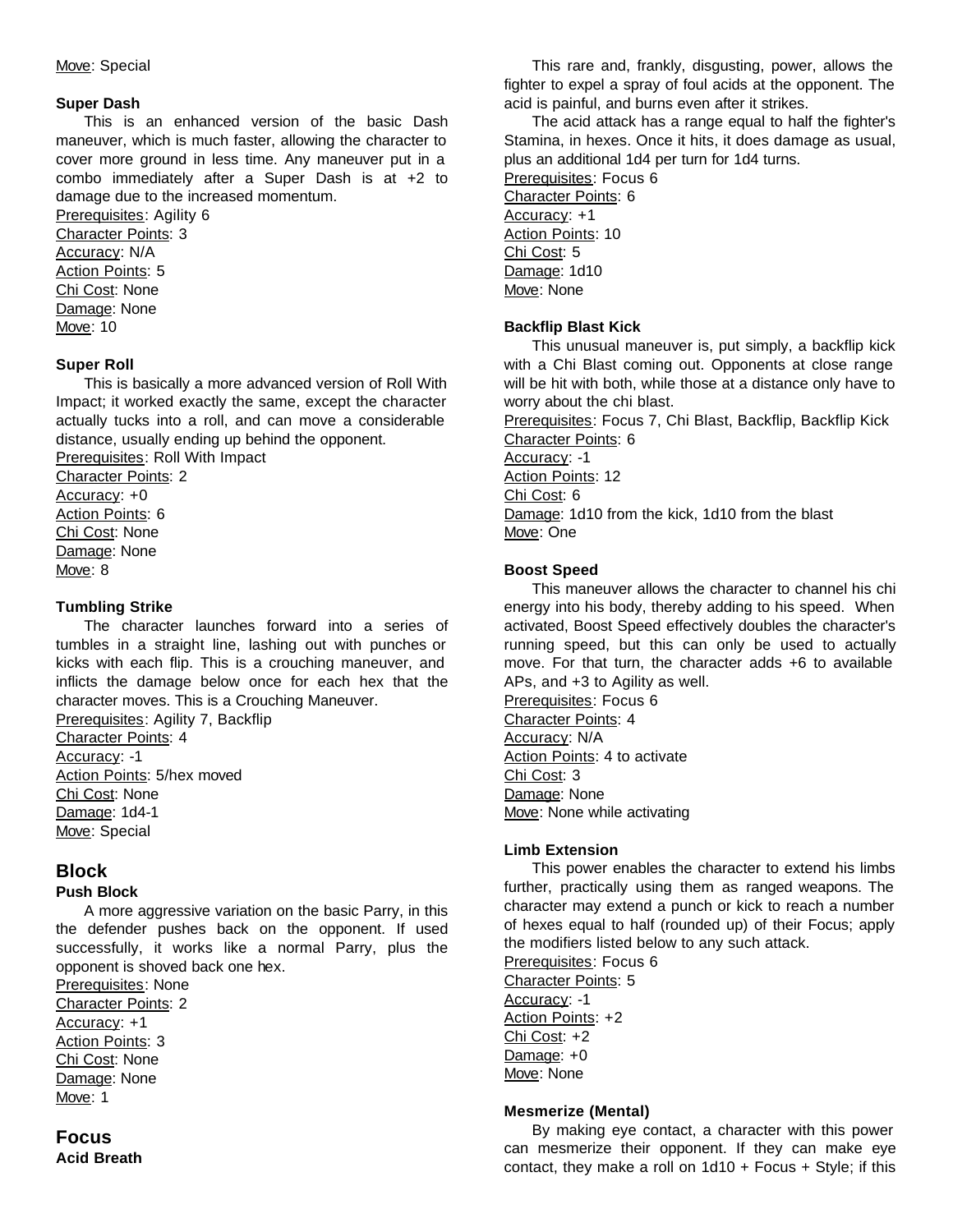can beat the opponent rolling on  $1d10 + Focus + Will$ , the opponent is mesmerized. This functions more of less like a Sustained Hold, except that the hold is mental, and does no damage. While held in this way, the victim can no nothing but follow simple commands from the character, though the character can do nothing but move if they wish to maintain the mesmerism.

Prerequisites: Focus 6 Character Points: 6 Accuracy: +1 Action Points: 10/turn Chi Cost: 2/turn Damage: None Move: One

#### **Mind Control (Mental)**

This power allows the psychic to totally seize control of the mind and body of a victim, controlling all mental, psychic, and physical abilities. Initiating mind control requires eye contact; the victim can make a roll to avoid being affected. Once controlled, a victim can be made to do anything normally possible for them, although all actions will be at a -4 penalty. While controlling someone in this way, they psychic cannot do anything else. While controlled, the victim will be aware of (and likely terrified by) everything that is going on around them, but powerless to do anything about it. Mind control can be maintained for up to 1 minute per level of Focus.

Prerequisites: Focus 8 Character Points: 5 Accuracy: N/A Action Points: 4/turn Chi Cost: 1/turn Damage: None Move: N/A

#### **Mindspeech (Mental)**

The character is able to project thoughts at others. Thus, they can send mental images, words, or whatever into another person's mind. Whether they can understand the telepathic message is another matter entirely. The range for this is equal to the level of Focus times ten feet. Prerequisites: Focus 7

Character Points: 3 Accuracy: N/A Action Points: 2/turn Chi Cost: 1/turn Damage: None Move: N/A

#### **Zen No Mind**

This maneuver, named for the Zen philosophy that best exemplifies it, allows the character to act faster than thought, his actions simply springing into being as required.

Besides spiritual tranquillity, this maneuver provides the character with a greater ability to react to the opponent's actions. As such, when using Zen No Mind, the character may change any declared combat action ONCE to compensate for the actions of the opponent.

Using Zen No Mind is difficult for most, and requires a roll on 1d10 + Focus + Meditation each turn to be maintained. Prerequisites: Focus 8, Meditation 5 Character Points: 5 Accuracy: N/A Action Points: None Chi Cost: 2/turn Damage: None Move: N/A

#### **Grappling**

#### **Air Catch Toss**

This maneuver is used as a Counter to Aerial Maneuvers. Basically, they close their arms around the opponent, then does a normal body flip on them. Prerequisites: Body Flip Character Points: 3 Accuracy: +1 Action Points: 9 Chi Cost: None Damage: 1d6 Move: None

#### **Elbow Drop**

In this fairly simple wrestling move, the character holds out one elbow, bracing that arm against the other, and lets themselves fall, hopefully mashing their elbow into the opponent.

Prerequisites: None Character Points: 2 Accuracy: -2 Action Points: 6 Chi Cost: None Damage: 2d4 Move: One

#### **Face Slam**

In this brutal and powerful move, the character grabs the opponent by the face, lifts them up, and slams them head-first into the ground. Victim suffers a Knockdown. Prerequisites: Strength 8 Character Points: 2 Accuracy: +0 Action Points: 10 Chi Cost: None Damage: 1d6+1 Move:

#### **Flying Air Throw (Acrobatics)**

In this maneuver, the character fies forward towards their opponent as per a Flying Somersault. Once they're directly over the opponent's head, they grab onto them and swing downwards, using their momentum to throw the opponent over their head. If used successfully, the opponent suffers a Knockdown. This is an Aerial Maneuver.

Prerequisites: Agility 7, Air Throw, Flying Somersault, Jump

Character Points: 4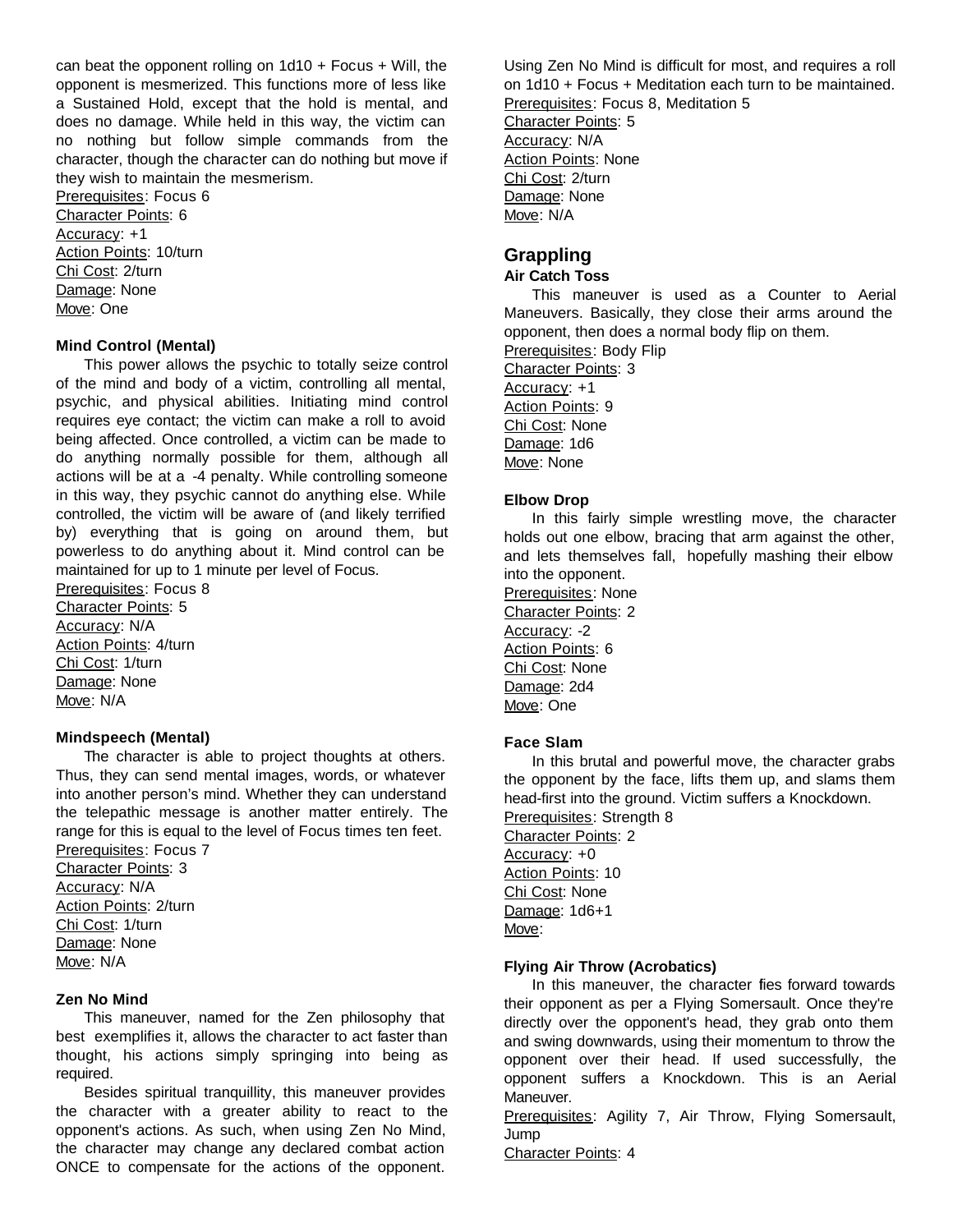Accuracy: +1 Action Points: 12 Chi Cost: None Damage: 1d6+4 Move: Special (Agility + 3 hexes)

#### **Flying Stomp Throw**

In this rather unusual, but effective, maneuver, the warrior (who must be airborne, along with the opponent), grabs the victim, flips them over in mid air, and lands with his feet on their chest. Prerequisites: Air Throw, Jump Character Points: 3 Accuracy: +0 Action Points: 8 Chi Cost: None Damage: 1d6+1

Move: One

#### **Foot Lift Throw**

In this simple brawling attack, the fighter grabs the opponent's legs or feet, and lifts with all of his strength, flinging the opponent off their feet. Opponents suffer a Knockdown.

Prerequisites: Strength 6 Character Points: 3 Accuracy: +1 Action Points: 6 Chi Cost: None Damage: 1d6 Move: 1

#### **Ground Scrape**

In this powerful and painful attack the character grabs the opponent and drags them along the ground. The character MUST move at least three hexes to complete this maneuver.

Flaming Scrape  $(+2)$ : In this variation, the character channels some of their chi energy into the attack, causing the opponent to be enshrouded in flames at the conclusion of the attack. This makes the maneuver cost 3 Chi, but it inflicts 1d10 damage.

Prerequisites: None Character Points: 3 Accuracy: +0 Action Points: 10 Chi Cost: None Damage: 1d6 Move: 6

#### **Hair Throw**

This painful throwing technique requires an impressive acrobatic prowess. The character leaps above the opponent's head, flipping upside-down in the process, grabs the opponent's hair, lands on his feet, and uses his momentum to fling the opponent forward. It's possible to use this on someone with little or no hair, but a lot more difficult (add 7 to the difficulty). Prerequisites: Jump, Agility 8 Character Points: 5

Accuracy: +1 Action Points: 10 Chi Cost: None Damage: 2d4 Move: Two

#### **Head Bite (Killing)**

In this rather savage move, the fighter grabs the opponent and proceeds to bite them repeatedly in the neck. This is a Sustained Hold, and inflicts the damage listed each turn. Prerequisites: None Character Points: 3 Accuracy: +0 Action Points: 5/turn Chi Cost: None Damage: 1d4/turn Move: None

#### **Improved Pin (Disabling)**

This is a more powerful version of the basic Pin maneuver. It can be used on opponents in the same hex or an adjacent hex, and does a little more damage, but is otherwise the same as the standard Pin.

Prerequisites: Strength 6, Pin Character Points: 3 Accuracy: +0 Action Points: 10 Chi Cost: None Damage: 1d6 the first turn, 1d4 per turn Move: None

#### **Iron Claw**

Another Sustained Hold, Iron Claw involves grabbing the opponent by the head, and squeezing, digging each finger into a pressure point. The damage listed below is inflicted each turn the hold his maintained.

Prerequisites: Strength 7 Character Points: 4 Accuracy: +0 Action Points: 8/turn Chi Cost: None Damage: 1d6/turn Move:

#### **Leg Throw**

This is similar to a conventional throw, except that the force of it is exerted by the warrior's legs, usually with a spinning motion. This works more or less like a normal throw (causing a Knockdown), but it uses the character's Lower Body Strength (if applicable). Prerequisites: (Lower Body) Strength 7

Character Points: 2 Accuracy: +0 Action Points: 8 Chi Cost: None Damage: 1d6+1 Move: 1

**Pile Driver**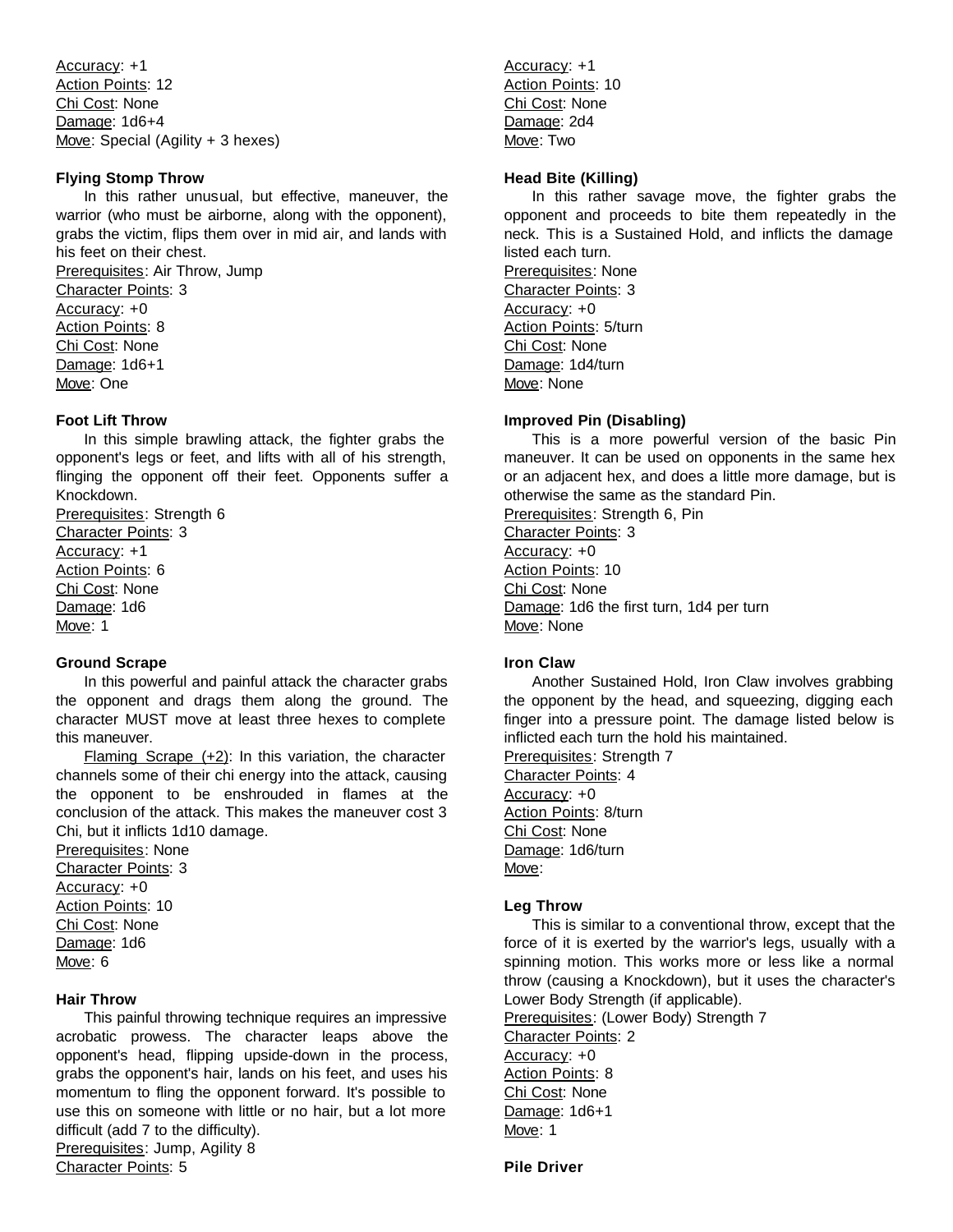This is a difficult and powerful wrestling move. The fighter grabs the opponent, holds them upside down, and hops into the air, slamming the opponent's head into the ground when they land. Prerequisites: Strength 6

Character Points: 4 Accuracy: -1 Action Points: 8 Chi Cost: None Damage: 2d4 Move: One

#### **Push-Off**

The character grabs onto the opponent, and then pushes off with both feet. Opponent suffers a knockdown. Note that if the character has divided Upper/Lower Strength, the Lower applies to this maneuver.

Prerequisites: None Character Points: 2 Accuracy: +0 Action Points: 6 Chi Cost: None Damage: 1d6 Move: One

#### **Spinning Pile Driver**

An exceedingly powerful variant of the traditional Pile Driver, in this maneuver the fighter similarly grabs the opponent and holds them upside-down, but then he leaps up into the air, spinning all the while, and then brings the victim down on the ground. Opponent suffers a Knockdown.

Prerequisites: Strength 8, Jump, Pile Driver Character Points: 4 Accuracy: +0 Action Points: 14 Chi Cost: None Damage: 2d6+3 Move: Two

#### **Storm Hammer**

The Storm Hammer is another painful and powerful throw, this one even more vicious than the Spinning Pile Driver. The fighter grabs the opponent by the head and leaps into the air, spinning them around in a circle by the head, and then slams them into the ground upon landing. The opponent suffers a Knockdown.

Prerequisites: Strength 8, Jump

Character Points: 5 Accuracy: -1 Action Points: 14 Chi Cost: None Damage: 2d6+3 Move: One

**Kick Arcing Spin Kick**

The fighter launches forward, spinning through the air, rising up and coming down, and hitting any opponent they encounter along the way once.

Flying Arc Kick (+2): This is essentially the same as the standard Arcing Spin Kick, except that the character goes a lot further. The damage is increased by +2, and the Move goes up to 8. Prerequisites: Flying Reverse Turning Kick, Jump Character Points: 3 Accuracy: +1 Action Points: 10 Chi Cost: None Damage: 1d6 Move: 3

#### **Cartwheel Kick**

The Cartwheel Kick is an impressive and potentially powerful move. The fighter launches into an acrobatic cartwheel, hurtling out in one direction, flipping over and over again, and striking anyone in their way with fists and feet. Opponents hit in this manner are knocked back one hex. The fighter can move any number of hexes with this attack, stopping whenever they want to (or when the GM says they can't continue).

Prerequisites: Agility 6 Character Points: 3 Accuracy: -1 Action Points: 6, plus 2 per hex traveled Chi Cost: None Damage: 1d4+1 Move: Varies

#### **Dead-Leg Kick**

This maneuver is a powerful kick to the outside of the opponent's thigh; if used successfully, it hits the femoral nerve, temporarily weakening the opponent's leg. As such, in addition to the normal damage, the opponent is at +3 to all difficulties for maneuvers for 2 turns, and +3 to all difficulties for kicks for an additional 2 turns.

Prerequisites: None Character Points: 3 Accuracy: -2 Action Points: 7 Chi Cost: None Damage: 1d6 Move: None

#### **Dive Kick**

The character must start this maneuver from a point higher than the opponent, usually right out of a Wall Spring or from the apex of a Jump. The character dives diagonally down, one leg outstretched, bringing that foot into the opponent. This is an Aerial Maneuver.

Air Dive Kick (+2): This variant of the Dive Kick can be performed at any time in the air, propelling the character forward and down with chi power, even if they were in the midst of jumping back or whatever. This makes it cost 2 Chi Points to use. Prerequisites: Focus 5 Prerequisites: Agility 5, Jump

Character Points: 4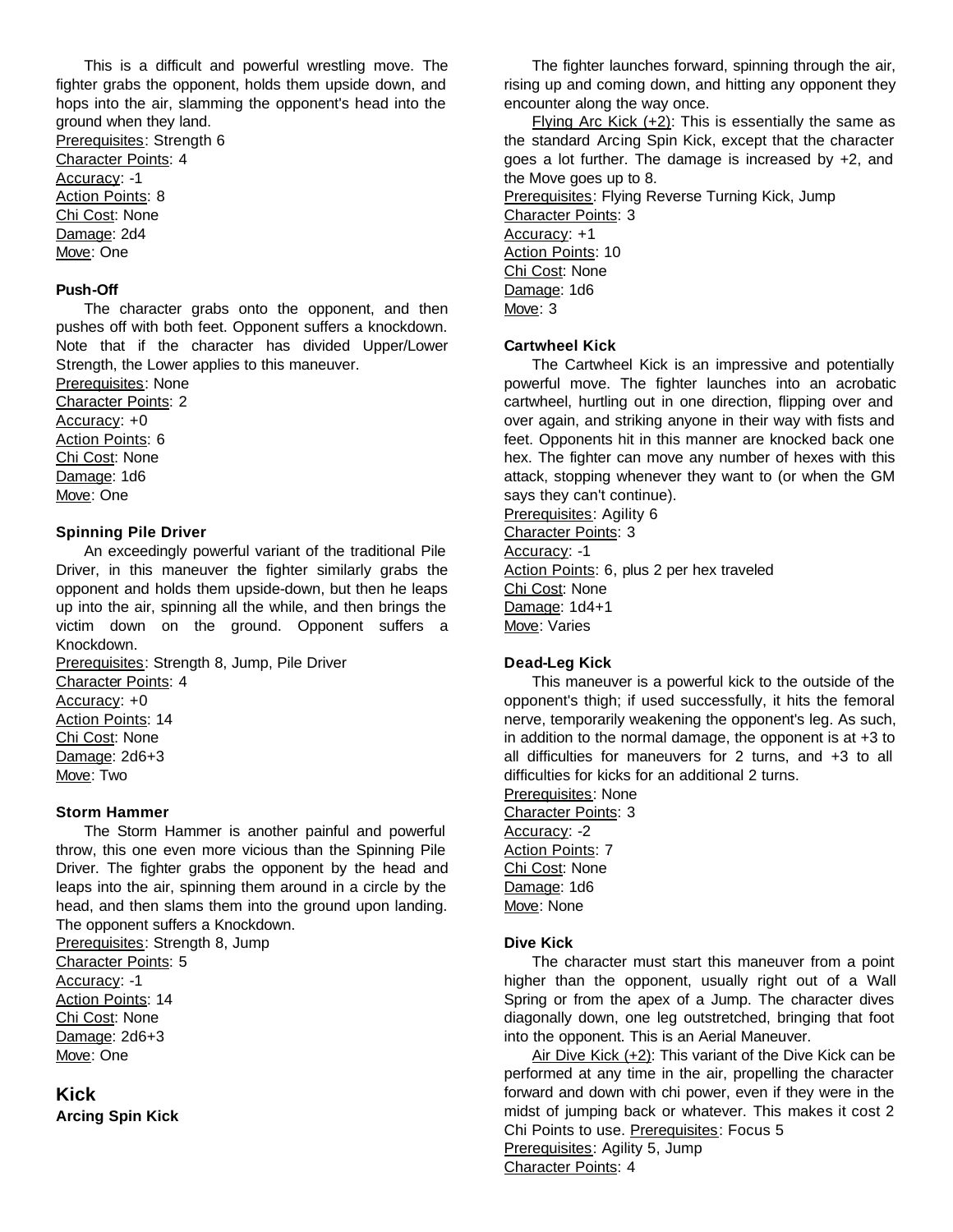Accuracy: +1 Action Points: 9 Chi Cost: None Damage: 1d6+3 Move: 3

#### **Double Air Kick**

This maneuver is commonly used by wrestlers and brawlers, but is occasionally used by other fighters. The character just hops into the air and thrusts both legs out at the opponent. The character suffers a Knockdown after using this maneuver, but if it does damage, so does the opponent.

Prerequisites: None Character Points: 2 Accuracy: -1 Action Points: 8 Chi Cost: None Damage: 1d6+1 Move: 2

#### **Double Flying Arc Kick**

In this somewhat acrobatic move, the character hops forwards, swinging both legs over them, letting each impact on the opponent.

Prerequisites: Agility 6 Character Points: 3 Accuracy: -1 Action Points: 9 Chi Cost: None Damage: 1d6+2 Move: 2

#### **Flying Heel Stomp**

This maneuver must be performed immediately after a jump; the fighter brings his heel down on the opponent from above, and bounces off, landing up to two hexes away from the opponent, or performing another Jump to spring even further away. It's possible to perform multiple Flying Heel Stomps at a time, but these must be in a combo, and each successive attempt has a cumulative +3 penalty to the difficulty to hit.

Prerequisites: Agility 5, Jump Character Points: 3 Accuracy: +1 Action Points: 6 Chi Cost: None Damage: 1d6 Move: Special

#### **Forward Flip Kick**

In this maneuver, the character flips forwards, bringing one foot down on the opponent. Prerequisites: Backflip Character Points: 4 Accuracy: -1 Action Points: 9 Chi Cost: None Damage: 1d10 Move: One

#### **Forward Flip Knee**

This maneuver is similar to the Forward Flip Kick, except that the fighter comes down behind the opponent (in the same hex) and drives his knee into the opponent's back. This is an Aerial Maneuver.

Prerequisites: Agility 5 Character Points: 3 Accuracy: -1 Action Points: 9 Chi Cost: None Damage: 1d6+1 Move: Two

#### **Forward Step Kick**

The character takes a short step forward and unleashes a powerful kick, adding their momentum to its force.

Prerequisites: Character Points: Accuracy: Action Points: Chi Cost: Damage: 1d6+1 Move: Two

#### **Head Stomp**

In this powerful and impressive maneuver, the fighter leaps up, then comes down, bringing both feet down on the opponent's head. Like a normal Jump, the character can move up to his Agility in hexes while performing this maneuver. After hitting, the fighter can hop down, landing in a hex adjacent to the victim.

Prerequisites: Agility 7, Jump Character Points: 4 Accuracy: +0 Action Points: 10 Chi Cost: None Damage: 2d4 Move: Special

#### **Reverse Flip Heel**

The fighter flips jumps, flipping around in the air to bring their foot down into the opponent's back. The character ends up in the hex behind the opponent. Prerequisites: Backflip

Character Points: 3 Accuracy: +1 Action Points: 8 Chi Cost: None Damage: 1d6 Move: 3

#### **Scissor Kick**

This is a more powerful forward flip kick, in which both feet are brought down on the opponent, one after the other.

Prerequisites: Backflip, Forward Flip Kick, Agility 8 Character Points: 5 Accuracy: +0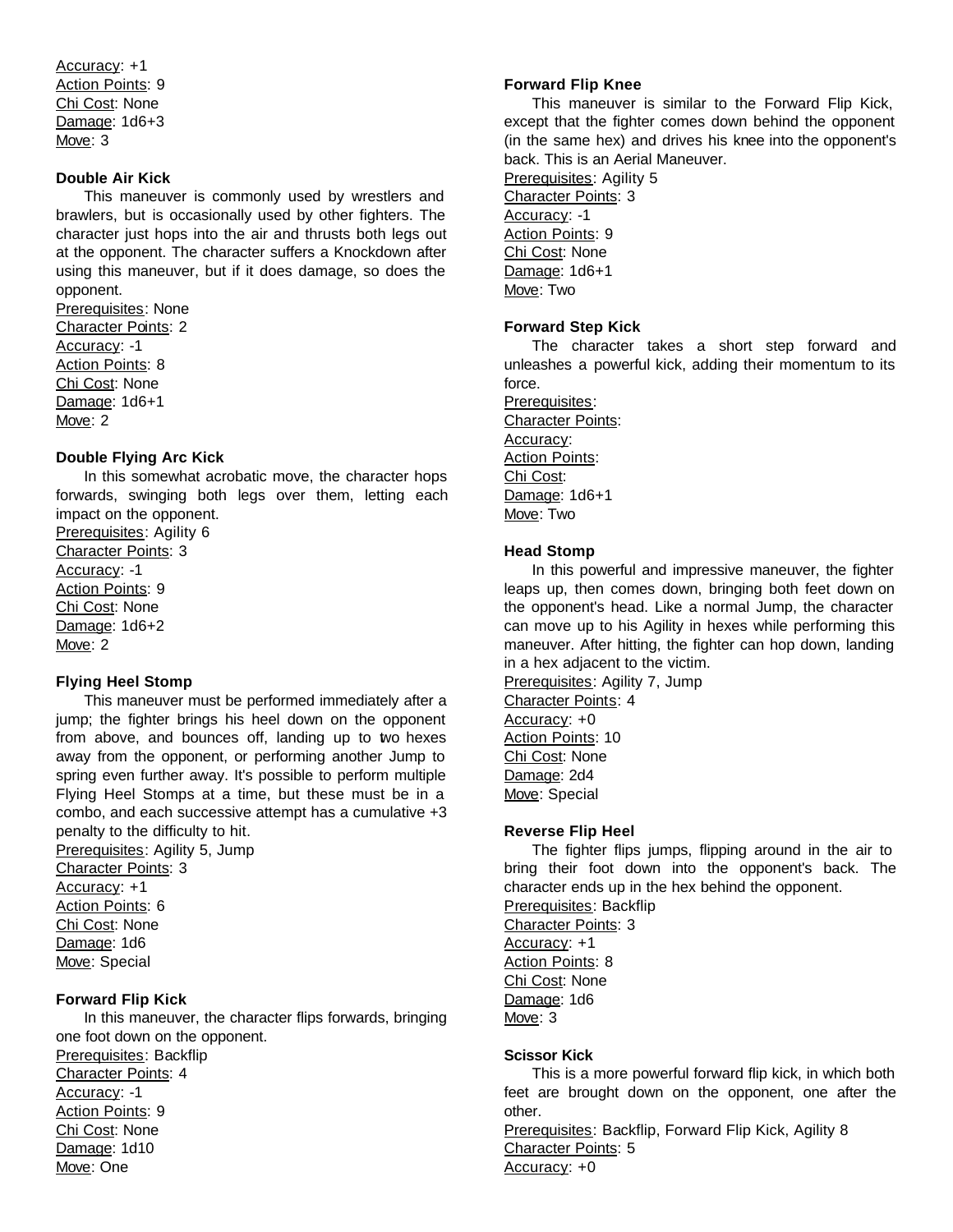Action Points: 12 Chi Cost: None Damage: 1d10+2 Move: Two

#### **Side-Swing Kick**

In this extremely over-extended attack, the character drops to the ground, pressing both hands against the ground while swinging their entire body out to deliver a low, powerful kick. This is considered a Crouching Maneuver, and can hit opponents in the same hex or an adjacent hex.

Prerequisites: None Character Points: 2 Accuracy: -1 Action Points: 9 Chi Cost: None Damage: 1d6+2 Move: None

#### **Split Kick**

In this maneuver, the character does a handstand and an inverted splits, putting one leg straight forward and one leg straight back, then pushes off and flips forward, striking the opponent.

Prerequisites: Agility 8 Character Points: 4 Accuracy: -1 Action Points: 10 Chi Cost: None Damage: 1d6 Move: One

#### **Split Spin Kick**

This is a variant of the Split Kick; once the character is in the inverted splits position, they swing their legs sideways, striking the opponent with both legs, then stand up.

Prerequisites: Split Kick Character Points: 3 Accuracy: +0 Action Points: 11 Chi Cost: None Damage: 1d6+2 Move: One

#### **Upper Kick**

This is a kick that is directed almost straight up, and as such can be used to Counter Aerial Maneuvers. Prerequisites: None Character Points: 2 Accuracy: +0 Action Points: 8 Chi Cost: None Damage: 1d6 Move: None

**Punch Buffalo Bounce**

In this maneuver, the character leaps up, holding their hands clasped together as in a buffalo punch, and brings them down on the opponents head, then pushes off with their legs, landing on the opposite side of the opponent. Prerequisites: Buffalo Punch, Jump Character Points: 2 Accuracy: +0 Action Points: 9 Chi Cost: None Damage: 1d6+1 Move: 2

#### **Buffalo Punch**

In this maneuver, the character clasps his hands together, and slams them with the resulting formation. Crude, but effective. Prerequisites: None Character Points: 2 Accuracy: -1 Action Points: 8 Chi Cost: None Damage: 1d6

#### **Dual Palm Strike**

Move: None

Put simply, the character does two palm strikes at once.

Prerequisites: Palm Strike Character Points: 1 Accuracy: +0 Action Points: 7 Chi Cost: None Damage: 2d4 Move: None

#### **Fist Sweep**

Common to boxers (at least, those who fight outside of tournament rules), this is a low, powerful punch that takes the legs right out from under the opponent. If used successfully, Fist Sweep causes a Knockdown. Prerequisites: Strength 5 Character Points: 2 Accuracy: +0 Action Points: 8 Chi Cost: None Damage: 1d6 Move: One

#### **Overhead Punch**

In this maneuver, also known as the *sakotsu wari*  ("collarbone breaker") the fighter swings his fist overhead with the elbow bent, bringing the fist down hard on the opponent's head or shoulder.

Prerequisites: None Character Points: 2 Accuracy: +0 Action Points: 7 Chi Cost: None Damage: 2d4 Move: One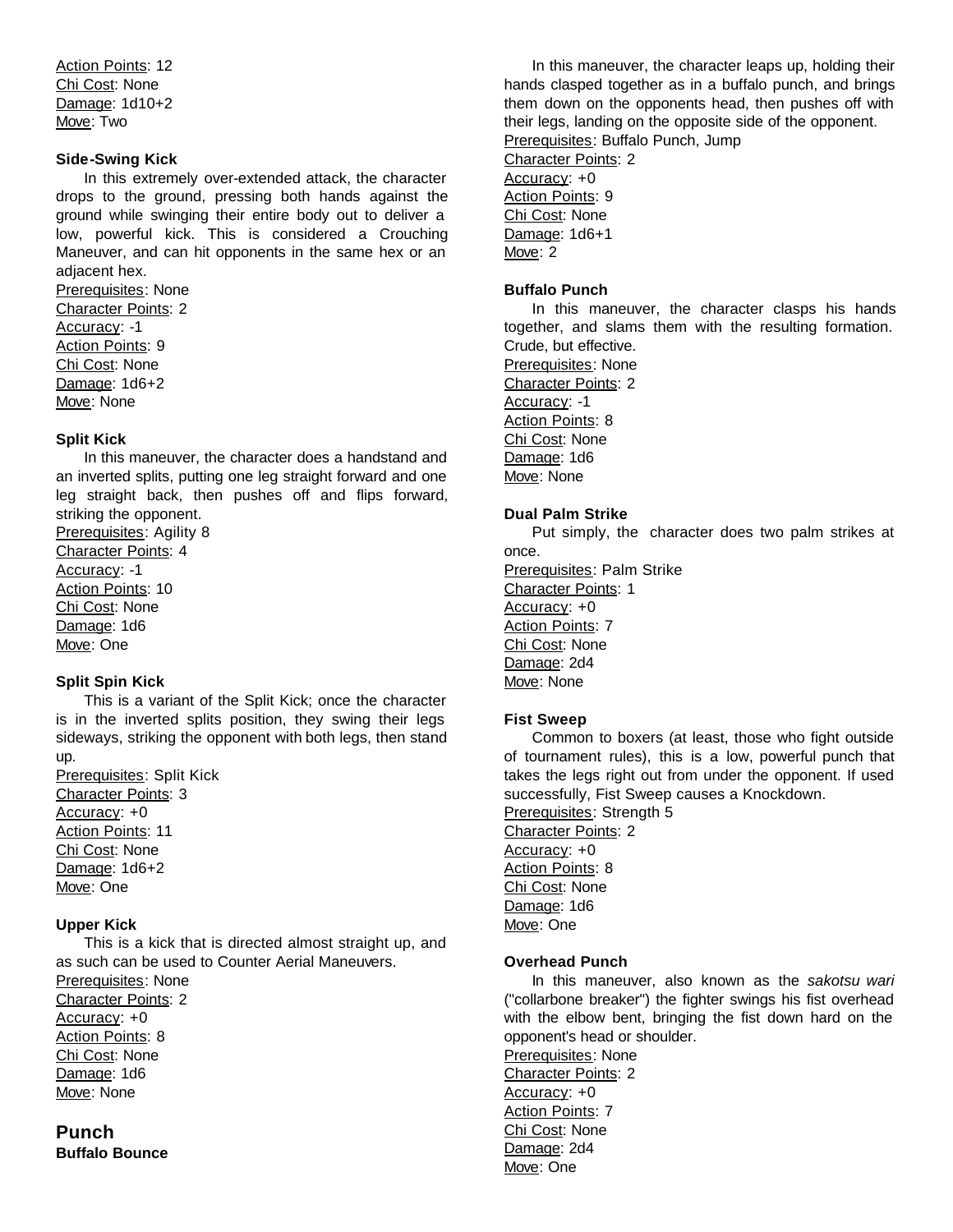#### **Rolling Punch**

In this rather fast and deceptive move, the character springs forward into a roll, and comes out of it with one hand outstretched, delivering a powerful punch. This is a Crouching Maneuver.

Prerequisites: Drunken Monkey Roll Character Points: 3 Accuracy: +0 Action Points: 8 Chi Cost: None Damage: 1d6 Move: 6

#### **Sliding Punch**

This somewhat unusual punch is done while sliding across the ground in much the same manner as a Slide Kick. Damaged opponents take a Knockdown.

Prerequisites: None Character Points: 3 Accuracy: -1 Action Points: 5 Chi Cost: None Damage: 1d6 Move: 2

#### **Spinning Back Fist**

In this move, the fighter takes a step forward with his rear foot, pivoting 180 degrees backwards and bringing an outstretched fist to bear with that additional momentum as the strike is made.

Prerequisites: None Character Points: 2 Accuracy: +0 Action Points: 7 Chi Cost: None Damage: 1d4+1 Move: Two

#### **Spinning Clothesline**

This powerful but simple move is performed by holding both arms outstretched and spinning around, slamming any opponents nearby (unless they are crouching or using a Crouching Maneuver). Anyone in the same hex as the fighter will be hit unless they can dodge or parry. This can affect multiple opponents if they are all in the same hex. Prerequisites: Strength 7, Agility 6

Character Points: 5 Accuracy: +2 Action Points: 10 Chi Cost: None Damage: 1d6 Move: One

#### **Sword Hand**

The arm is swung in a wide arc at the opponent, and at the last moment the character unclenches his fist and the fingers form a line 90 degrees from the palm. The lower edge of the fingers strikes the target with force similar to a sword or club. This attack ignores the effects of body hardening and related powers. Prerequisites: Knife Hand, Knuckle Fist Character Points: 3 Accuracy: -1 Action Points: 9 Chi Cost: None Damage: 1d6+1 Move: One

#### **Weapons**

#### **Chain Toss**

This is simply a throw performed with a chain (or similar weapon); the character wraps the chain around the opponent (they can be in an adjacent hex or the same hex), and flings them. This causes a Knockdown if successful.

Prerequisites: Entangle Character Points: 3 Accuracy: +0 Action Points: 8 Chi Cost: None Damage: 1d6+1 Move: 1

#### **Diving Eagle Strike**

In this maneuver, which must be performed while airborne, the character dives downwards with their arms spread, strikes the opponent with their weapon, and quickly rights themselves just in time to land on their feet. Prerequisites: Jump Character Points: 4

Accuracy: -1 **Action Points: 7** Chi Cost: None Damage: 1d6+1 Move: 2

#### **Entangle**

This maneuver allows the weapon (which must be appropriately designed) to be used to grab or wrap around the opponent. As such, it is basically the weapon equivalent of the Grab maneuver, and like said move, it's most useful for setting up a combo.

Prerequisites: Weapon Skill/Style 2

Character Points: 2 Accuracy: +0 Action Points: 4 Chi Cost: None Damage: None Move: 2

#### **Overhead Strike**

This is an overextended attack with the weapon (staves, swords, polearms, and so forth are the preferred weapons for this maneuver), in which it is brought down from above, onto the opponent. Prerequisites: Weapon Skill/Style 3 Character Points: 2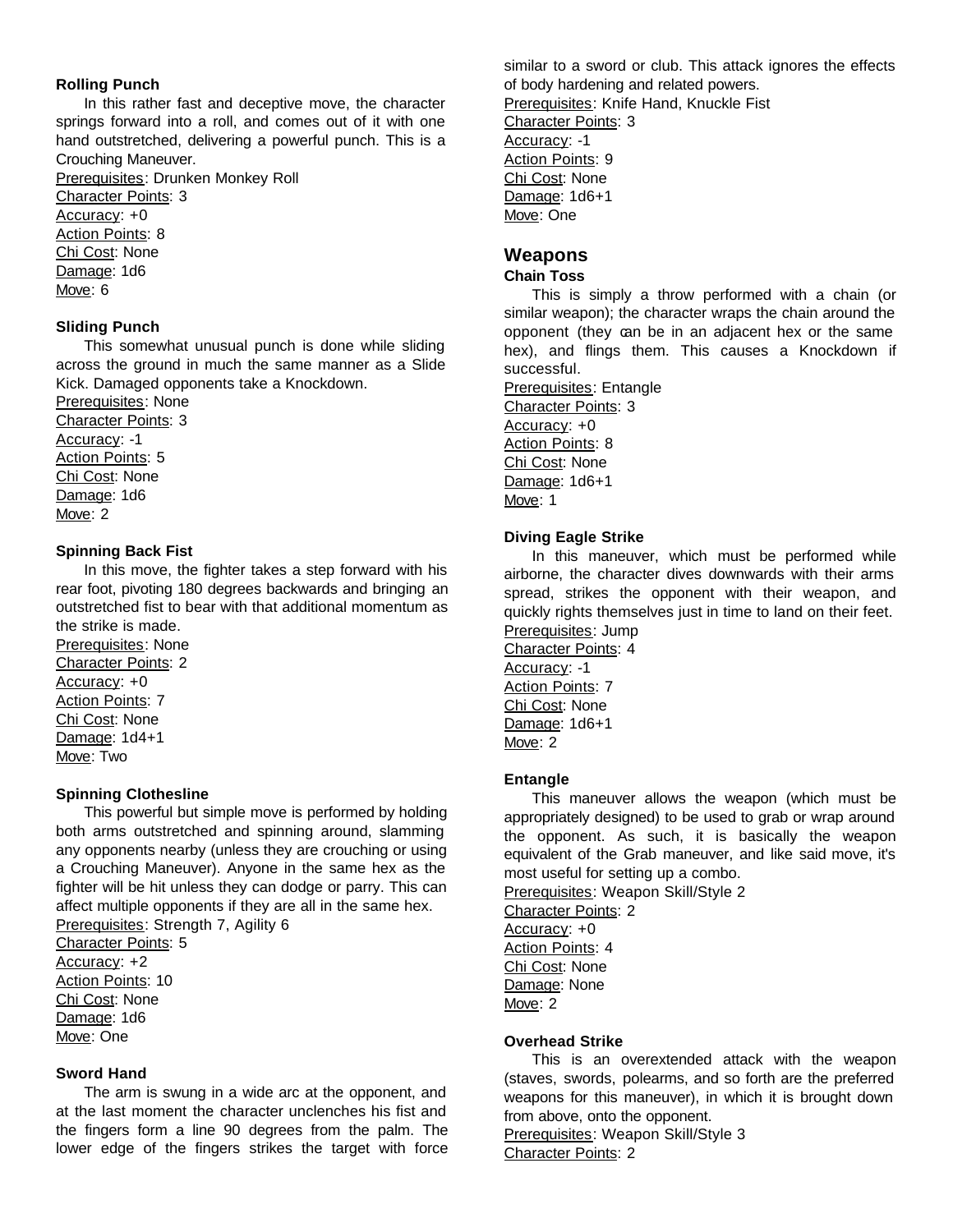Accuracy: +1 Action Points: 8 Chi Cost: None Damage: 1d6 Move: 2

#### **Staff Circle Spin**

This is a variation of the Staff Spin; rather than simply twirling the staff around, the character spins it, and moves it in a circle around his body. Anyone in the same hex as the character will take damage as noted below *twice*.

Prerequisites: Weapon Skill/Style 4, Staff Spin, Staff Sweep

Character Points: 3 Accuracy: +2 Action Points: 12 Chi Cost: None Damage: 1d6 Move: None

#### **Tengu Walk**

In this rather unusual maneuver, which is used defensively, after a blow has been landed, the character rolls with the blow, and begins pulling themselves forward with their weapons (usually a pair of jitte), so fast that their body remains in the air for a short while. The character can take up to three steps, hitting anyone they run into along the way for the damage listed below.

Prerequisites: Weapon Skill/Style 5 (must be paired). Roll With Impact

Character Points: 3 Accuracy: +1 Action Points: 8 Chi Cost: None Damage: 1d4+1 Move: 4

#### **Wire Hang (Killing; Super)**

An exceedingly dirty trick, this requires the placement of several wires around the fighting area before the battle begins (it is possible to improvise this in certain circumstances, but this will be rare). When the fighter is ready to use this move, he suddenly wraps a wire around the opponent's neck, and finds another wire to pull, raising the opponent up into the air to be hung. This inflicts the damage as noted below. Most fighters will be heavy enough to break the wire after a few seconds; those that aren't will hang for 1d4 turns, taking an additional 1d4 damage per turn.

Prerequisites: Agility 6, and being a mean bastard.

Character Points: 5 Accuracy: -3 Action Points: 14 Chi Cost: None Damage: 2d4 Move: None

### **Firearms Grenade Plant**

In this deadly and dirty move, the fighter sticks a live grenade onto the opponent's clothing (this may be more difficult when dealing with certain fighters' outfits), and quickly moves away just before the grenade blows.

The damage inflicted by grenades varies, but for game balance purposes we will assume they do 2d4 damage (whereas for realism it would be more like 2d6 to 4d6). Prerequisites: Agility 7 Character Points: 4 Accuracy: -1 Action Points: 9 Chi Cost: None Damage: Special Move: 3

#### **Super Grenade Bomber (Super)**

This is another "creative" use of grenades. The fighter lays a series of grenades along the ground, so that they go off in sequence. If the first grenade hits the opponent, they will be carried along by each successive explosion, taking the damage of up to five grenades.

Prerequisites: Agility 9 Character Points: 6 Accuracy: -2 Action Points: 15 Chi Cost: None Damage: Special Move: 6

#### **Super**

#### **Chi Cannon (Energy)**

This maneuver is one of the most impressive and powerful chi attacks in existance. Put simply, the character fires off a continuous beam of chi energy of incredible magnitude. Range is equal to the character's Focus times three in hexes.

Prerequisites: Focus 8, Chi Blast Character Points: 5 Accuracy: +0 Action Points: 18 Chi Cost: 30 Damage: 3d10 Move: None

#### **Final Murder (Killing)**

This deadly attack is exceedingly rare; it allows the fighter to channel his chi into a brief series of murderous blows, which can easily kill many opponents if the attacker is strong enough. In order to use the basic version of the Final Murder the character must be holding the opponent.

Air Murder (+3): The Final Murder can be performed in mid air.

Final Flash  $(+2)$ : When the maneuver is used, it unleashes an intense burst of light, as per the Flare maneuver.

Glide Attack (+1): This variant has the character glide towards the opponent, and grab onto them. The AP cost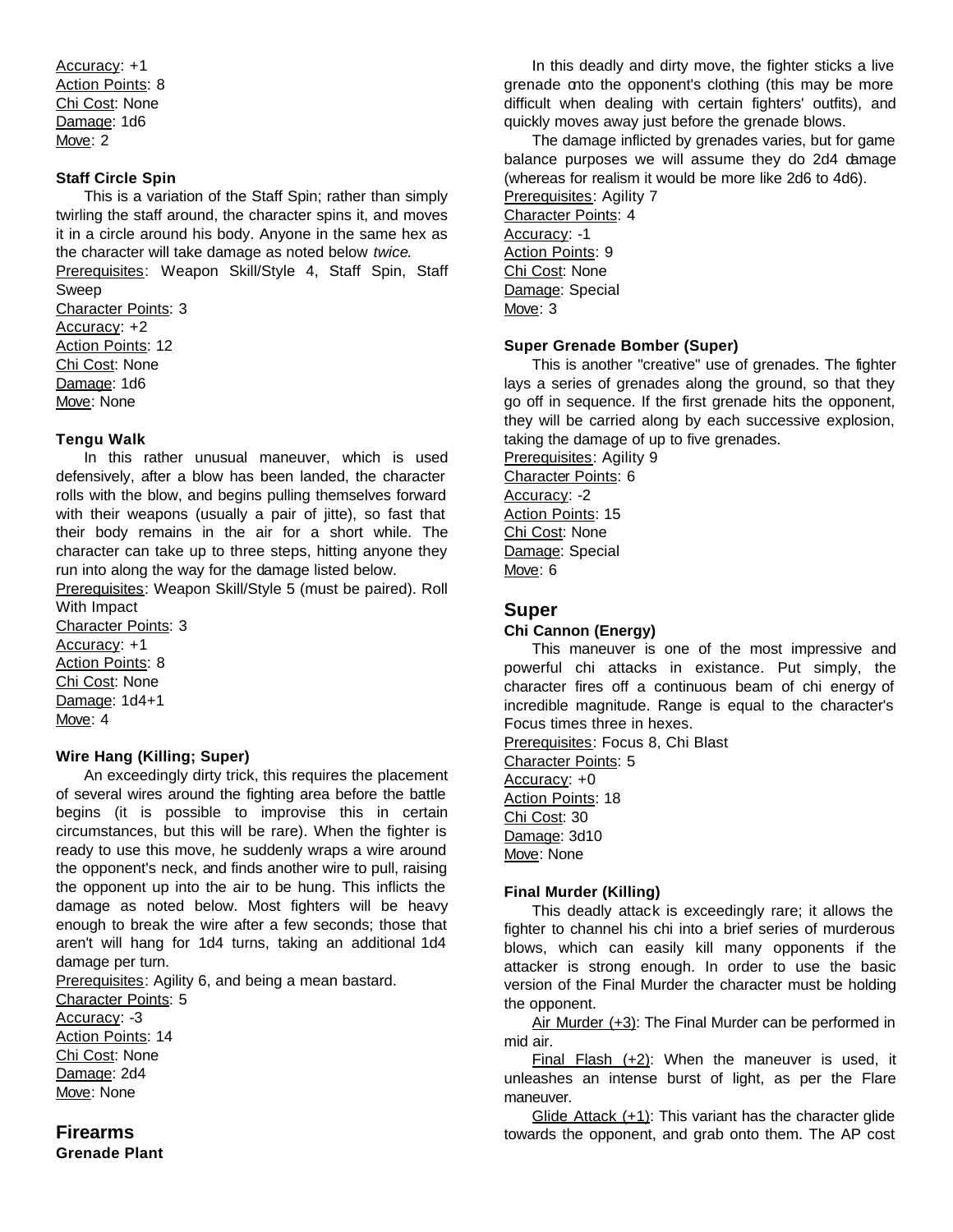goes up by 2, but the accuracy is also increased by  $+2$ . Prerequisite: Teleport (Glide Motion Teleport) Prerequisites: Focus 8 Character Points: 5 Accuracy: -1 Action Points: 12 Chi Cost: 20 Damage: 2d10+Strength+Focus Move: Special

#### **Hyper-Attack**

This super attack is like a Mega-Attack, but more so. It requires that the character have at least two levels of Rage Battery, as a Hyper-Attack always uses three "bars" of Rage. It costs the same as the usual maneuver, plus one, but the damage is increased by +4d6, and it uses up ALL of the character's APs for two turns.

#### **Mega-Combo Attack**

The Mega-Combo Attack is a customized super which consists of a series of two to four powerful attacks. A Mega-Attack combo costs half (rounded up) the cost of all the maneuvers it contains (increase by one if the character doesn't have that maneuver already). Each maneuver in the combo uses the usual amount of APs (plus one), but inflicts an additional +1d4 damage. A Mega-Combo Attack consumes Chi equal to the total of all the maneuvers used (if any), plus 10.

For Example: Mike is creating a Mega-Combo Attack for his character. He wants it to consist of an Axe Kick, a Crescent Kick, and a Chi Blast. These normally cost 3, 3, and 6, respectively, so the base cost of this super is 6. The maneuvers use 9, 9, and 11 APs each, and inflict 1d6+1d4+2, 3d4, and 1d10+1d4 damage. The Chi cost is 15.

#### **Multiple Selves (Aura)**

This maneuver allows the character to create a number of ethereal copies of themselves (one per 3 points of Focus). These cannot be destroyed, but will fade away after a number of turns equal to half the character's Focus. While they last, they copy every move the character makes in rapid succession, and thus for every attack the character makes while Multiple Selves is active, the duplicates repeat, each one doing the same maneuver (albeit with half damage). However, the concentration required to maintain the copies increases the AP cost of all maneuvers by 2.

Prerequisites: Focus 8 Character Points: 7 **Accuracy: Special** Action Points: 10 to activate Chi Cost: 26 Damage: Special Move: None

#### **Normal Super Maneuver**

Just to mess with your mind… A Normal Super Maneuver (not to be confused with a Super Normal Maneuver) is a maneuver which is normally a Super, but is

being purchased as an ordinary maneuver. As such, it works normally, but the CP cost is increased by 2, and there are no requirements for Rage.

#### **Power Volley (Energy)**

This move is a series of small chi blasts fired off in rapid succession. This produces a number of chi blasts equal to the character's focus, to a maximum of 12. Roll damage (Base Damage bonus is reduced to 1/3) for each blast. Range is Focus + Will in hexes. Prerequisites: Chi Blast Character Points: 5

Accuracy: +2 Action Points: 20 Chi Cost: 26 Damage: 1d4 Move: None

#### **Raging Humiliation**

This is the true, ultimate form of taunting. It is a suicidal parody of the Final Murder (see above), in which the character latches onto the opponent and unleashes a fury of insults and insulting gestures before crying out one final taunt and detonating a portion of their chi.

This does minimal damage to the opponent, but brings the user down to 3 Health (if they somehow had less, they only lose 1 point). The opponent takes damage as noted below, and immediately gains 2d10 Rage, plus the character's Charisma. If this is insufficient to push them above their Rage Threshold, they instead go to that, plus 1d6, not to mention taking 1d4 damage (plus the user's Base Damage for Focus). The user, however, gains Rage based on however much Health they lost as usual.

*Note:* Although I'm not totally sure why, you may select any of the modifiers intended for the Final Murder for this maneuver as well.

Prerequisites: Taunt 6, Super Taunt Character Points: 3 Accuracy: +0 Action Points: 16 Chi Cost: 12 Damage: Special Move: 2

#### **Super Taunt**

The Super Taunt is perhaps the most difficult taunt imaginable – few possess the condescension or supply of insults necessary to perform it. However, if a Super Taunt is performed successfully, the psychological impact is so strong that the opponent gains an incredible number of Rage Points, and frequently will go into a Blind Rage. If used successfully (the character must make a roll 1d10 + Style + Taunt skill), the opponent gains rage equal to the character's Taunt skill plus Charisma and 1d10.

Prerequisites: Taunt 6 Character Points: 3 Accuracy: +3 Action Points: 16 Chi Cost: 2 Damage: Special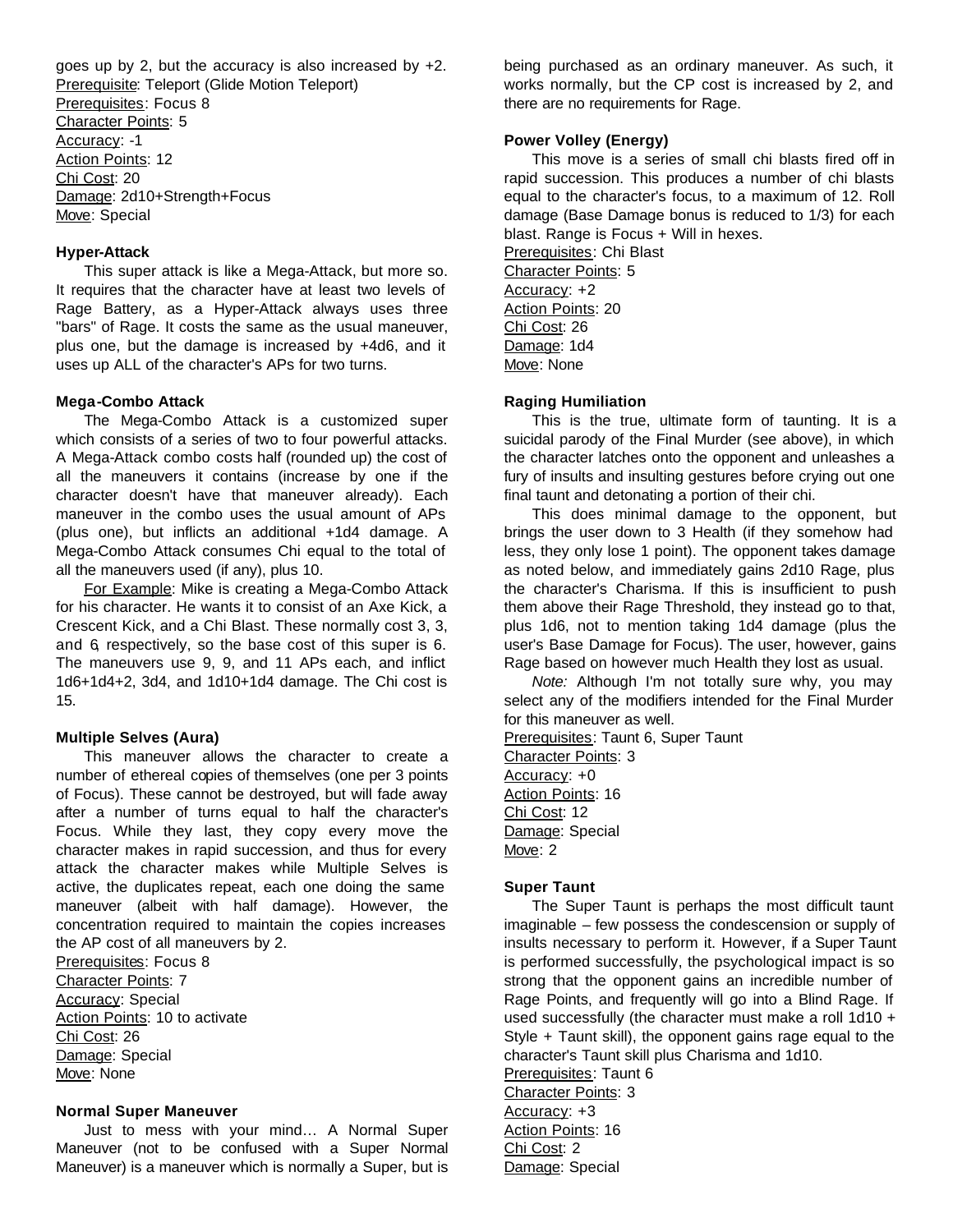#### Move: 4

#### **Unseen Strike**

This maneuver requires incredible speed -- faster than the human eye itself. When this deadly technique is used, the fighter flies forward, going past the opponent. A moment later, the victim feels the force of the unseen blow(s) the fighter delivered in transit. Prerequisites: Agility 9 Character Points: 6 Accuracy: +3 Action Points: 9 Chi Cost: 16 Damage: 2d10 Move: 6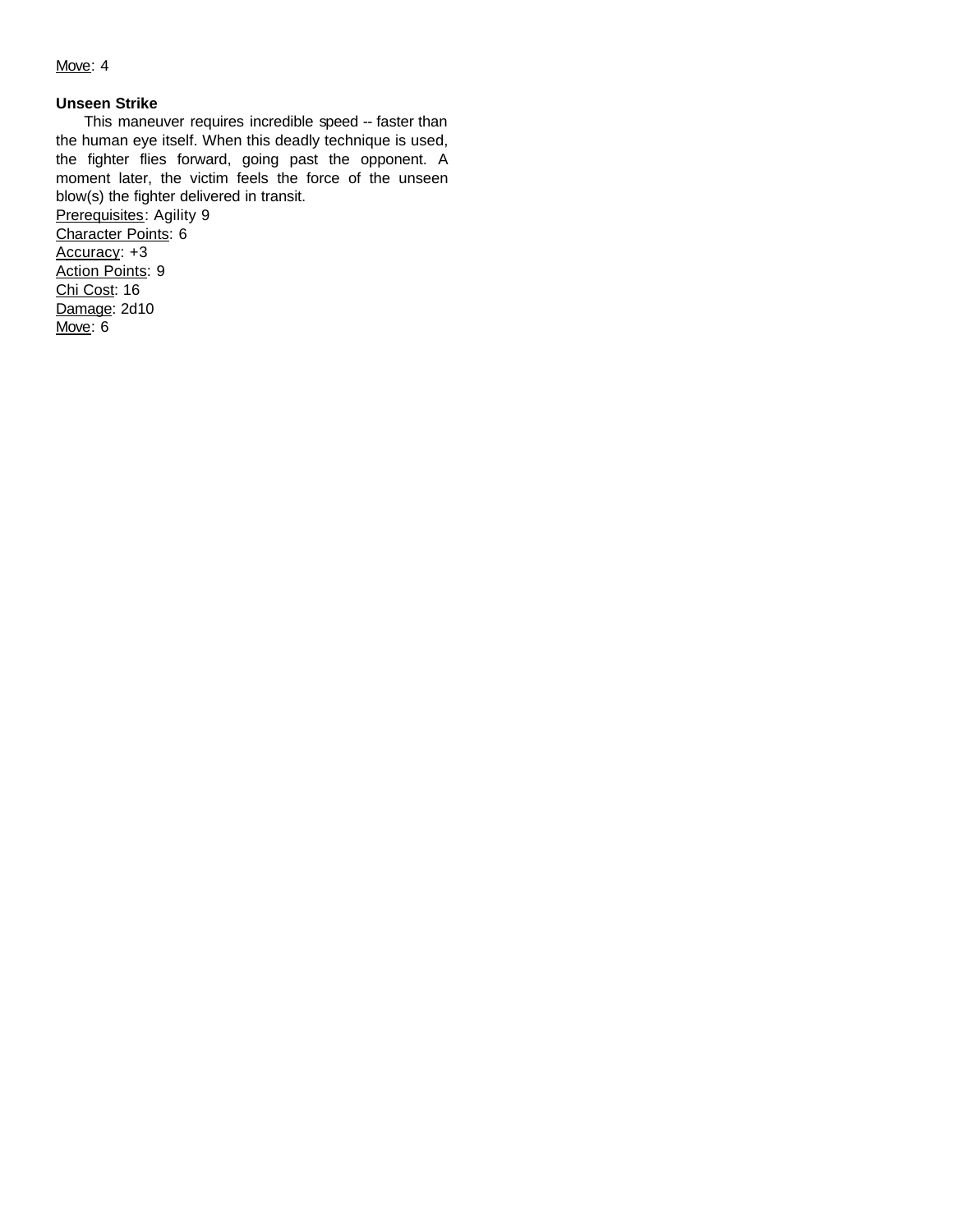# **Chapter 4: Characters**

This section will eventually cover all of the various Street Fighter characters, and describe their developments through the various games.

#### **Side Note: Character Interpretations**

As you might have already guessed, the contents of this lengthy chapter are only my own interpretations of the characters presented, based on whatever sources are available. Details on the personality and background of a given character are taken from whatever sources are available, and simply made up when all else fails.

Maneuvers are more straightforward in that they are simply a matter of interpreting what happens in the video game into Thrash terms (although this is a time consuming task in and of itself). This process is made more... interesting, however, by the way characters change over the course of the various games, gaining new moves while losing others. There is no real reason why a character would suddenly "forget" a maneuver they'd spend so much time developing and perfecting (note how Ryu's Shinkuu Tatsumaki Senpuu Kyaku is absent in SF3), though they may use it less. As such, character descriptions for later points in the series will often include maneuvers not found in the chronologically later games (e.g., there's no sign of the Shinryuken in SSF2T). If you must have an explanation, assume that the character has simply stopped using the maneuver, at least as much as they once did, but they still know it.

Regardless, if you believe my description is flawed in some way, please let me know so it can be fixed.

Alpha & Alpha 2: Adon, Birdie, Chun Li, Dan, Dhalsim, Gen, Gouki, Guy, Ken, Nash, Rolento, Rose, Ryu, Sagat, Sakura, Sodom, Vega, Zangief

Alpha 3: Balrog, Blanka, Cammy, Cody, E. Honda, Karin Kanzuki, Rainbow Mika

SFII: Dee Jay, Fei Long, Guile, Mike Bison, T. Hawk

SFEX: Allen Steiner, Blair Dame, Cracker Jack, Darun Mister, Doctrine Dark, Garuda, Hokuto, Kairi, Pullum Purna, Skullomania

SFEX2: Hayate, Nanase, Shadow Geist, Sharon

SFIII: Alex, Dudley, Elena, Ibuki, Gill, Hugo, Necro, Oro, Sean, Urien, Yang, Yun

Hidden Characters: Cycloid Beta, Cycloid Gamma, Evil Ryu, Evil Sakura, Hokuto Released From the Seal of Blood, Juli, Juni, Mech Gouki, Mega Zangief, Psycho Cammy, Shadow Lady, Shadow Nash, Shin Gouki, Shin Vega

#### **Street Fighter Alpha Characters Adon**

**Attributes:** Intelligence 6, Focus 6, Charisma 7, Will 8, Strength 9, Agility 9, Stamina 10, Appearance 6 **Base APs:** 14 **Chi:** 20 **Health:** 40 **Dizzy Threshold:** 18 **Rage Threshold:** 24 **Base Damage:** Strength: +5 Focus: +2 **Skills:** Escape 2, Insight 2, Intimidation 2, Survival 3

#### **Advantages & Disadvantages:** Light Feet

**Disciplines:** Body Hardening 3

**Styles:** Muay Thai 6

#### **Special Moves:**

Jaguar Assault: Super Attack Combo (Light Punch, Heavy Kick, Heavy Punch, Light Kick, Knee Strike)

Jaguar Kick: Forward Flip Kick

Jaguar Revolver: Super Attack Combo (4 Jaguar Kicks)

Jaguar Tooth: Combo (Jump, Wall Spring, Dive Kick) Rising Jaguar: Knee Strike (Rising Strike)

**Other Maneuvers:** Crescent Kick, Dive Kick, Drop Kick, Elbow Strike, Jump, Knee Strike, Leg Throw, Push-Off

**Disposition:** Adon is an egotistical, overconfident young maverick who thinks himself to be one of the most powerful warriors in the world.

**Appearance:** Adon is a slender, muscular Thai, with a long nose and reddish-brown hair that is swept back to give him an almost hawklike look. In the ring he wears shorts, forearm guards, and a headband, as is customary for Thai kickboxers.

**Background:** Adon was once one of Sagat's greatest students. Under the master's watchful eye he developed his own techniques based on the movements of the jaguar. When Adon learned of Sagat's defeat by a "mere boy" (i.e., Ryu), he decided that the master had disgraced the way of Muay Thai and parted company.

Many years later, Adon enters the Street Fighter tournament when he learns that Sagat is entering; he hopes to prove that he has surpassed his old teacher. It was not, however, until the second Alpha tournament that he had a chance to face Sagat. It did not, however, work out as Adon had planned; enraged by his second defeat at the hands of Ryu, and still unhappy with his student's betrayal, he destroyed Adon in the ring, killing him in a display of terrible power that set Sagat on the road that led to him serving Vega.

**Quote:** "I am a Muay Thai master. *You* are sucking gravel."

#### **Birdie**

**Attributes:** Intelligence 4, Focus 3, Charisma 5, Will 7, Strength 12, Agility 8, Stamina 12, Appearance 4 **Base APs:** 15 **Chi:** 13 **Health:** 48 **Dizzy Threshold:** 20 **Rage Threshold:** 22 **Base Damage:** Strength: +8 Focus: -1 **Skills:** Blunt Weapons 5, Drive Motorcycle 2, Intimidation 2, Streetwise 5 **Advantages & Disadvantages:** None **Disciplines:** None **Styles:** Brawling 7 **Special Moves:** Bandit Chain: Combo (Entangle with chain, Slam) The Birdie: Super Attack Combo (4 Bull Horns) Bull Head: Head Butt (Dashing) **Bull Horn: Head Butt (Forceful) Bull Revenger: Mega-Attack Bandit-Chain** Murderer Chain: Combo (Entangle with chain, 2 Slams)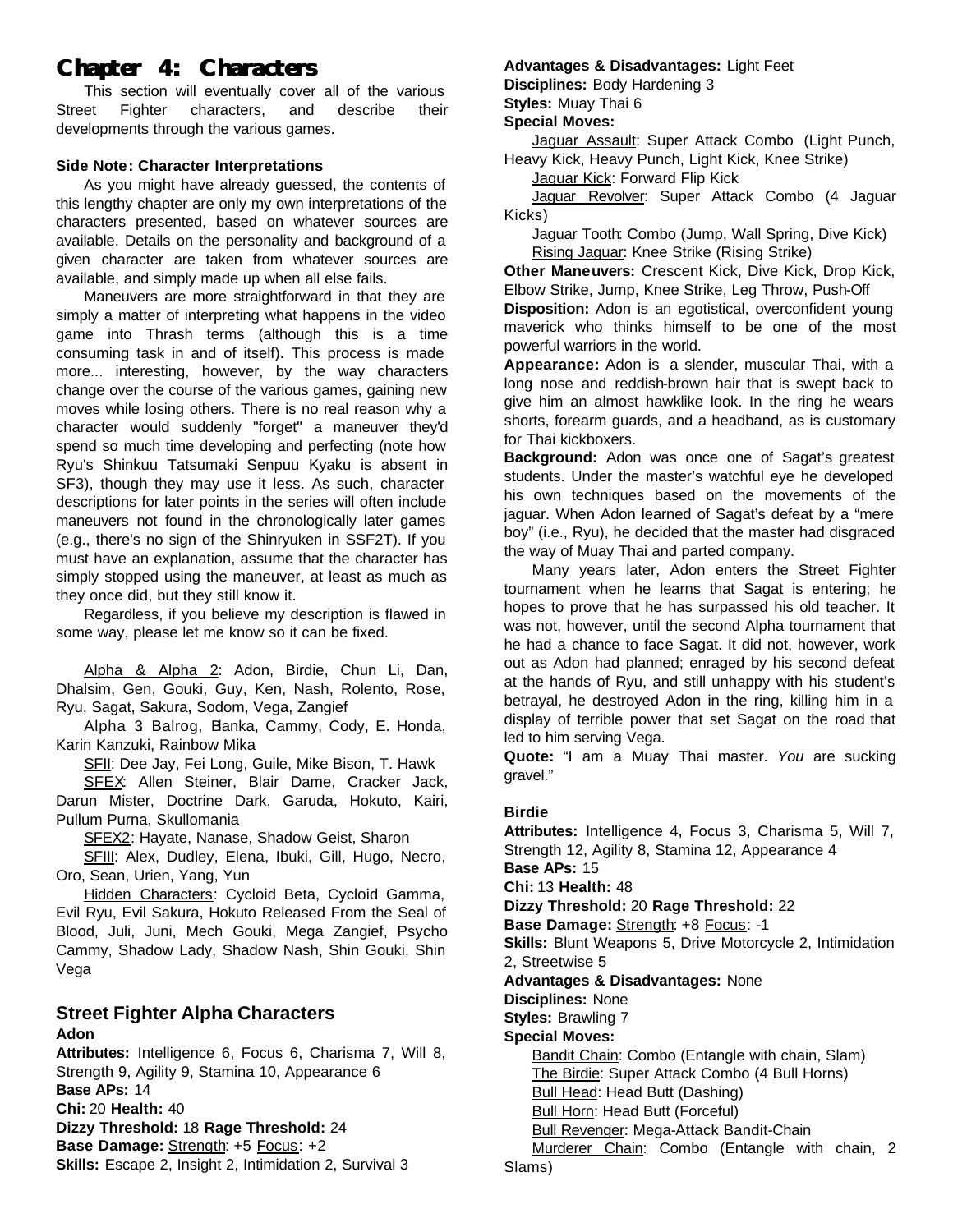**Other Maneuvers:** Basher Hold, Foot Lift Throw, Jump

**Disposition:** Birdie is proud and strong, but not very bright, and quick to anger. He is also rather arrogant and not entirely in touch with reality.

**Appearance:** Birdie is a tall, stocky man, with a massive brown mustache, and blonde dyed hair pulled into a mohawk with a hole in it. He wears jeans, a denim vest, fingerless gloves, a necklace, some rings, and large steel bracelets.

**Background:** Birdie is a British punk rocker, small-time criminal, part-time bouncer, and street fighter, who enters the Alpha tournament in the hopes of getting into Shadolaw, and maybe taking revenge on the "puny little karate guys" (Ken and Ryu) who beat him in the first SF tournament. After (literally) plowing through a few opponents, he had the chance to face Vega. Intrigued by the fighter's courage, Vega allowed him to win, and let him into Shadolaw.

When Birdie learned the truth of the matter -- that Vega planned to turn him into little more than yet another mindless zombie, Birdie ran for his life.

**Quote:** "Show some respect and maybe you keep breathing."

#### **Chun Li**

**Attributes:** Intelligence 8, Focus 9, Charisma 8, Will 8, Strength 10 (8/12), Agility 12, Stamina 9, Appearance 9 **Base APs:** 14

**Chi:** 26 **Health:** 36

**Dizzy Threshold:** 17 **Rage Threshold:** 26

**Base Damage:** Strength: +6 (+4/+8) Focus: +5 **Skills:** Assimilation 1, Computer 2, Disguise 2, Escape 3,

First Aid 2, Insight 3, Language: Japanese 2

**Advantages & Disadvantages:** Alertness 2, Costume **Disciplines:** Blind Fighting 3, Meditation 2

**Styles:** Wu Shu 6

**Special Moves:**

Kikoushou (Chi Wave Palm): Mega-Attack Chi Blast (Chi Burst)

Kikouken (Chi Wave Punch): Chi Blast Kakkyaku Raku (Crane Leg Drop): Forward Flip Knee Yousou Kyaku (Eagle Claw Kick): Heel Stomp

Tenshou Kyaku (Heaven Ascension Kick): Combo (2 Light Kicks, 1 Heavy Kick), Rising Strike

Hyaku Retsu Kyaku (Hundred Burst Kick): Multi-Kick Sen En Kyaku (Spinning Circle Kick): Split Kick

Ha San Tenshou Kyaku (Supreme Mountain Heaven Ascension Kick): Super Attack Combo (3 Light Kicks, 3 Heavy Kicks), Rising Strike

Sen Retsu Kyaku (Thousand Burst Kick): Super Attack Combo (2 Light Kicks, 1 Heavy Kick, Multi-Kick), Dashing

**Other Maneuvers:** Axe Kick, Crescent Kick, Knife Hand, Jump, Palm Strike, Slam, Wall Spring

**Disposition:** While often a friendly, cheerful young woman, recent events -- especially the death of her father, have hardened Chun Li.

**Appearance:** A slender but well-muscled Chinese woman, Chun-Li has brown hair, usually put into braids and covered with those circular white things on her head, and wears a Chinese acrobat outfit, in this case a blue jumpsuit type.

**Background:** Chun Li was born in mainland China; when she was fairly young, her father died in an alleged accident, during a routine investigation, though she was certain he had been murdered, and vowed to avenge him. To that end, she joined the police, and through intense training became one of the Chinese Police Investigation Dept.'s best fighters. While working undercover, she entered into an underground tournament (the first Alpha tournament), where she faced many more experienced fighters.

**Quote:** "If you're going to fight, fight for real!"

#### **Dan**

**Attributes:** Intelligence 6, Focus 8, Charisma 6, Will 8, Strength 10, Agility 10, Stamina 10, Appearance 7 **Base APs:** 13

**Chi:** 24 **Health:** 40

**Dizzy Threshold:** 18 **Rage Threshold:** 26

**Base Damage:** Strength: +6 Focus: +4

**Skills:** First Aid 1, Language: Chinese 1, Taunt 6

**Advantages & Disadvantages:** Area Difficulty (Focus), Lucky, Self-Taught

**Disciplines:** Body Hardening 2

**Styles:** Saikyo Karate 5

**Special Moves:**

Dankuukyaku (Sky Cutting Leg): Combo Maneuver (Light Kick, 2 Heavy Kicks) (Air Charge)

Gadouken (Self-Taught Wave Punch): Chi Blast (Short Blast)

Hissho Murai Ken (Certain Victory Relying On No One Else But Myself Fist): Super Attack Combo (Heavy Punch, Light Kick, Light Punch, Heavy Kick, Light Punch, Koryuken)

Kouryuken (Shiny Dragon Punch): Rising Uppercut Rolling Taunt: Combo (Drunken Monkey Roll, Taunt) Shin Chohatsu (True Taunt): Super Taunt

Shinkuu Gadouken (Quaking Sky Self-Taught Wave Punch): Super Normal Chi Blast (Forceful)

Kouryurekka (Shining Dragon Violent Fire): Super Attack Combo (2 Koryukens)

**Other Maneuvers:** Back Roll Throw, Body Flip, Jump, Knife Hand

**Disposition:** Dan is exceedingly arrogant, amazingly hotheaded, and not very smart.

**Appearance:** A muscular Japanese guy with brown hair tied into a long ponytail. He also wears a sleeveless pink gi... this is rumored to originally have been white, stained pink due to the blood Dan spills in every battle. Or maybe not.

**Background:** Everyone has heard of Ryu and Ken, students of Gouken, and they are among the greatest martial artists in the world. A few years after the death of his father, Go Hibiki (at the hands of Sagat), Dan Hibiki was trained by Gouken as well, but was kicked out for his desire to use his teachings for revenge, and went on to become a lesser World Warrior anyway. Based on what little training he had in Shotokan Karate he created a style he calls "Saikyo," and he very rarely lets an opponent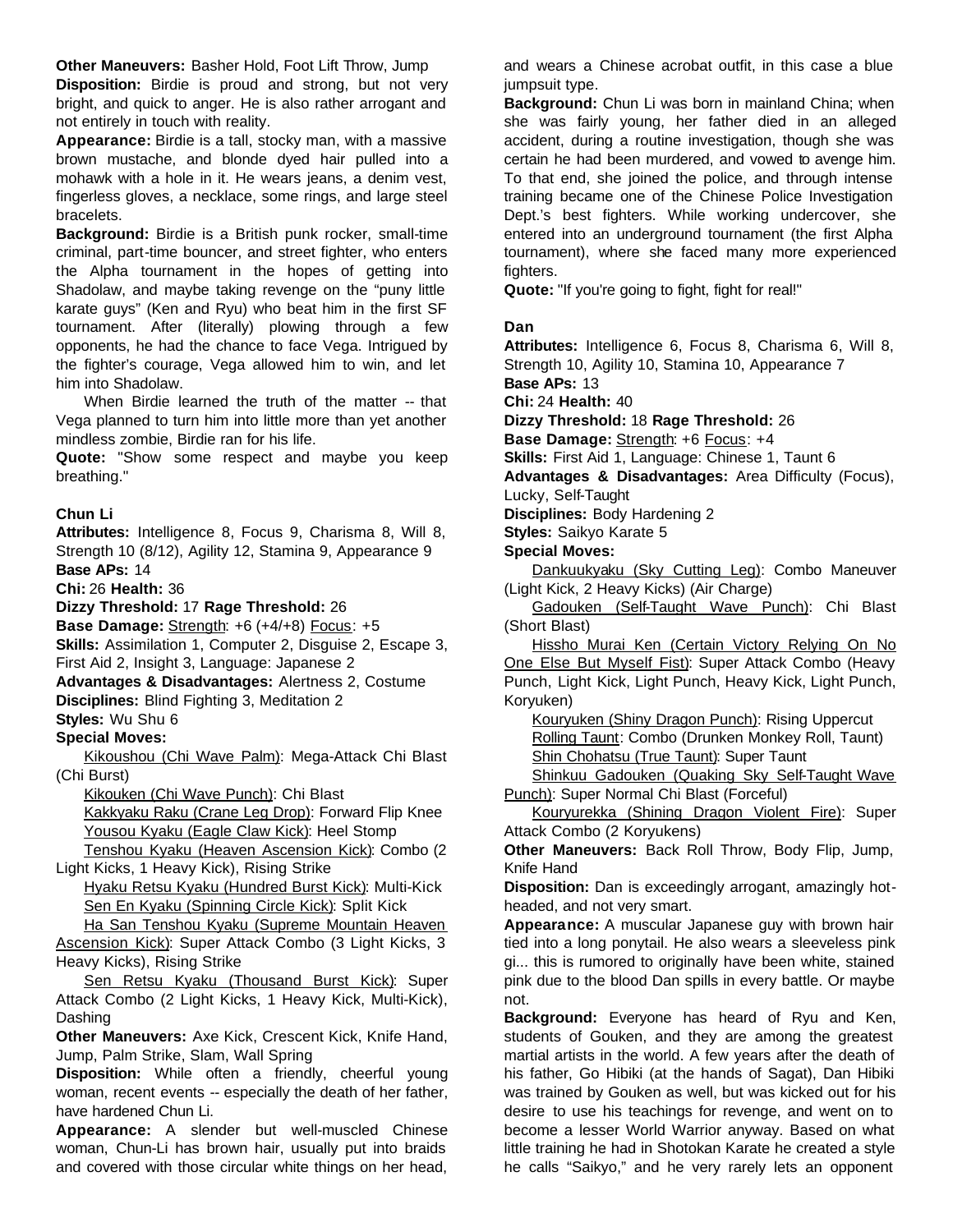forget this accomplishment, despite the fact that he is somewhat lacking in range, speed, and accuracy, though his sheer determination almost makes up for it (almost, but not quite).

When Dan was very young his father was a great world warrior who attended, and won many of the fighting tournaments. In one fateful tournament he rose through the ranks and ended up in a fight with Sagat. Sagat, though not then as powerful as he later became, killed the elder Hibiki, though not before losing an eye. Dan knows the name of his enemy, and seeks vengeance.

In the ring, Dan is as strange a foe as one could ever meet. Some taunt occasionally; he has turned it into an art form, to the point that a few young fighters have even come to him for advice on taunting. His ridiculing, yelling, and even crying for joy during matches had made him one of the strangest of the World Warriors (not to mention one of the least powerful).

In the first Alpha tournament, Dan finally got the chance for revenge, but was brutally beaten in short order by the Muay Thai master, and were it not for Ryu's intervention, he would've been killed.

**Quote:** "My dad could beat you, and he's dead!"

#### **Dhalsim**

**Attributes:** Intelligence 11, Focus 12, Charisma 7, Will 12, Strength 8, Agility 6, Stamina 10, Appearance 4

**Base APs:** 17

**Chi:** 36 **Health:** 40

**Dizzy Threshold:** 18 **Rage Threshold:** 34

**Base Damage:** Strength: +4 Focus: +8

**Skills:** Dance 2, Lore: Martial Arts 3, Lore: Buddhist 6, Philosophy: Buddhist 6

**Advantages & Disadvantages:** Acute Senses 2, Attuned, Calm 4, Double-Jointed

**Disciplines:** Blind Fighting 4, Feng Shui 3, Insight 6, Meditation 6, Vital Points 2

**Styles:** Kabaddi 9

**Special Moves:**

Yoga Fire: Chi Blast (Flaming, Mouth Blast) Yoga Flame: Fire Breath

Yoga Inferno: Mega-Attack Fire Breath

Yoga Strike: Mega-Attack Combo (Grab, Levitation, Slam)

Yoga Teleport: Teleport (Delayed Teleport)

**Other Maneuvers:** Basher Hold, Body Flip, Body Missile (Diving Body Missile), Head Butt, Jump, Knife Hand, Limb Extension, Slide Kick

**Disposition:** In his life, Dhalsim has achieved near total tranquillity. As such, he is a virtual mountain, nearly impossible to disturb. He lives in a meditative state, reacting to the world around him as needed.

**Appearance:** A thin, Indian man, Dhalsim's head is shaved, with three red stripes painted on the top, and two on each cheek. He wears rags which amount to a pair of shorts, tied at the waist with rope, plus wrappings on his wrists an ankles, a bracelet on each wrist, and a necklace with three human skulls (rumors say they're from former opponents, but this is most likely incorrect).

**Background:** Dhalsim is one of the few who can be said to be a master of yoga. He has dedicated the whole of his existence to meditation, achieving a state of tranquillity that few can hope to attain. This insight has granted him incredible powers, allowing him to move great distances in an instant, extend his limbs to incredible lengths, and spew fire from his mouth.

Even so, his prayers are not enough to feed the starving, so he has taken it upon himself to mend at least part of this, the only way he can. He fights, as one of the world warriors, entering tournaments for money, and using that money to help his people. While he is sometimes troubled by the need to perform acts of violence, the good that he has done, and will no doubt continue to do for the Indian people is undeniable.

**Quote:** "I'm your master. Pain is a state of mind, and I don't mind your pain."

#### **Gen**

*The earth is a chaotic shadowshow of unruly imperfection. Heaven, by contrast, is ordered, secure, and settled.*

*Shouldn't earth be more like heaven?*

-- Kindred of the East

**Attributes:** Intelligence 10, Focus 10, Charisma 5, Will 10, Strength 8, Agility 13, Stamina 12, Appearance 4

**Base APs:** 24

**Chi:** 30 **Health:** 48

**Dizzy Threshold:** 20 **Rage Threshold:** 32

**Base Damage:** Strength: +4 Focus: +6

**Skills:** Insight 5, Intimidation 2, Stealth 4

**Advantages & Disadvantages:** Alertness 3,

**Disciplines:** Iron Will 4, Meditation 5, Vital Points 7

**Styles:** Crane Style Kung Fu 7, Mantis Style Kung Fu 7

## **Special Moves (Crane Style):**

Craze Tooth: Combo (Wall Spring, Dive Kick) Mad Tooth:

Snake Bite: Mega-Attack Flying Stomp Throw Snake Through: Rolling Punch

#### **Special Moves (Mantis Style):**

Death Curse: Super Attack Combo (2 Light Punches, 2 Heavy Punches, Dim Mak)

Hundred Punch: Multi-Punch Reverse Dragon: Combo (3 Light Kicks) Rising Strike Terrible Shadow: Unseen Strike

**Other Maneuvers (Crane Style):** Combo (Grab, Elbow Strike, Light Punch), Combo (Grab, Foot Sweep), Combo (2 Light Kicks), Crane Fist, Jump, Knife Hand, Simultaneous Combo (2 Crane Fists), Simultaneous Combo (2 Palm Strikes), Upper Kick

**Other Maneuvers (Mantis Style):** Combo (Grab, Eblow Strike, Light Punch), Combo (Grab, Foot Sweep), Jump, Knife Hand, Side-Swing Kick Uppercut

**Disposition:** Gen tries to be a good person, but his relentless search for the Devil Fist, Gouki, all too often leads him to do things he would not otherwise. To him destroying this evil is important to the point that he is willing to crush anyone that gets in his way.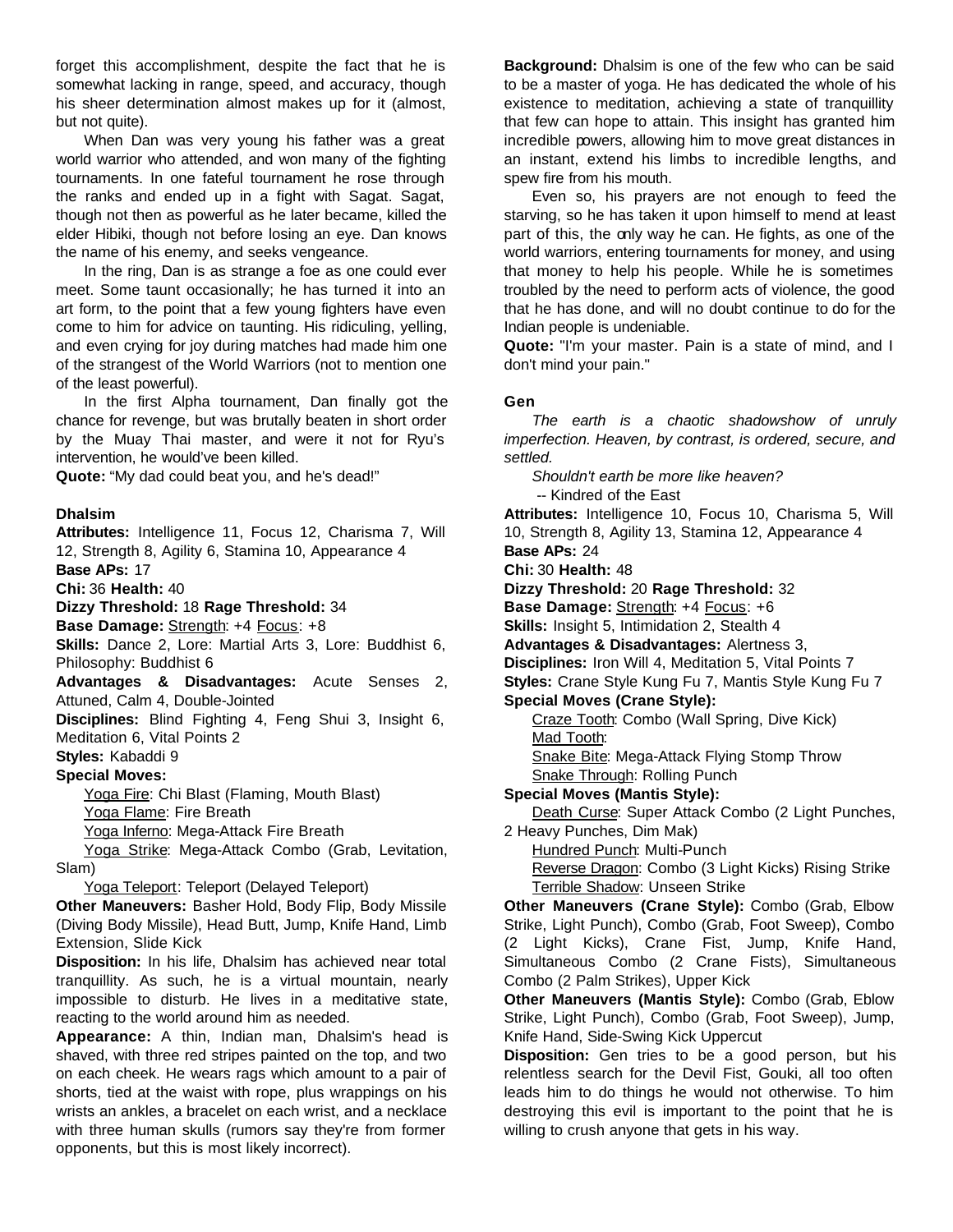**Appearance:** A Chinese man with white hair and a long white beard. He wears a loose-fitting Chinese-style jacket and pants, in blue.

**Background:** Born in China long ago, Gen is a master of Kung Fu and pressure points. His skill is such that he can deflect nearly any attack, and can grant life or death with a touch.

From an early age Gen was trained in various styles of Kung Fu, though he always favored the Crane and Mantis styles. In the beginning he saw himself as a hero; a valiant warrior seeking to right wrongs. Then one day, as he wandered, he was confronted by a man in a gray gi with flaming red hair. The attacks of the Devil Fist were devastating, and culminated with the dreaded Raging Demon.

Left for dead by the Devil Fist, Gen vowed that he would have vengeance on this monster. Since then he has relentlessly hunted for the Devil Fist, training for the final confrontation all the while. When Gen learned of the Street Fighter tournament, he knew the Devil Fist would ultimately appear, and entered.

**Quote:** "You are not the one I seek."

#### **Gouki**

*Some souls scream when they reach Yomi. Others enjoy the trip and bring the torment back with them when they return.*

-- Kindred of the East

**Attributes:** Intelligence 10, Focus 14, Charisma 5, Will 12, Strength 12, Agility 10, Stamina 14, Appearance 5 **Base APs:** 17

**Chi:** 40 **Health:** 56

**Dizzy Threshold:** 22 **Rage Threshold:** 36

**Base Damage:** Strength: +8 Focus: +10

**Skills:** Insight 7, Intimidation 6

**Advantages & Disadvantages:** Attuned, Aura of Power, Fury 8, Negative Chi

**Disciplines:** Blind Fighting 7, Body Hardening 4, Meditation 8, Negative Chi 3

**Styles:** Dark Shotokan 9

#### **Special Moves:**

Ashura Senkuu (Ashura Flash Air): Teleport (Glide Motion Teleport)

Sakotsu Wari (Collarbone Breaker): Overhead Punch Go Hadouken (Great Wave Motion Punch): Chi Blast Go Shoryuken (Great Rising Dragon Punch): Rising

Uppercut (Extra Force) Hyaku Ki Go Zan (Hundred Demon Somersault): Air

Elbow, Flying Air Throw, Combo (Flying Somersault, Heavy Kick), or Flying Somersault

Shun Goku Satsu (Instant Hell Murder): Final Murder (Final Flash, Glide Attack)

Zankuuu Hadouken (Air Slasher Wave Motion Punch): Chi Blast (Air Use)

Messatsu Go Hadou (Anihilating Killer Great Wave Motion): Mega-Attack Chi Blast (Forceful)

Messatsu Go Shoryu (Anihilate Killer Great Rising Dragon): Rising Uppercut (Extra Force)

Shakunetsu Hadoken (Extreme Heat Wave Motion Punch): Chi Blast (Flaming Blast)

Tastumaki Zankuu Kyaku (Tornado Air Slasher Kick): Reverse Flying Turning Kick (Spinning Strike)

Tenma Gozankuu (Skys Evil Great Slicing Air): Mega-Attack Chi Blast (Air Use)

Zugai Hasatsu (Head Over Finishing Killer Overhead Chop): Overhead Punch (Extra Force)

Senpuu Kyaku: Flying Reverse Turning Kick

Tenma Kuujin Kyaku (Skys Evil Air Blade Kick Diving Kick): Dive Kick

Zen Pou Ten Shin (Forward Direction Roll Body Body Roll): Drunken Monkey Roll

**Other Maneuvers:** Axe Kick, Backflip, Body Flip, Back Roll Throw, Foot Sweep, Jump, Knife Hand, Roll With Impact, Uppercut

**Disposition:** Gouki is power incarnate; he constantly seethes with hatred and radiates energy. His rage is such that he may lash out at and destroy anyone on a whim.

**Appearance:** A tall, muscular man with dark skin, flaming red hair, and demonic, red-on-black eyes. He wears a gray, sleeveless gi, with a glowing red Chinese kanij on the back. In Japanese it is pronounced "ten", and variously means "heaven", "sky", "destiny", and "fate". As far as Gouki is concerned, it means simply "rest in peace."

**Background:** The master of Shotokan Karate, who changed it from a killing art into a path to inner harmony, was known as Gotetsu. He had two sons, and taught both of them to live in harmony with all things and fight only for one reason: to defend oneself. Their names were Gouken and Gouki. Gouken went on to become a teacher of this new, peaceful fighting art. Gouki, on the other hand, craved power.

He searched for the original, "true" Shotokan Karate, the Metsu Satsu or "Instant Hell Murder" technique which used all of the attacker's chi to delive one murderous deathblow. He discovered a demonic spirit called Akuma, and thus allowed its darkness to enter him. When he emerged, he was not the man he had been before. The old Gouki was no more; in his place was a being filled with hatred and power.

Gouki was eager to test his new powers, and fought and killed both Gouken and Goutetsu. Since then, he has been gathering power, and exists for no purpose other than to kill. Very recently, the discovery of the fact that there are other fighters, such as Ryu, Vega, and Gen, who can actually compare to him in power and skill, and he has decided he must destroy them as well. **Quote:** "Now stay down!"

**Guy**

**Attributes:** Intelligence 8, Focus 8, Charisma 6, Will 10, Strength 9, Agility 11, Stamina 9, Appearance 7 **Base APs:** 15 **Chi:** 26 **Health:** 36 **Dizzy Threshold:** 17 **Rage Threshold:** 27 **Base Damage:** Strength: +5 Focus: +4 **Skills:** Insight 3, Streetwise 4 **Advantages & Disadvantages:** Alertness 2, Light Feet **Disciplines:** Arts of Invisibility 2, Blind Fighting 2 **Styles:** Bushinryu Ninjutsu 7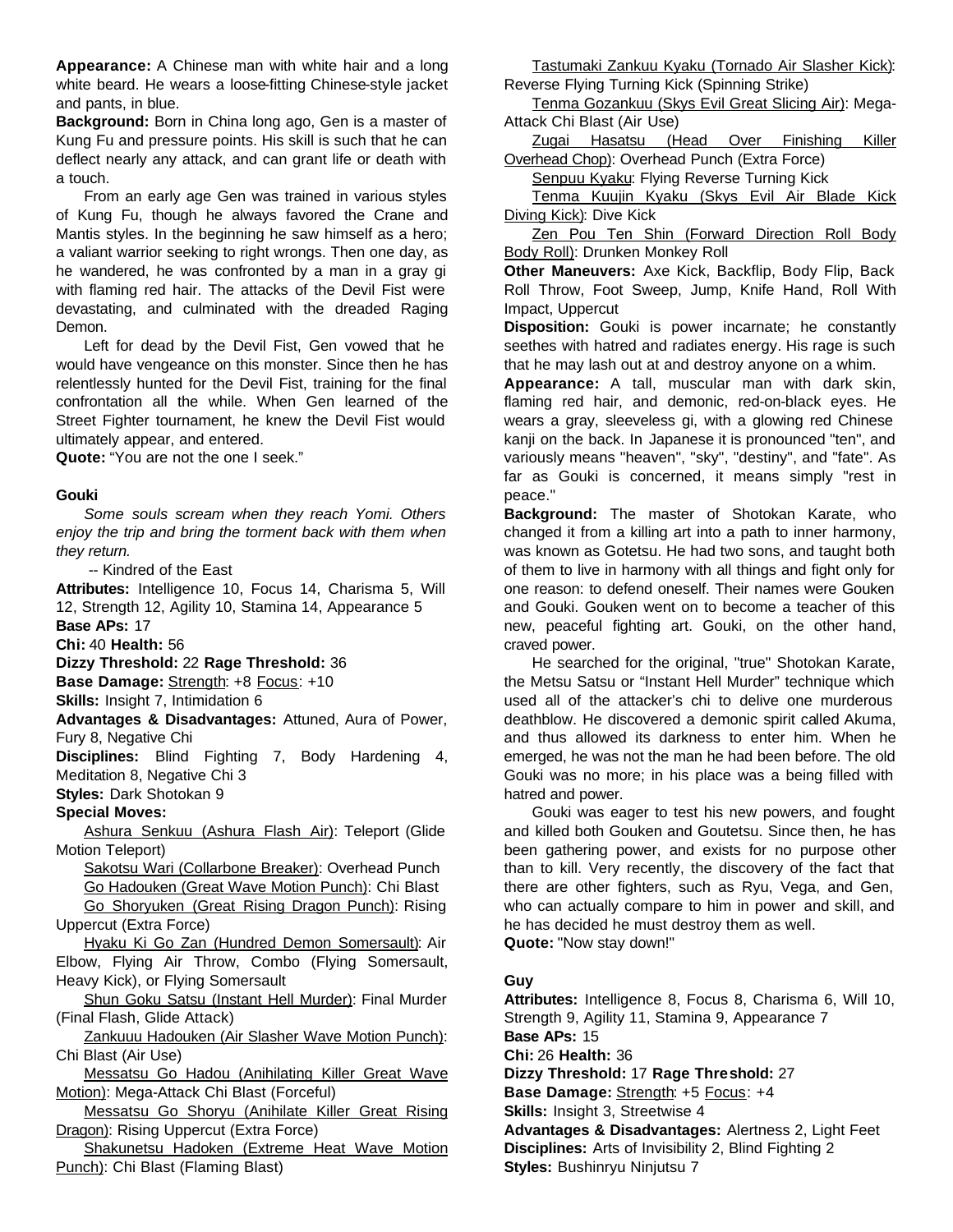#### **Special Moves:**

Bushin Gorai Kyaku (Bushin Strong Thunder Kick): Super Attack Combo (Light Punch, Heavy Punch, 2 Light Kicks, 2 Heavy Kicks)

Bushin Hasso Ken (Bushin Eight-Double Fist): Super Attack Combo (Light Punch, Light Kick, 2 Heavy Punches, Heavy Kick) Rising Strike

Bushin Inazuna Otoshi (Bushin Air Throw): Air Elbow or Flying Air Throw

Bushin Sempu Kyaku (Bushin Hurricane Kick): Flying Reverse Turning Kick (Rising Strike)

Chuu Otoshi (Elbow Drop): Elbow Drop

Kage Sukui/Hayagake (Bushin Dash Slide/Bushin Crescent Kick): Slide Kick (Dashing Move), or Crescent Kick (Dashing Move)

Shitsu Kake (Quick Dash): Super Dash

Turn Punch: Spinning Backfist (Increased Speed)

**Other Maneuvers:** Body Flip, Elbow Strike (Lunging), Flying Somersault, Jump, Slide Kick

**Disposition:** Guy takes honor very seriously, and will not back down from a fight for any reason.

**Appearance:** A tall, slender guy with wild, dark brown hair, and steely brown eyes. He wears a bright red outfit, complete with fist guards and boots.

**Background:** Guy was trained from an early age in the art of Bushin-ryu Ninjutsu. He is not an assassin, but rather, strives to honorably use the fighting techniques the training has provided him. His master was a man named Zeku, a disciple of the greatest ninja who ever lived, Genryusai. Because Genryusai was too old to train students, his daughters, Lena and Maki were trained along with Guy. Guy has fallen in love with Lena (who hasn't proved to be a very skilled fighter) and they are planning to get married.

Guy has found a home away from home, of sorts, in Metro City. Even though it was, and still is, a cesspool of crime and violence, it is also a place where he can make a difference, as he has done time and again. Having befriended mayor Mike Haggar, he was instrumental in defeating the Mad Gear and Bone Cross gangs which threatened the city. As such, he has earned the enmity of the former members of those gangs, but he is more than ready to take any challengers.

**Quote:** "Don't worry. Everyone loses to me."

#### **Ken**

**Attributes:** Intelligence 7, Focus 10, Charisma 6, Will 9, Strength 10, Agility 9, Stamina 10, Appearance 9 **Base APs: Chi:** 29 **Health:** 40 **Dizzy Threshold:** 18 **Rage Threshold:** 29 **Base Damage:** Strength: +6 Focus: +6 **Skills:** Drive Automobile 3, Drive Motorcycle 4, Insight 3, Language: Japanese 3 **Advantages & Disadvantages:** Fame, Resources 10 **Disciplines:** Body Hardening 3, Iron Fist 3 **Styles:** Shotokan Karate 8 **Special Moves:** Shoryuken (Dragon Punch): Rising Uppercut (Forceful)

Flaming Dragon Punch: Power Strike (fire) version of the Dragon Punch.

Hadouken (Wave Motion Punch): Chi Blast (Forceful)

Tatsumaki Sempuu Kyaku (Hurricane Kick): Spinning Strike Flying Reverse Turning Kick

Air Hurricane Kick: Air Charge version of the normal Hurricane Kick.

Shinryuken (Dragon God Fist): Mega-Attack Flaming Dragon Punch

Shoryureppa (Violent Dragon Wave): Super Attack Combo (2 Dragon Punches and a Flaming Dragon Punch)

Inazuma Kakato Wari (Lighting Axe-kick Breaker): Axe Kick

Zenpo Tenshin (Forward Direction Body Roll): Drunken Monkey Roll

**Other Maneuvers:** Axe Kick, Back Roll Throw, Basher Hold, Foot Sweep, Jump, Spinning Thrust Kick, Uppercut **Disposition:** Unfortunately, Ken hasn't learned all that much humility since he started training at Gouken's dojo. He is still an arrogant braggart, and at times overly aggressive, and even overconfident.

**Appearance:** A tall, muscular Caucasian man, with shoulder-length blonde hair, and overgrown, jet-black eyebrows. He wears a red, sleeveless gi, and matching fist guards.

**Background:** Ken is the son of the Masters family, one of the most wealthy on the planet. As a young man, he'd become full of himself, doing whatever he wanted; skipping school, buying all kinds of stuff, having several girlfriends, and so on. Since his parents weren't able to deal with him themselves, his mother decided to send him to Japan, to train under a karate master she knew; Gouken.

Life at Gouken's dojo proved to be very different for Ken. He couldn't slack off without being punished, and as such, he was forced to devote himself fully to the training. At that time, Gouken had one other student, who became Ken's best friend. Ryu had been at the dojo longer, but though sheer determination, Ken managed to catch up. The two have always had a friendly rivalry ever since.

When at last the training was complete, the two of them left, entering the Street Fighter tournament, then run by Sagat. In the end, it was Ryu, who was more focused and determined, who defeated Sagat.

**Quote:** "Now you see the difference between us!"

#### **Nash**

**Attributes:** Intelligence 6, Focus 8, Charisma 8, Will 10, Strength 10, Agility 9, Stamina 10, Appearance 6 **Base APs:** 16 **Chi:** 26 **Health:** 40 **Dizzy Threshold:** 18 **Rage Threshold:** 28 **Base Damage:** Strength: +6 Focus: +4 **Skills:** Demolitions 2, Drive: Motorcycle 3, Escape 2, Firearms 3, First Aid 2, Interrogation 1, Intimidation 2, Pilot: Jet Fighter 4 **Advantages & Disadvantages:** Sound Elemental **Disciplines:** None **Styles:** Special Forces 8 **Special Moves:**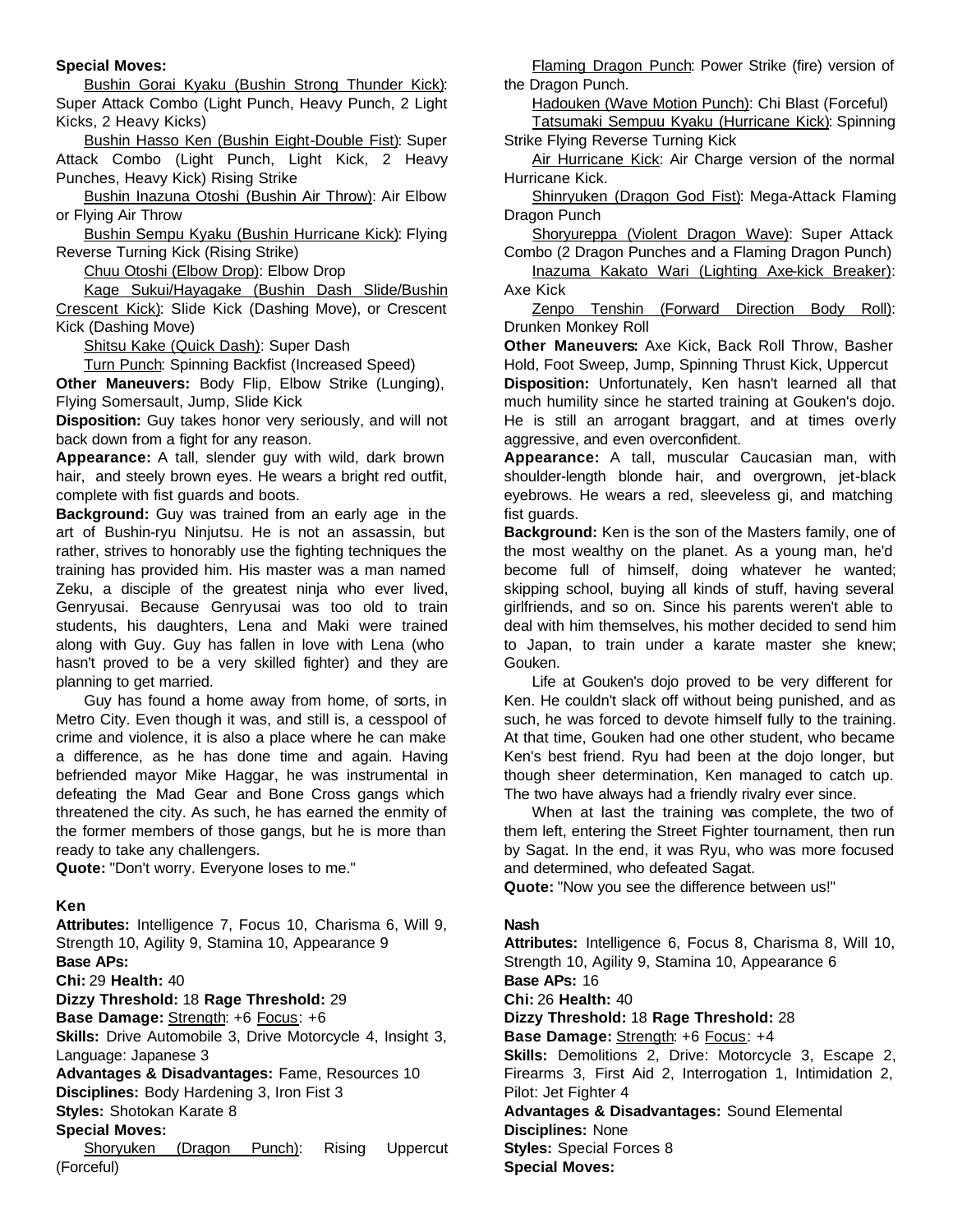Crossfire Blitz: Super Attack Combo (Light Punch, Light Kick, Heavy Punch, Heavy Kick, Heavy Kick)

Somersault Justice: Super Attack Combo (3 Somersault Shells)

Somersault Shell: Forward Flip Kick (Flash Strike) Sonic Boom: Chi Blast (Sonic Blast)

Sonic Break: Super Attack Combo (4 Sonic Booms) **Other Maneuvers:** Air Throw, Backhand, Body Flip, Foot Sweep, Jump, Kippup, Pin, Suplex, Uppercut

**Disposition:** Nash is a model soldier, an example of what other men in the armed forces should be like. He is fiercely dedicated to his country, and won't take any crap from anyone.

**Appearance:** A tall, husky guy, Nash wears his fatigues and a yellow vest. His blonde hair is styles so that it sweeps forward and then comes down at a sharp angle - a look even more unique than that of Guile. He also wears wire-frame glasses.

**Background:** Guile and Nash were comrades in the Air Force, and good friends as well. Both of them were involved in the testing of an experimental supersonic jet, which resulted in their developing the ability to create a high intensity burst of sound -- the infamous "Sonic Boom" maneuver.

Nash originally entered the Alpha tournament to find Bison, who then was trafficking a new drug called DOLL which, when ingested, causes a person to become a mindless "doll," highly vulnerable to Bison's psychic manipulations. Nash was able to confront Bison, but was defeated and left for dead.

After many long months of recovery, he entered the second Alpha tournament and again confronted Bison, only this time the crimelord made sure he finished the job, having an assassin kill Nash. For this, Guile would later seek revenge.

**Quote:** "You've got talent; Uncle Sam could use a guy like you."

#### **Rolento**

**Attributes:** Intelligence 8, Focus 6, Charisma 8, Will 9, Strength 9, Agility 11, Stamina 8, Appearance 6 **Base APs:** 14 **Chi:** 21 **Health:** 32 **Dizzy Threshold:** 16 **Rage Threshold:** 23 **Base Damage:** Strength: +5 Focus: +2 **Skills:** Demolitions 4, Drive: Tank 4, Firearms 3, Interrogation 3, Intimidation 2, Staves 6 **Advantages & Disadvantages:** Infamy, Light Feet **Disciplines:** None **Styles:** Special Forces 6 **Special Moves:** Mekong Delta Air Raid: Combo (Drunken Monkey Roll, Overhead Strike) Mekong Delta Attack: Combo (Jump, Wall Spring, Heavy Kick) Mekong Delta Escape: Combo (Jump, Wall Spring) Mine Sweeper: Super Grenade Bomber Patriot Circle: Staff Circle Spin Quick Jump: Flying Somersault Safe Lander: Breakfall

Stinger: Combo (Jump, Knife Throw) Take No Prisoners: Wire Hang

**Other Maneuvers:** Body Flip, Foot Sweep, Grenade Plant, Jump, Overhead Strike, Pin, Weapon Toss

**Disposition:** Rolento is an insane killer, pure and simple. He has set his goals, and nothing will be allowed to stand in the way of their completion.

**Appearance:** A tall, slender, well-muscled man, Rolento has dark hair kept in a military buzzcut, and a scar on one side of his face. He wears a yellow vest with matching pants, over a red shirt. To this he adds knee-high boots, fingerless gloves, a red beret, and a utility belt with a couple of grenades on it.

**Background:** Rolento Schuger was a soldier in the Vietnam war; this experience traumatized him more than anyone knew. Being wounded in battle, watching his comrades be slaughtered, twisted him into the madman we know and... er... know today.

After the war, he ended up becoming a member of the Mad Gear gang, putting his military skills and knowledge to use for crime. Even so, he hated taking orders from others, and he wasn't too disappointed when the Mad Gear was defeated, although he still holds a grudge against Haggar, Guy, and Cody.

His latest, and probably most insane scheme, is to build an army, with which he will carve out a new country which no one can stand against. To this end, he has recruited several former Mad Gear members, as well as countless others, and maintains brutal discipline among them.

**Quote:** "It's okay. Perfection isn't for everyone."

#### **Rose**

**Attributes:** Intelligence 10, Focus 9, Charisma 6, Will 10, Strength 8, Agility 11, Stamina 8, Appearance 8 **Base APs:** 16

**Chi:** 28 **Health:** 32

**Dizzy Threshold:** 16 **Rage Threshold:** 27

**Base Damage:** Strength: 4 Focus: +5 Psychic: +5 **Skills:** Expert: Tarot 5, Insight 6, Seduction 3, Subterfuge 2

**Advantages & Disadvantages:** Attuned, Power of Cloth 4 (Cloth Block, Cloth Strike, Dramatic Pose), Psychic 9 **Disciplines:** Meditation 5

Psychic: Astral Power 4, Aura Power 4, Telepathy 3 **Styles:** Ler Drit 8

#### **Special Moves:**

Aura Soul Spark: Mega-Attack Chi Blast

Aura Soul Throw: Mega-Attack Soul Throw

Soul Illusion: Multiple Selves

Soul Reflector: Absorbing Barrier/Reflecting Barrier

Soul Spark: Chi Blast

Soul Spiral: Chi Blast (Chi Burst)

Soul Throw: Air Throw (Power Strike, Rising Strike) **Other Maneuvers:** Air Throw (Power Strike), Chi Shock, Conceal Aura, Slide Kick

**Disposition:** Her psychic sensitivity makes her detached much of the time, as does her driving goal of stopping Bison. She tries to act honorably and respectfully, even if she does feel smug.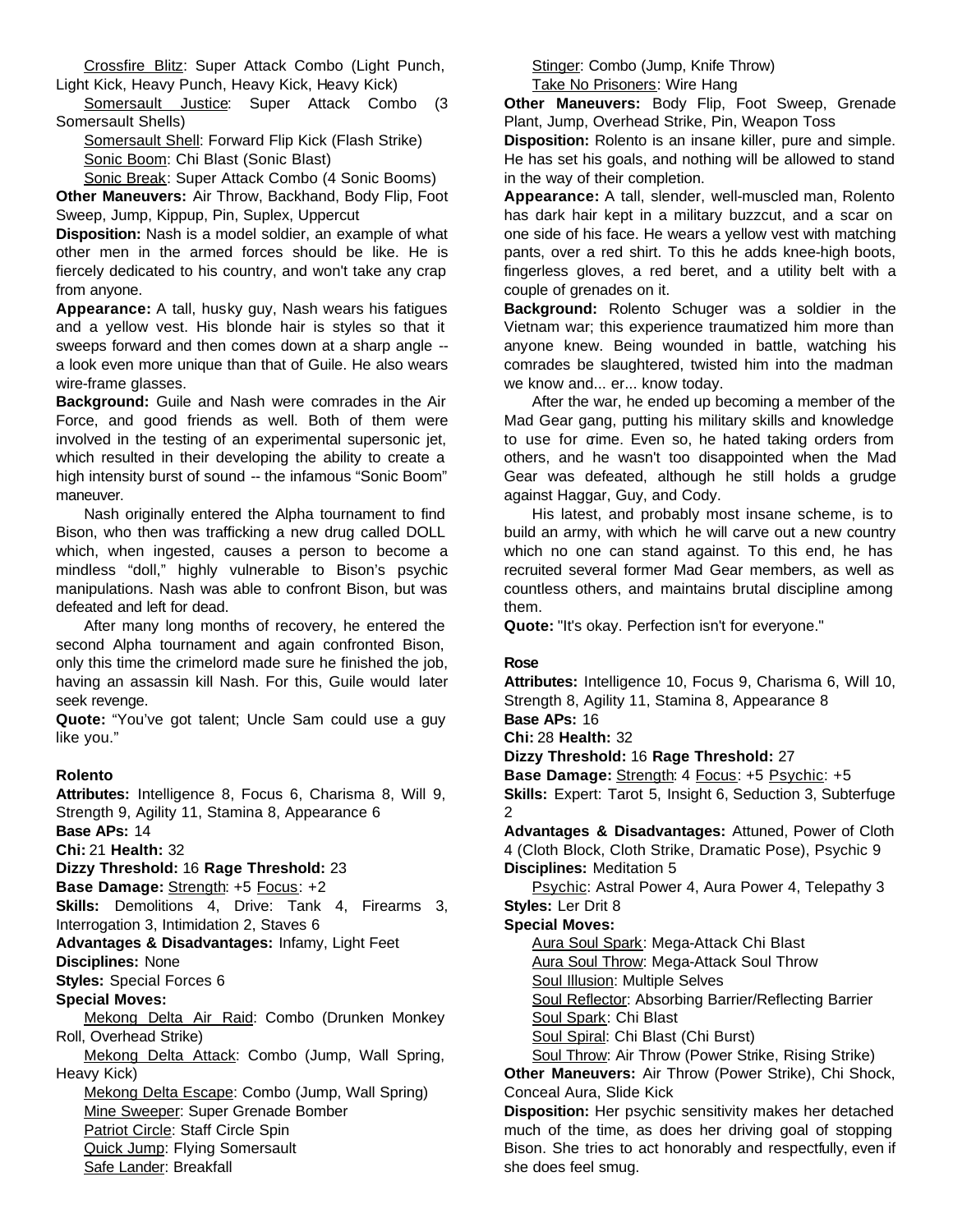**Appearance:** A tall, slender woman, Rose wears a tightfitting one-piece garment covered by a loose-fitting maroon coat, accompanied by high heels and a long, yellow scarf. **Background:** Rose is an enigma; she appeared from nowhere, entering the Street Fighter tournament in search of Vega. Supposedly raised by Gypsies, she is a powerful natural psychic. It is rumored to be the one who taught Vega his Psycho powers, or possibly has merely been sent to seal his powers. It has even been suggested that her lineage reaches back to a clan of horrific beings known as the DarkStalkers. Only one thing can be said for certain; Rose makes it her mission to punish those who misuse their powers. Thus, she has come for Bison, to take from him the "psycho power" that allowed him to build Shadolaw, sent by an underground movement of unknown origin.

During the second Alpha tournament she entered into an epic battle with the dictator, which transcended the physical plane. In the end, she was forced to sacrifice herself to destroy part of his power, though it was not enough to prevent him from continuing his reign of terror. **Quote:** "Today's lesson is over."

#### **Ryu**

**Attributes:** Intelligence 9, Focus 11, Charisma 8, Will 10, Strength 11, Agility 10, Stamina 10, Appearance 8

**Base APs:** 16

**Chi:** 32 **Health:** 40

**Dizzy Threshold:** 18 **Rage Threshold:** 31

**Base Damage:** Strength: +7 Focus: +7

**Skills:** First Aid 3, Insight 4, Lore: Martial Arts 3, Streetwise 3

**Advantages & Disadvantages:** Alertness 2, Aura of Power, Dramatic Pose

**Disciplines:** Body Hardening 3, Meditation 5

**Styles:** Shotokan Karate 8

#### **Special Moves:**

Collarbone Breaker (Sakotsu Wari): Overhead Punch Cyclone Kick (Senpuu Kyaku): Flying Reverse Turning Kick

Dragon Punch (Shoryuken): Rising Uppercut (Extra Force)

Wave Motion Punch (Hadouken): Chi Blast (Forceful) Hurricane Kick (Tatsumaki Sempuu Kyaku): Spinning Strike Flying Reverse Turning Kick

Air Hurricane Kick: Air Charge version of the normal Hurricane Kick.

Vacuum Hurricane Kick (Shinkuu Tastumaki Sempuu Kyaku): Mega-Attack Hurricane Kick

Vacuum Wave Motion Punch (Shinkuuu Hadouken): Mega-Attack Chi Blast

**Other Maneuvers:** Back Roll Throw, Body Flip, Foot Sweep, Knife Hand, Jump, Roll With Impact

**Disposition:** To Ryu, the fight is everything. The unending search for perfection is his reason for existence. He strives to live a virtuous life, and does good whenever he can.

**Appearance:** A tall, muscular Japanese man, with short, dark hair. He wears a white gi, with the sleeves torn off, red hand guards, and a white headband.

**Background:** Ryu is known as one of, if not *the* greatest fighter ever known. No other name is spoken with such reverence among the warriors of the world. He follows the Warrior's Dream, to devote one's life to the constant pursuit of perfection.

Ryu began as an orphan, his origins a mystery. He was raised and trained by Gouken, the master of Shotokan Karate. Gouken found Ryu's dedication and skill to be quite amazing, and saw in him an ideal successor.

Later, Ryu was joined in training by Ken, a rich, American kid. When at last the training was complete - or rather, Gouken's part of it -- the two warriors, eager to test their skills, entered into the Street Fighter tournament. They faced many skilled opponent, all the way up to the man who, at that time, was revered as the grand champion of street fighters, Sagat. Ryu had difficulty in the first round, but came back strong in the second, and in the third performed a monumental Rising Dragon Punch, which has left a permanent scar across Sagat's chest, a continual reminded of his defeat at the hands of this boy.

After his victory, Ryu returned to the dojo to tell Gouken of the tournament, but when he arrived, he found the master to be dead, and not of natural causes. Gouken had been killed by a man in black, with flaming red hair.

Since then, Ryu has continued to fight, carrying with him the memory of his master. Many opponents, new and old, await him, ranging from Sakura, idol-worshipping schoolgirl, to Lord Vega of Shadolaw.

**Quote:** "You fought well. I was honored."

#### **Sagat**

**Attributes:** Intelligence 7, Focus 10, Charisma 4, Will 9, Strength 12, Agility 9, Stamina 13, Appearance 3 **Base APs:** 17 **Chi:** 29 **Health:** 52 **Dizzy Threshold:** 21 **Rage Threshold:** 32 **Base Damage:** Strength: +8 Focus: +6 **Skills:** Insight 3, Intimidation 4 **Advantages & Disadvantages:** Fury 5, Infamy **Disciplines:** Body Hardening 5 **Styles:** Muay Thai 9 **Special Moves:** Tiger Blow: Rising Uppercut Tiger Cannon: Mega-Attack Chi Blast Tiger Crush: Knee Strike (Rising Strike) Tiger Genocide: Super-Attack Combo (Tiger Crush, Tiger Blow) Tiger Raid: Super-Attack Combo Tiger Shot: Chi Blast **Other Maneuvers:** Body Flip, Crescent Kick, Drop Kick,

Elbow Strike, Jump **Disposition:** Sagat is a true warrior; the battle, the search for perfection, is what he lives for, and nothing else. Having been defeated by Ryu, he is on a constant quest

for vengeance. **Appearance:** A massively muscular Thai man, completely devoid of hair, Sagat wears only shorts (blue with yellow trim), and wrappings on his hands and feet.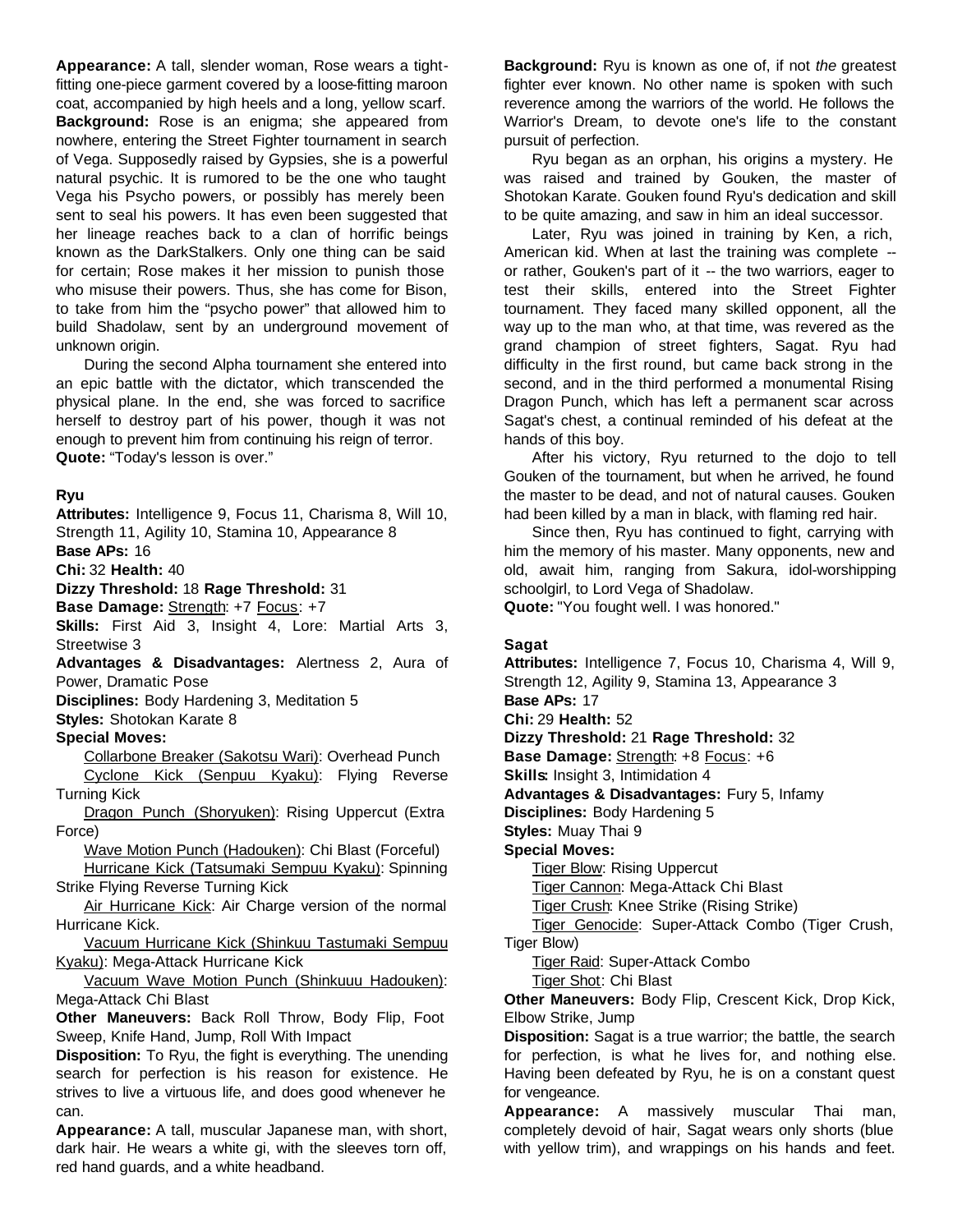That, and the eyepatch that covers the eye taken by Gou Hibiki, and the scar given by Ryu.

**Background:** From a very early age, Sagat trained in the art of Muay Thai, combining his massive size with lightning speed to crush all opponents who came his way. He quickly rose to highest rank of warriors in Thailand, and was known and feared throughout the world, nearly undefeated (the closest thing to an exception being when Gou Hibiki managed to put his eye out). He was basically an honorable man at heart, and sought to prove to the world, and more importantly, to himself, that he was indeed the greatest warrior.

To that end, he held a tournament, inviting the greatest fighters in the world. All was going well for Sagat, until it came time to face a Japanese boy named Ryu. Sagat did well at first, but in the end lost. The final blow was one that no one would soon forget -- the greatest dragon punch Ryu had ever performed, which left a massive, permanent scar on Sagat's chest.

After his defeat, Sagat returned to Thailand, and trained intensely for a rematch, when he would regain his honor.

**Quote:** "Do not challenge what you cannot defeat."

#### **Sakura**

**Attributes:** Intelligence 6, Focus 7, Charisma 6, Will 8, Strength 6, Agility 9, Stamina 8, Appearance 8

**Base APs:** 13

**Chi:** 22 **Health:** 32

**Dizzy Threshold:** 16 **Rage Threshold:** 23

**Base Damage:** Strength: +2 Focus: +3

**Skills:** Computer 1, Dance 1

**Advantages & Disadvantages:** Costume, Lucky, Self-**Taught** 

**Disciplines:** None (Sakura? Disciplined? 8)

**Styles:** Shotokan Karate 5

#### **Special Moves:**

Hadouken (Wave Motion Punch): Chi Blast Sakura Otoshi: Buffalo Bounce

Shunpuukyaku (Spring Breeze Kick): Arcing Spin Kick

Shinkuu Hadouken (Vacuum Wave Motion Punch): Mega-Attack Chi Blast

Shououken (Cherry Blossom Punch): Rising Uppercut (Dashing)

Midare Zakura (Cherry Riot): Super Attack Combo (3 Shooukens)

Haru Ichiban (First Storm of Spring): Super Attack Combo (4 Foot Sweeps, Heavy Kick)

**Other Maneuvers:** Buffalo Punch, Choke Hold, Foot Sweep, Jump, Knife Hand, Push-Off, Roll With Impact, **Uppercut** 

**Disposition:** Sakura is friendly and outgoing, though she spends entirely too much time thinking about Ryu, especially when she should be studying.

**Appearance:** Sakura is a Japanese girl, around 17 years old. She wears her sailor-suit school uniform, as well as a pair of gloves similar to Ken's, and a bandanna (like Ryu's, of course). She has short, brown hair and an infectious laugh.

**Background:** A young, enthusiastic Japanese schoolgirl, Sakura Kasugano is one of the most unique, and least mature, of the World Warriors. She became a martial artist because of Ryu. After seeing him fight once, she quickly became his biggest fan, learned the basics of Shotokan Karate (combining it with a lot of other strange moves), and has been trying to get a chance to train with him ever since.

She has continually pushed herself to do better, and rose in the ranks of the Street Fighters with surprising speed, probably because of her sheer determination (combined with the fact that her appearance and personality are a bit disarming, so to speak).

Sakura is, admittedly, a little scatterbrained as well. Not that she can help it, considering that she is trying to juggle schoolwork, chores, and a career as a martial artist, all while spending entirely too much time thinking about Ryu. As a result, she is chronically late to fights, known for dashing into the ring mere moments before a match is scheduled to begin. In the ring, she relies on a combination of powerful moves, charm, and (most importantly) luck to win, and it's worked pretty well thusfar.

**Quote:** "That was cool! Do it again!"

#### **Sodom**

**Attributes:** Intelligence 6, Focus 7, Charisma 7, Will 9, Strength 9, Agility 7, Stamina 8, Appearance 4 **Base APs:** 14 **Chi:** 23 **Health:** 32 **Dizzy Threshold:** 16 **Rage Threshold:** 24 **Base Damage:** Strength: +5 Focus: +3 **Skills:** Blades 4, Blunt Weapons 2, Chain Weapons 2, Intimidation 2, Language: Japanese 4, Polearms 2, Streetwise 5

**Advantages & Disadvantages:** Allies (the Mad Gear Gang), Self-Taught

**Disciplines:** Armor Fighting 4, Blind Fighting 3, Meditation 2, Weapon Mastery 2

**Styles:** Ni-Jihan Desu 6

#### **Special Moves:**

Butsumetsu Buster: Pile Driver (Extra Force) Daikyo Burning: Ground Scrape (Flaming Scrape) Meido no Miyage (Super Rushing Jigoku): Super

Attack Combo (3 Daikyo Burnings)

Shiraha Catch: Air Catch Toss Super Roll: Super Roll

Tengu Walk: Tengu Walk

Tenshuusatsu (Omega Slam): Super Attack Combo (2 Butsumetsu Busters, Daikyo Burning)

**Other Maneuvers:** Body Flip, Jump, Overhead Strike, Slide Kick, Uppercut

**Disposition:** Sodom is an interesting character, to be sure. He is a student of Japan, to the point of disregarding American culture. He hungers for power, and to that end will do whatever it takes to rebuild the Mad Gear Gang, with himself as the leader.

**Appearance:** While his face is always hidden, his appearance is nonetheless very distinctive, as the overall effect is rather like a cross between a samurai and a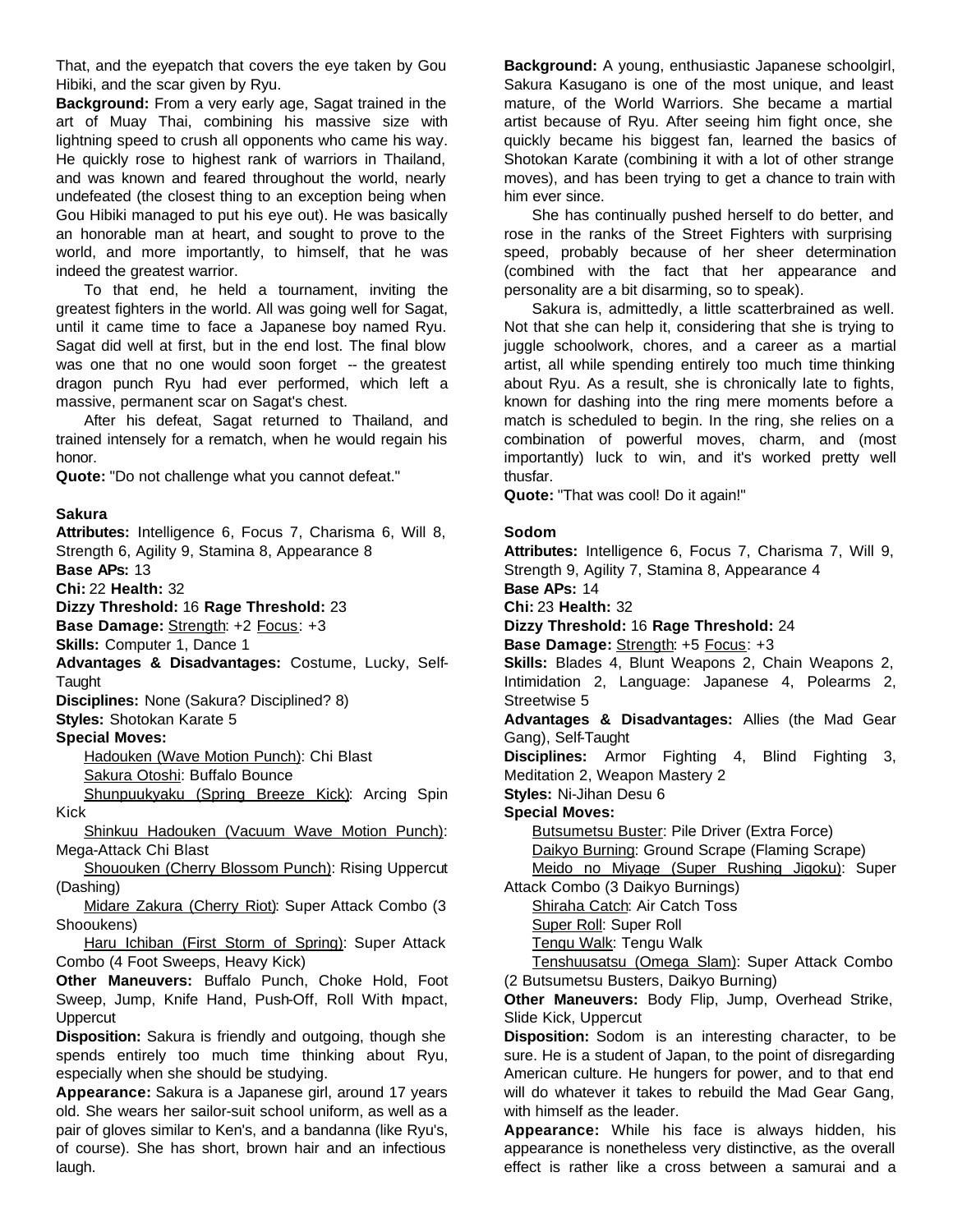football player. Sodom is tall, muscular, and bulky, and wears what amounts to a red football jersey, with large shoulder pads, plus a kanji in white on the chest, plus blue pants, white and blue shin guards, blue and yellow forearm guards, Japanese style sandals, and a blue samurai helmet. He usually carries his jitte, or some other Japanese weapon, with him as well.

**Background:** Sodom was born as American as they come, but from an early age, he has been obsessed with Japanese culture. He attempted to copy the Japanese way of life down to the smallest detail, although it took him some time to master the language. He also mastered the use of many Japanese weapons, combining many techniques into a unique style he calls "Ni-Jihan Desu."

Even so, being such a Japanophile caused him certain problems. Namely, many people, disdainful of how he turned his back on his American heritage, refused to hire him. Ultimately, this led him to a life of crime, and to join the Mad Gear Gang, where he quickly rose up the ranks.

When the Mad Gear's leader, Belger, was defeated, and the gang dissolved, Sodom was the first to attempt to resurrect it. The other former members weren't about to follow him into certain doom, however. Finally, they reached an agreement; if Sodom could defeat the one who'd taken down the Mad Gear in the first place -- the Bushin ninja, Guy -- they would follow him.

**Quote:** "Not bad. Maybe you should work for me."

#### **Vega**

**Attributes:** Intelligence 11, Focus 12, Charisma 8, Will 12, Strength 12, Agility 9, Stamina 12, Appearance 6 **Base APs:** 16 **Chi:** 36 **Health:** 48

**Dizzy Threshold:** 20 **Rage Threshold:** 36

**Base Damage:** Strength: +8 Focus: +8 Psychic: +8 **Skills:** Expert: Strategy 7, Expert: Tactics 6, Insight 6, Interrogation 7, Intimidation 7, Subterfuge 7

**Advantages & Disadvantages:** Attuned, Aura of Power, Inverse Rage, Negative Chi, Psychic 12, Resources 12

**Disciplines:** Body Hardening 3, Meditation 5

**Styles:** Ler Drit 8

#### **Special Moves:**

Flying Head Stomp: Head Stomp Flying Knee Press: Scissor Kick

Knee Press Nightmare: Super Attack Combo (3 Scissor Kicks)

Psycho Crusher: Mega-Attack Power Strike Forceful Body Missile

Psycho Shot: Chi Blast

Skull Dive Smasher: Dive Punch (Power Strike) Vega Warp: Teleport (Instant Teleport)

**Other Maneuvers:** Air Throw, Body Flip, Combo (Knee Strike, Heavy Kick), Jump, Levitation, Power Channeling, Slide Kick (Standing Slide Kick)

**Disposition:** Vega is obsessed with power. Both the Psycho Power he has cultivated over the years, and the power of his criminal empire, Shadolaw. Power seems to be all that matters to him, and he will do anything for it.

**Appearance:** A tall, muscular man, dressed in a crimson uniform with knee-high black boots, plus a long black cloak. His shoulderpads, knee guards, and cuffs are made of steel. His hair is black and cut short, mostly covered by a red cap, with a pin with the Shadowlaw insignia (skull & wings) on it.

**Background:** Very little is known about the man known to the world as Vega. It is believed that he learned to use his natural psychokinetic powers at an early age, and quickly grew greedy, ultimately choosing to use his powers for dark purposes. He delighted in controlling people, and found a very effective way to do this by creating a powerfully addictive drug, by means of which he created one of the most powerful cartels ever. As he built his empire, he recruited the most powerful warriors in the world to serve him. The first to join him was the boxer Mike Bison, followed shortly by the Spanish Ninja Balrog. Sagat, after having killed Adon, was lured into Vega's service with promises of glory. He also sought out many others, regardless of whether or not they would serve willingly. Among these was the one man who had been able to defeat Sagat, namely Ryu. His attempt failed after he was defeated by Ken and Ryu fighting together, but he continued his climb to power undaunted, moving his operations closer to Thailand.

By that time he desired far more than to simply run a drug cartel; he began to dream of world domination. He hoped to recruit all the greatest fighters in the world to build an invincible army. Among these was Cammy White, with whom he fell in love and, using his psychic powers, forced her to think she loved him, until this at last proved to be unsatisfying, and he let her go. **Quote:** "That was almost entertaining."

#### **Zangeif**

**Attributes:** Intelligence 5, Focus 6, Charisma 6, Will 9, Strength 12, Agility 6, Stamina 11, Appearance 4 **Base APs:** 15 **Chi:** 21 **Health:** 44 **Dizzy Threshold:** 19 **Rage Threshold:** 25 **Base Damage:** Strength: +8 Focus: +2 **Skills:** Groundfighting 3, Intimidation 4, Leadership 2, Survival 5 **Advantages & Disadvantages:** Area Specialization (Grappling) **Disciplines:** Body Hardening 8 **Styles:** SAMBO 7 **Special Moves:** Aerial Russian Slam: Mega-Attack Body Flip (Rising Strike) Banishing Punch: Heavy Punch (Banishing Strike) Final Atomic Buster: Super Attack Combo (2 Siberian Suplexes, Spinning Pile Driver) Short Clothesline: Spinning Clothesline (Increased Speed) Siberian Bear Crusher: Backbreaker (Hopping Strike) Siberian Suplex: Suplex (Extra Force) Spinning Lariat: Spinning Clothesline Spinning Pile Driver: Spinning Pile Driver

**Other Maneuvers:** Jump, Pile Driver, Suplex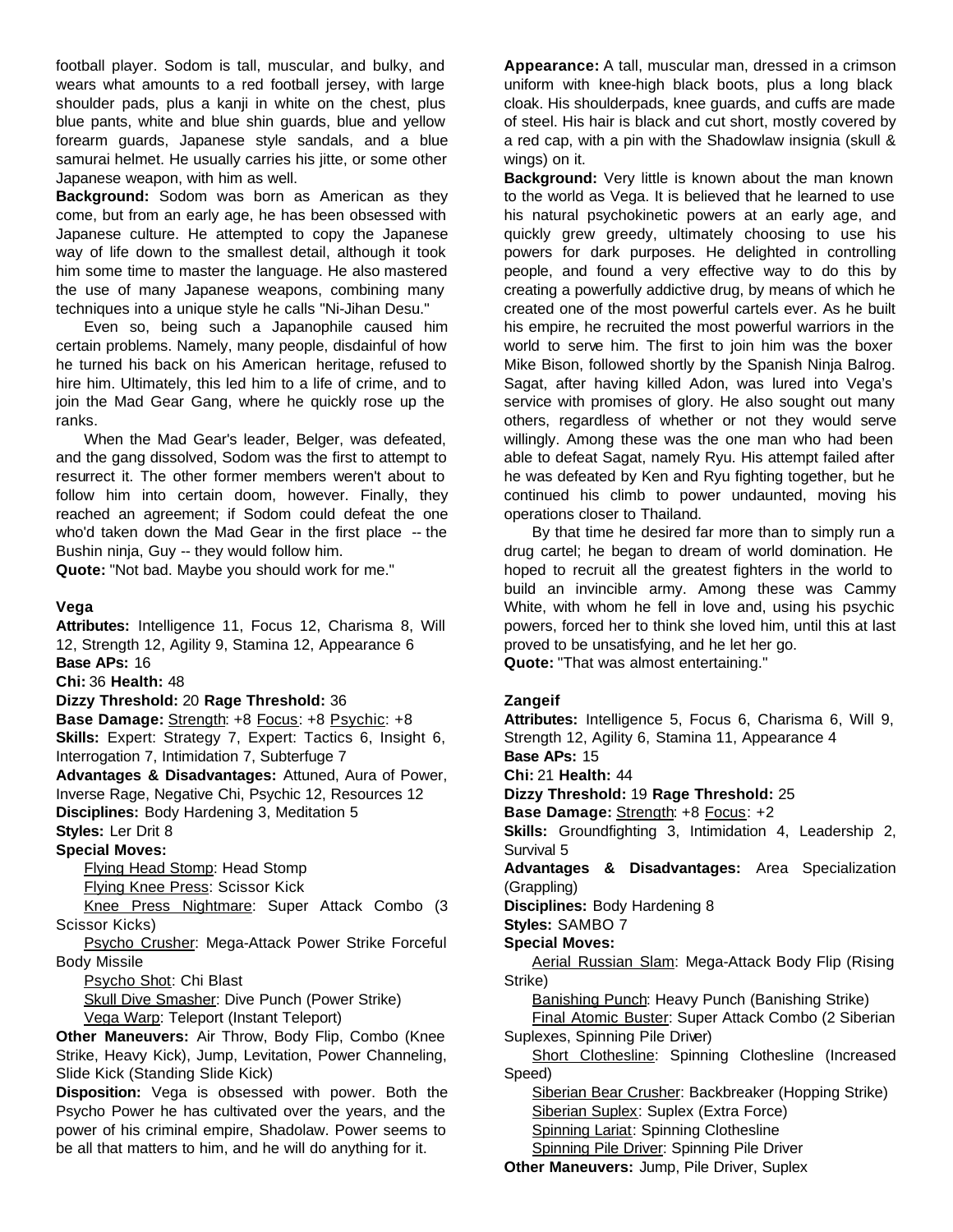**Disposition:** Zangief is a friendly, good-meaning sort, but he has little tolerance for bragging or whining, and doesn't hold back in the ring. He believes strongly in his mother country, no matter what form it takes. He also dislikes Americans (besides Russia's rocky past with the U.S., he particularly resents the fact that Mike Haggar copied his Spinning Clothesline).

**Appearance:** A massive, husky Russian man. He wears only what amount to red briefs with a gold belt, plus matching boots and bracelets. His hair is cut in a mohawk, accompanied by a thick beard, and his body is covered with scars (from wrestling bears).

**Background:** Zangief is a real Russian hero. He came from a small village, where he worked hard at the local steel factory. The work was hard, but he grew stronger for it, becoming muscular and hard as a rock. Following the advice of his friends, he entered into the Russian wrestling federation. He trained hard at home, and wrestled bears in his spare time, until he could bend them to his will.

When he at last entered into the Russian wrestling federation, he was a total success, and quickly proved to be one of the greatest wrestlers ever known. Even so, he quickly became bored with facing only the other competitors Russia had to offer, and, with the backing of then president Mijhali Gorbachev, began traveling the world, participating in a variety of tournaments.

Now, he prepares to enter the Street Fighter tournament for the first time, to face the best from all over the world.

**Quote:** "Nothing can escape my furious swirling death move!"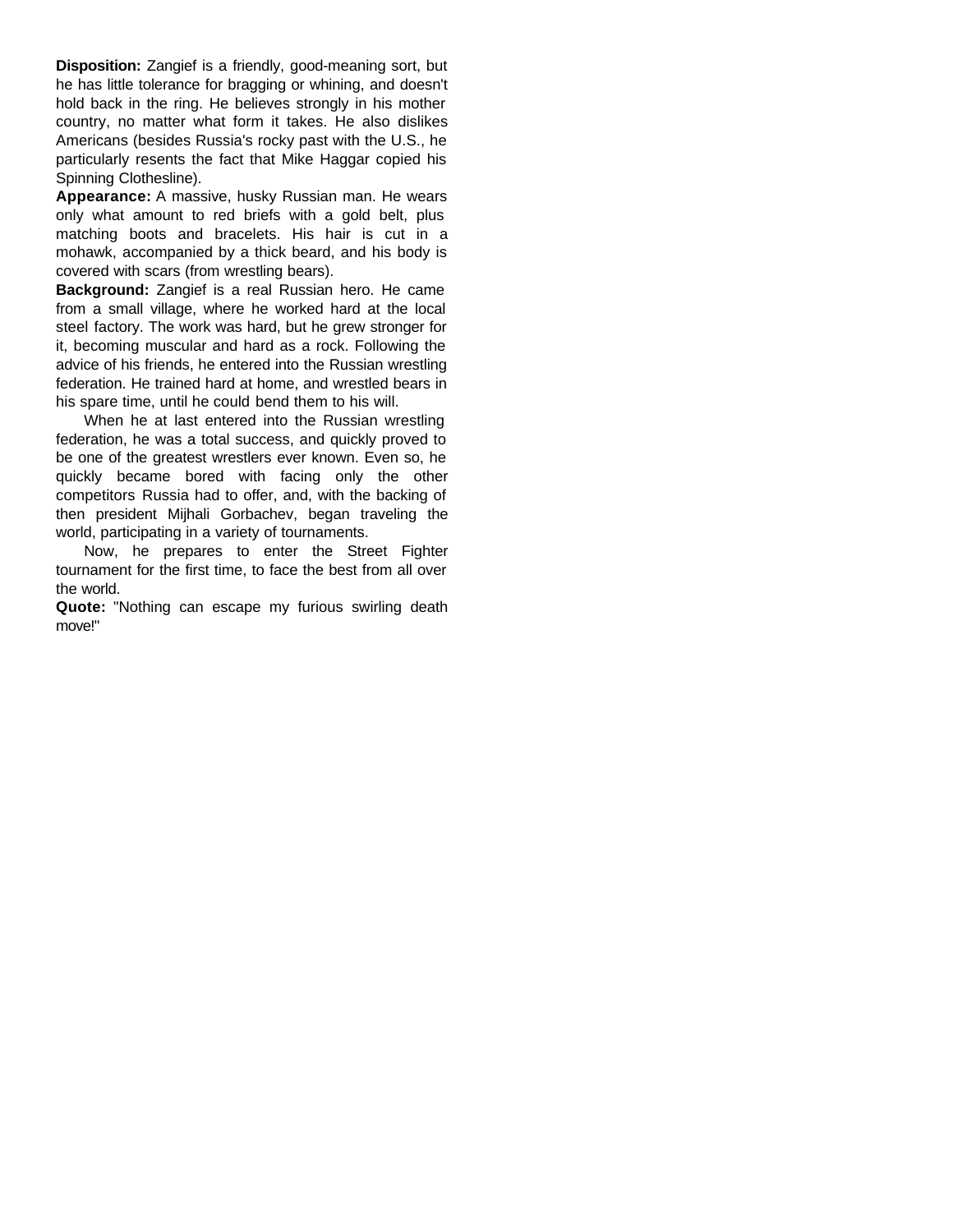# **Street Fighter II Characters**

#### **Balrog**

**Attributes:** Intelligence 8, Focus 5, Charisma 8, Will 8, Strength 8, Agility 13, Stamina 9, Appearance 11

**Base APs:** 14

**Chi:** 18 **Health:** 36

**Dizzy Threshold:** 17 **Rage Threshold:** 22

**Base Damage:** Strength: +4 Focus: +1

**Skills:** Blades 7, Dance 4, Disguise 4, Escape 6, Feign Sleep 3, Insight 3, Interrogation 4, Intimidation 3, Leadership 2, Seduction 5, Survival 3, Stealth 6, Thrown Weapons 5, Whip 4

**Advantages & Disadvantages:** Acute Senses 5, Arena, Costume, Infamy, Light Feet, Nightvision, Resources 7 **Disciplines:** Art of Stealth 6, Blind Fighting 7

**Styles:** Spanish Ninjutsu 6

**Special Moves:**

Backflip: Backflip

Claw Dive: Combo (Wall Spring, Air Throw (Suplex)) Claw Thrust: Combo (Wall Spring, Body Missile) Claw Roll: Tumbling Strike

Flying Barcelona Attack: Combo (Jump, Diving Eagle Strike) or (Wall Spring, Diving Eagle Strike)

Rolling Claw Dive: Mega-Combo Attack (Wall Spring, Air Throw (Suplex), Suplex, Suplex)

**Other Maneuvers:** Body Missile, Diving Eagle Strike, Jump, Knee Strike, Slide Kick, Suplex, Wall Spring

**Weapons:** In battle, Vega favors a three-pronged claw which he wears on one hand.

**Disposition:** Balrog is vain beyond belief. He considers himself to be one of if not *the* most handsome man in the world. His face is his most prized possession, and as such he covers it with a mask. Anyone who dares to damage it will surely face his terrible wrath. He likes things of beauty (like him), and hates that which is ugly. Of course, this means he doesn't get along too well with the likes of Mike Bison and Sagat.

**Appearance:** A tall, slender, well-muscled Spaniard, with blonde hair tied into a long ponytail and exquisite features (women tend to swoon around him). In battle, he wears a white mask which only reveals his eyes, as well as a matador's pants and boots, and a wicked claw on one hand. His torso sports a tattoo of a winding snake.

**Background:** Balrog grew up as a member of one of the wealthiest families in Spain. Following his family's traditions, he learned bullfighting, and became a matador of unparalleled skill. Seeking a new challenge, he went to Japan to learn the art of Ninjutsu, combining it with his bullfighting techniques to create a new and unique style.

As his family was heavily involved in criminal activities, they naturally came into contact with Shadaloo, and joined Vega's growing criminal empire. Seeing Balrog's skill and cunning, Vega allowed him to join, and ultimately made him one of the three Grand Masters. At Vega's request, he has begun training a few others as Spanish Ninjas and Shadaloo agents, though Balrog is an exceedingly tough master, and a number of students have

fled, been kicked out, or even killed, though those that have survived are among Shadaloo's most deadly agents. **Quote:** "It's only natural that a man as handsome as me should win."

#### **Blanka**

**Attributes:** Intelligence 6, Focus 8, Charisma 6, Will 8, Strength 10, Agility 10, Stamina 10, Appearance 2 **Base APs:** 14

**Chi:** 32 **Health:** 40

**Dizzy Threshold:** 18 **Rage Threshold:** 26

**Base Damage:** Strength: +6 Focus: +4

**Skills:** Insight 4, Intimidation 5, Stealth 6, Survival 12

**Advantages & Disadvantages:** Alertness 2, Amnesia,

Fury 3, Monstrous Appearance, Self-Taught

**Disciplines:** Blind Fighting 3

**Styles:** Capoeria 6

#### **Special Moves:**

Amazon River Dash: Sliding Punch

Beast Roll: Combo (Dodge to Rolling Attack)

Electric Thunder: Chi Shock (Electric Shock, Shock Self, Extended Use)

Grand Shave Roll: Mega-Attack Rolling Attack

Rock Crush: Head Butt (Extra Force)

Rolling Attack: Body Missile (Spinning Body Missile)

Vertical Rolling Attack: Body Missile (Spinning Body Missile, Rising Strike)

**Other Maneuvers:** Backflip Kick, Foot Sweep, Head Bite, Head Butt, Jump, Music Focus, Uppercut

**Disposition:** Blanka is at once gentle and bestial. He does not often fight unless provoked, and generally means well, though having grown up in the wild he is somewhat ignorant of human society, which has caused problems for him at times. Moreover, the destruction of the rainforest angers him more than anything, and he will do anything to protect it.

**Appearance:** A large muscular, hunched-over creature. more beast than man, with greenish skin and a shock of orange hair. He wears only torn denim cutoffs, and heavy metal bands around his ankles.

**Background:** Blanka does not know where he comes from originally; he grew up in the Amazon jungle, raised by wild animals. They taught him many things, which he uses to this day. Finally, he was discovered by humanity, making contact with the villages outlying his jungle home. At first they were scared, and many thought him a menace that had to be exterminated. However, when they brought their guns to look for him, he was nowhere to be found. Just where he learned Capoeira (which he mixes with what the creatures of the jungle taught him) is unknown, but he has begun to gain acceptance among the people.

Blanka's real name is Jimmy. As a boy, he was on a plane which was caught in a bad lightning storm. The plane crashed, and Jimmy only barely survived, because the lightning had triggered some kind of mutation in him. The only link to his childhood he has found yet is his childhood friend and now fellow World Warrior, Dan Hibiki, though he hopes to find his real parents some day. **Quote:** "You can't compare to my power!"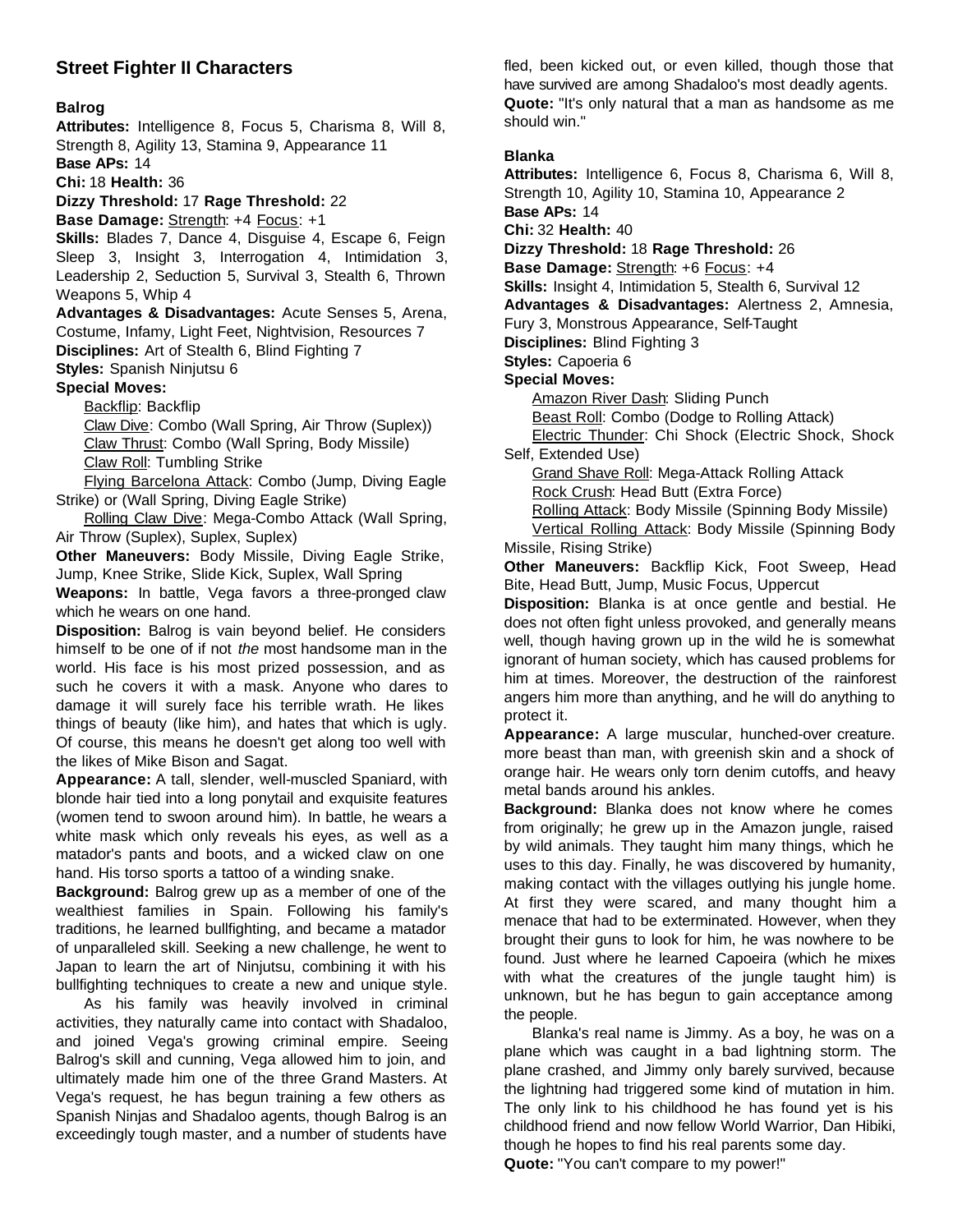#### **Cammy**

**Attributes:** Intelligence 6, Focus 4, Charisma 7, Will 8, Strength 8, Agility 10, Stamina 8, Appearance 10

**Base APs:** 15 **Chi:** 16 **Health:** 24

**Dizzy Threshold:** 16 **Rage Threshold:** 20

**Base Damage:** Strength: +4 Focus: +0

**Skills:** Computer 3, Demolitions 4, Escape 6, Firearms 3, First Aid 3, Interrogation 7, Intimidation 3, Insight 4, Stealth 8, Streetwise 3, Subterfuge 4, Survival 5

**Advantages & Disadvantages:** Acute Senses 2, Alertness 4, Allies (British Special Service), Amnesia, Costume

**Disciplines:** Blind Fighting 3

**Styles:** Special Forces 7

**Special Moves:**

Axle Spin Knuckle: Spinning Backfist (Hopping Strike)

Cannon Drill: Body Missile

Cannon Spike: Upper Kick (Rising Strike)

Hooligan Combo: Flying Somersault (Cannonball) or Combo (Flying Somersault (Cannonball) to Heavy Kick), or Flying Air Throw (Cannonball)

Spin Dive Smasher: Mega-Combo Attack (Cannon Drill to Cannon Spike)

**Other Maneuvers:** Air Throw, Foot Sweep, Handstand Kick, Iron Broom, Jump, Knife Hand, Side-Swing Kick, Suplex, Thigh Press, Uppercut

**Disposition:**

**Appearance:** A slender (but very toned) British woman (about 19 years old), she has blue eyes and blonde hair tied into two pigtails that reach down to her waist. She has a scar along either cheek. In battle, she wears a tight, dark green bathing suit type thing with a downward pointing red triangle on the right breast, plus heavy red forearm guards/fingerless gloves, a red beret, black boots, and camouflage paints on her legs.

**Background:** At the age of 18, Cammy was found in the U.K. by the British government, with no memory of her past. She proved to be a capable fighter with incredible reflexes, so she was "adopted" by MI-6, where she proved herself to be a highly skilled agent, assigned to a fivemember special forces team.

More recently, the agency learned of Shadaloo's involvement in the Street Fighter tournament. Cammy, one of the agency's best fighters, was the natural choice. But the more she fights, the closer she gets to Vega, the more flashes of memory begin to surface. Something about a secret mission of great importance... **Quote:** "Don't ever underestimate me."

**Chun Li**

**Attributes:** Intelligence 8, Focus 9, Charisma 8, Will 8, Strength 11 (9/13), Agility 12, Stamina 9, Appearance 9 **Base APs:** 15 **Chi:** 26 **Health:** 36 **Dizzy Threshold:** 17 **Rage Threshold:** 26 **Base Damage:** Strength: +6 (+4/+8) Focus: +5

**Skills:** Assimilation 1, Computer 3, Disguise 3, Escape 4, First Aid 2, Insight 5, Language: Japanese 3

**Advantages & Disadvantages:** Alertness 2, Allies (Interpol), Costume

**Disciplines:** Blind Fighting 3, Meditation 2

**Styles:** Wu Shu 7

#### **Special Moves:**

Chi Wave Palm: Mega-Attack Chi Blast (Chi Burst) Chi Wave Punch (Kikouken): Chi Blast

Crane Leg Drop (Kakkyaku Raku): Forward Flip Knee Eagle Claw Kick (Yousou Kyaku): Heel Stomp

Heaven Ascension Kick (Tenshou Kyaku): Combo (2 Light Kicks, 1 Heavy Kick), Rising Strike

Hundred Burst Kick (Hyaku Retsu Kyaku): Multi-Kick Kouhou Kaiten Kyaku: Reverse Flip Heel

Spinning Bird Kick: Spinning Split Kick (Spinning Strike)

Spinning Circle Kick (Sen En Kyaku): Split Kick

Supreme Mountain Heaven Ascension Kick (Ha San Tenshou Kyaku): Super Attack Combo (3 Light Kicks, 3 Heavy Kicks), Rising Strike

Thousand Burst Kick (Sen Retsu Kyaku): Super Attack Combo (2 Light Kicks, 1 Heavy Kick, Multi-Kick), Dashing

**Other Maneuvers:** Axe Kick, Crescent Kick, Knife Hand, Jump, Palm Strike, Slam, Wall Spring

**Disposition:** While often a friendly, cheerful young woman, recent events -- especially the death of her father, have hardened Chun Li.

**Appearance:** A slender but well-muscled Chinese woman, Chun-Li has brown hair, usually put into braids and covered with those circular white things on her head, and wears a Chinese acrobat outfit, in this case a blue jumpsuit type.

**Background:** Not too long after the last tournament, in which she confronted but could not defeat Lord Vega, Chun Li was transferred to Interpol, as part of a special task force assembled for the express purpose of shutting down Shadaloo. Since then, she has worked and fought hard, preparing for the day when she will avenge her father's death.

**Quote:** "I'm the strongest woman in the world!"

#### **Dee Jay**

**Attributes:** Intelligence 7, Focus 7, Charisma 9, Will 8, Strength 10, Agility 10, Stamina 10, Appearance 7 **Base APs:** 15 **Chi:** 25 **Health:** 40 **Dizzy Threshold:** 18 **Rage Threshold:** 25 **Base Damage:** Strength: +6 Focus: +3 **Skills:** Dance 7, First Aid 2, Insight 2, Intimidation 4, Sing 2, Stealth 3, Streetwise 7 **Advantages & Disadvantages:** Arena **Disciplines:**

**Styles:** Western Kickboxing 7

#### **Special Moves:**

Double Dread Kick: Combo (Spinning Thrust Kick to Heavy Kick)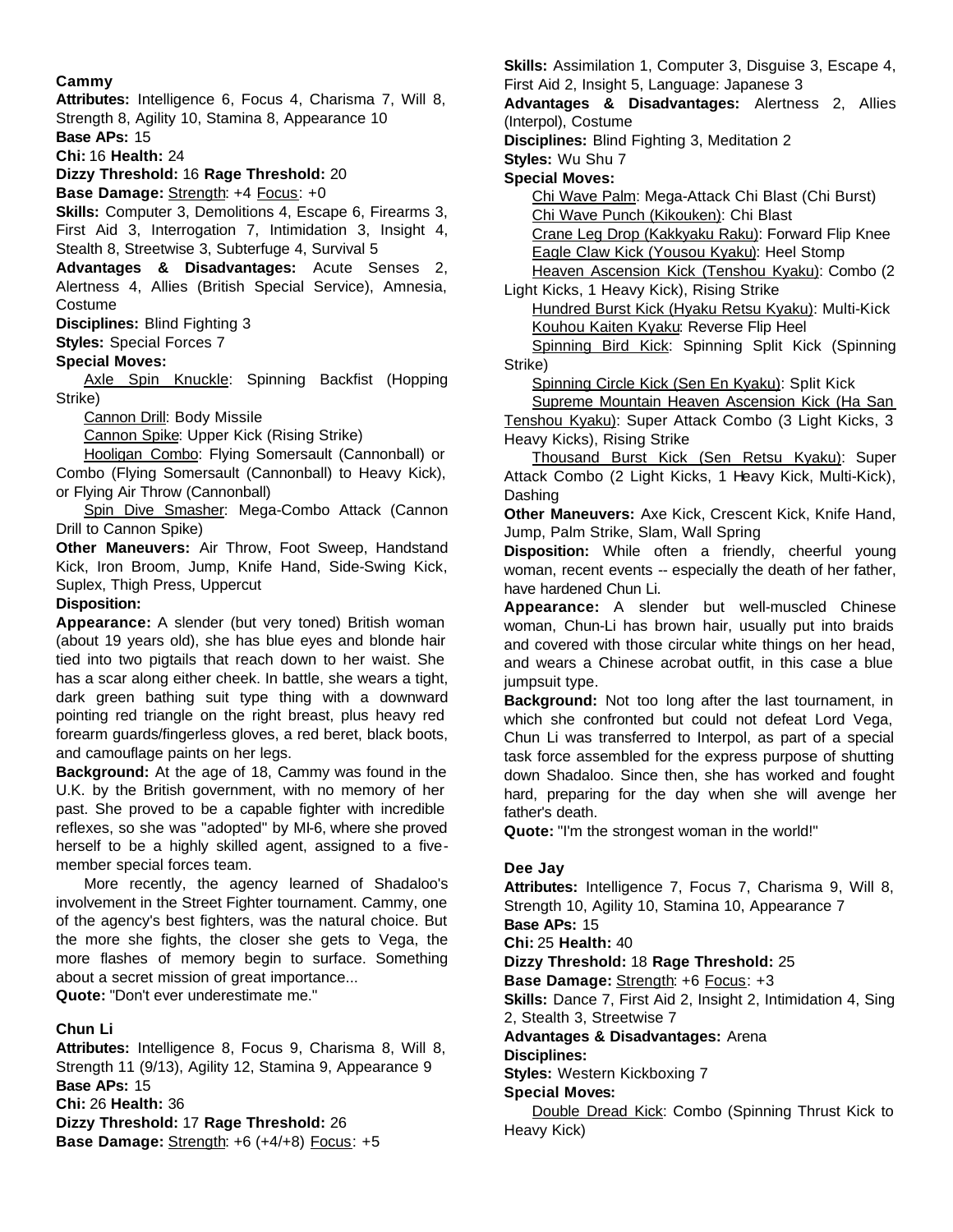Dread Carnival: Super Attack Combo (Spinning Thrust Kick to Heavy Kick to Spinning Thrust Kick to Heavy Kick to Spinning Thrust Kick to Heavy Kick)

Hyper Fist: Combo (Heavy Punch (Ducking Move) to Uppercut)

Max Out: Chi Blast (Sonic Blast)

Maximum Jackknife: Combo (Spinning Thrust Kick to Heavy Kick) with Hopping Strike

**Other Maneuvers:** Body Flip, Elbow Strike, Heavy Punch (Ducking Move), Jump, Music Focus, Rolling Back Throw, Slide Kick, Thigh Press, Uppercut, Wounded Knee

**Disposition:** Dee Jay is very friendly and easy going. To him, life is one big party, and his number one goal is to seek fame and find a way to mix kickboxing with music.

**Appearance:** Dee Jay is a tall, muscle-bound Jamaican. He has his hair cut short, with a small ponytail, and a massive, gleaming smile. In battle, he wears sweat pants with "MAXIMUM" written down the legs, and matching forearm guards.

**Background:** Dee Jay is in many ways the stereotypical Jamaican. He likes the easy life, and when not fighting, spends his days at the beach, listening to music, or whatever else catches his fancy. He's dedicated his life to both music and kickboxing, and his one goal in life is to combine both of them and in doing so become a superstar. To that end, he enters the Street Fighter tournament, in the hopes of gaining more recognition.

**Quote:** "What's the matter? Are my killer combos too much for you mon?"

#### **Dhalsim**

**Attributes:** Intelligence 11, Focus 12, Charisma 7, Will 12, Strength 8, Agility 6, Stamina 10, Appearance 4 **Base APs:** 18

**Chi:** 36 **Health:** 40

**Dizzy Threshold:** 18 **Rage Threshold:** 34

**Base Damage:** Strength: +4 Focus: +8

**Skills:** Dance 2, Lore: Martial Arts 3, Lore: Buddhist 6, Philosophy: Buddhist 6

**Advantages & Disadvantages:** Acute Senses 2, Attuned, Calm 4, Double-Jointed

**Disciplines:** Blind Fighting 4, Feng Shui 3, Insight 6, Meditation 6, Vital Points 2

**Styles:** Kabaddi 10

#### **Special Moves:**

Yoga Fire: Chi Blast (Flaming, Mouth Blast) Yoga Flame: Fire Breath

Yoga Inferno: Mega-Attack Fire Breath

Yoga Strike: Mega-Attack Combo (Grab, Levitation, Slam)

Yoga Teleport: Teleport (Delayed Teleport)

**Other Maneuvers:** Basher Hold, Body Flip, Body Missile (Diving Body Missile), Head Butt, Jump, Knife Hand, Limb Extension, Slide Kick

**Disposition:** In his life, Dhalsim has achieved near total tranquillity. As such, he is a virtual mountain, nearly impossible to disturb. He lives in a meditative state, reacting to the world around him as needed.

**Appearance:** A thin, Indian man, Dhalsim's head is shaved, with three red stripes painted on the top, and two

on each cheek. He wears rags which amount to a pair of shorts, tied at the waist with rope, plus wrappings on his wrists an ankles, a bracelet on each wrist, and a necklace with three human skulls (rumors say they're from former opponents, but this is most likely incorrect).

**Background:** After having been long troubled by the violence of the path he has chosen, Dhalsim has resolved to continue, mainly because of the good his prize money has done for his people.

**Quote:** "I will meditate and then destroy you."

#### **E. Honda**

**Attributes:** Intelligence 8, Focus 6, Charisma 8, Will 9, Strength 12, Agility 8, Stamina 12, Appearance 6 **Base APs:** 15

**Chi:** 21 **Health:** 48

**Dizzy Threshold:** 20 **Rage Threshold:** 27

**Base Damage:** Strength: +8 Focus: +2

**Skills:** First Aid 5, Insight 7, Intimidation 5, Leadership 5, Streetwise 2

**Advantages & Disadvantages:** Arena, Fame, Resources 8

**Disciplines:** Body Hardening 8

**Styles:** Sumo 7

**Special Moves:**

Hyakuretsu Harite (Hundred Violent Stretched Hands): Palm Strike (Multi-Strike)

Onimusou (Unparalleled Demon): Mega-Combo Attack (Super Zutsuki to Head Butt)

Super Zutsuki (Super Headbutt): Body Missile Sumo Smash: Body Missile (Rising Strike)

**Other Maneuvers:** Air Smash, Basher Hold, Bearhug, Body Flip, Foot Sweep, Head Butt, Iron Claw, Jump. Knife Hand, Palm Strike

**Disposition:** Although a fierce opponent, E. Honda is surprisingly friendly. He tends to come off as an old, eccentric (and occasionally goofy) uncle when one gets to know him, as Ryu has learned.

**Appearance:** Edmund in every way appears to be a traditional Sumo wrestler. He's very fat, but with a whole lot of muscle in there too. In battle, he wears the traditional sumo garb and face paints.

**Background:** Edmund Honda was, in his youth, just a fat kid who was in poor shape. Looking for a way to turn this around, he began training as a sumo wrestler. In this it turned out he excelled. Somehow, he moved with the speed of one half his weight, yet hit with the force of a freight train. After a time, he was simply unbeatable in the sumo arena. He took the title of Yokozuna, grand champion sumo wrestler, and after that he simply could not find an adequate challenge among his fellow sumo wrestlers.

Seeking a new arena, he has decided that the best course is to prove the power of sumo to the world. To that end, following much training, he has entered the Street Fighter tournament.

**Quote:** "Can't you do better than that?"

**Fei Long**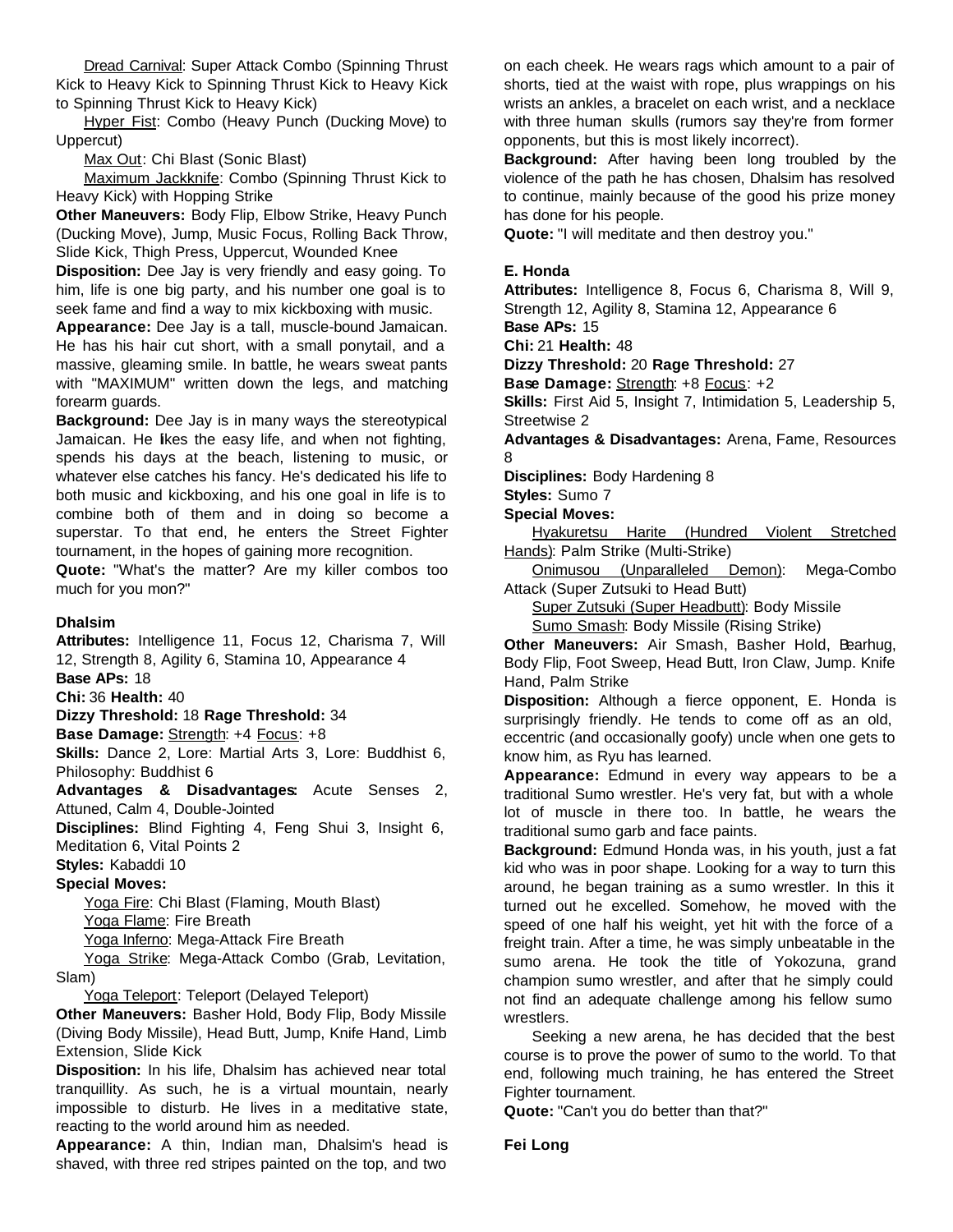**Attributes:** Intelligence 8, Focus 9, Charisma 8, Will 8, Strength 9, Agility 11, Stamina 8, Appearance 8

**Base APs:** 15

**Chi:** 26 **Health:** 32

**Dizzy Threshold:** 16 **Rage Threshold:** 24

**Base Damage:** Strength: +5 Focus: +5

**Skills:** First Aid 4, Intimidation 4, Insight 8, Stealth 8, Streetwise 5, Survival 6

**Advantages & Disadvantages:** Alertness 4, Arena, Fame, Resources 8, Staff 3

**Disciplines:** Blind Fighting 4, Body Hardening 2, Meditation 4

**Styles:** Kung Fu 7

#### **Special Moves:**

Dragon Kick: Wheel Kick (Extra Force, Rising Strike, Power Strike)

Rekka Ken: Combo (3 Uppercuts), Dashing Move

Rekkashinken: Super Attack Combo (5 Uppercuts), Dashing Move

Rekkukyaku: Double Flying Arc Kick

Roundhouse Hop: Heavy Kick (Hopping Strike)

**Other Maneuvers:** Body Flip, Deflecting Punch, Drunken Monkey Roll, Dual Palm Strike, Elbow Strike, Foot Sweep, Hair Throw, Jump, Kippup, Knife Hand, Monkey Grab Punch, Palm Strike

**Disposition:** Fei Long is a proud and honorable fighter, dedicated to improving himself and showing the power of his kung fu. Of course, sometimes his superstar status goes to his head a bit, and he comes off as being a bit arrogant.

**Appearance:** A slender but well-muscled Chinese man, with slightly overgrown long hair. He typically wears baggy black pants in battle, and looks rather a lot like his idol, Bruce Lee.

**Background:** From an early age, Fei Long had always admired the legendary Bruce Lee. So much so that when he began learning kung fu, just knowing that he was learning the same style as the great master made him tremble with emotion. He trained with all his might to be the greatest warrior he could be, and followed in Bruce Lee's footsteps a second time in becoming a Hong Kong movie star.

With the adoration of millions of fan, he became an icon to the people of Hong Kong, a paragon of what a martial artist could be. But even with that fame and fortune, he still had to prove – to himself at least – that he was worthy. Knowing that kung fu was meant for more than movie making, he sought to challenge the greatest fighters in the world, and thus entered into the Street Fighter tournament.

**Quote:** "You have trained to be a great loser! Now you must learn to fight!"

#### **Guile**

**Attributes:** Intelligence 6, Focus 9, Charisma 7, Will 9, Strength 9, Agility 9, Stamina 10, Appearance 6 **Base APs:** 14 **Chi:** 27 **Health:** 40 **Dizzy Threshold:** 18 **Rage Threshold:** 28 **Base Damage:** Strength: +5 Focus: +5

**Skills:** Computer 2, Drive: Auto 5, Firearms 3, Interrogation 7, Insight 3, Leadership 4, Pilot: Jet Fighter 8, Streetwise 6

**Advantages & Disadvantages:** Allies

**Disciplines:**

**Styles:** Special Forces 6

**Special Moves:**

Double Somersault: Mega-Combo Attack (2 Flash Kicks)

Flash Kick: Backflip Kick (Flash Strike) Knee Breaker: Forward Step Kick Reverse Spin Kick: Crescent Kick Sonic Boom: Chi Blast (Sonic Blast)

Spinning Back Knuckle: Spinning Backfist

**Other Maneuvers:** Air Throw, Body Flip, Combo (2 Foot Sweeps), Foot Sweep, Jump, Kippup, Knee Strike, Suplex, Uppercut

**Disposition:** William Guile has been through a lot, and it shows in his steely eyes. He's a patriot to the last, and believes very firmly in his country. These days, he is consumed with the desire to avenge Nash.

**Appearance:** A tall, muscular man with a plateau of blonde hair. Guile usually wears camouflage pants, a khaki tank top, and combat boots, plus military dog tags.

**Background:** Out of pride and love for his country, Guile joined the Air Force when he was fairly young, and was teamed up with a veteran named Nash. After intensive training, the two of them were sent on a mission to locate and vanquish the crime organization known as Shadaloo. The operation had been going well, until their cover was blown, and they had to make a break for it. Realizing that they were still in a good position to carry out the mission, Nash decided to continue the mission on his own. Guile tried to convince him otherwise, but ultimately went along with it.

Later, he learned of Nash's death at the hands of Vega, and was consumed with vengeance. So strong was the desire to avenge his comrade that he left behind his wife Jane and daughter Amy in the search for the lord or Shadaloo.

**Quote:** "Are you man enough to fight with me?"

#### **Ken**

**Attributes:** Intelligence 7, Focus 10, Charisma 6, Will 9, Strength 10, Agility 9, Stamina 10, Appearance 9 **Base APs:** 16 **Chi:** 29 **Health:** 40 **Dizzy Threshold:** 18 **Rage Threshold:** 29 **Base Damage:** Strength: +6 Focus: +6 **Skills:** Drive Automobile 3, Drive Motorcycle 4, Insight 3, Language: Japanese 3 **Advantages & Disadvantages:** Fame, Resources 11 **Disciplines:** Body Hardening 3, Iron Fist 3 **Styles:** Shotokan Karate 8 **Special Moves:** Dragon Punch (Shoryuken): Rising Uppercut (Forceful) Flaming Dragon Punch: Power Strike (fire) version of the Dragon Punch.

Wave Motion Punch (Hadouken): Chi Blast (Forceful)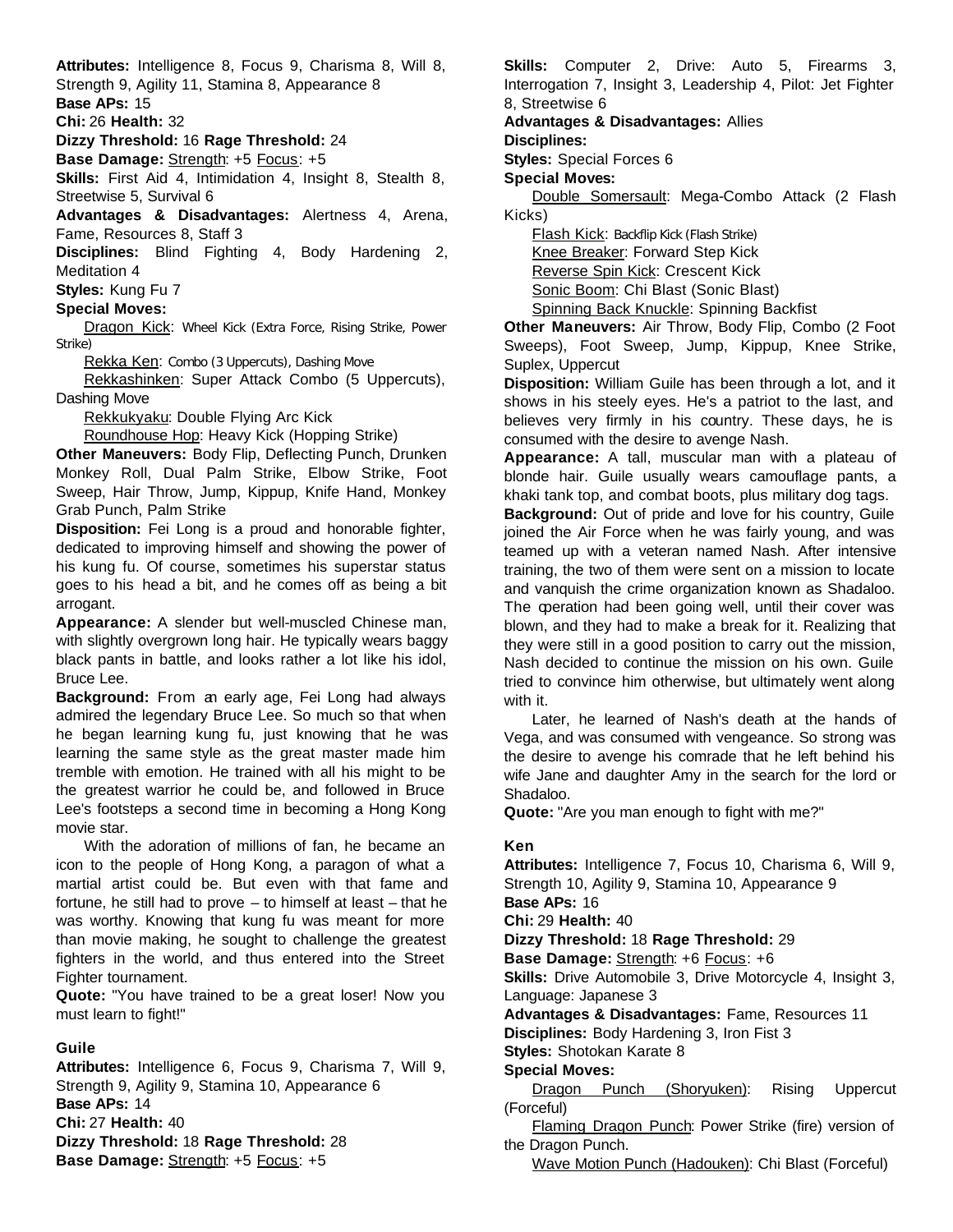Hurricane Kick (Tatsumaki Sempuu Kyaku): Spinning Strike Flying Reverse Turning Kick

Air Hurricane Kick: Air Charge version of the normal Hurricane Kick.

Dragon God Fist (Shinryuken): Mega-Attack Flaming Dragon Punch

Violent Dragon Wave (Shoryureppa): Super Attack Combo (2 Dragon Punches and a Flaming Dragon Punch)

Komabarai Keri: Axe Kick

Natoshi Keri: Reverse Front Kick

Soto Mawashi Keri: Axe Kick (Extra Force)

**Other Maneuvers:** Back Roll Throw, Basher Hold, Crescent Kick, Foot Sweep, Jump, Spinning Thrust Kick, **Uppercut** 

**Disposition:** Unfortunately, Ken hasn't learned all that much humility since he started training at Gouken's dojo. He is still an arrogant braggart, and at times overly aggressive, and even overconfident.

**Appearance:** A tall, muscular Caucasian man, with shoulder-length blonde hair, and overgrown, jet-black eyebrows. He wears a red, sleeveless gi, and matching fist guards.

**Background:** Ken hasn't changed much, except in that he's dating a woman named Eliza, and they may even get married some day.

**Quote:** "Attack me if you dare. I will crush you!"

#### **Mike Bison**

**Attributes:** Intelligence 4, Focus 2, Charisma 5, Will 9, Strength 12, Agility 5, Stamina 9, Appearance 3 **Base APs:** 16

**Chi:** 13 **Health:** 36

#### **Dizzy Threshold:** 17 **Rage Threshold:** 22

**Base Damage:** Strength: +8 Focus: -2

**Skills:** Interrogation 6, Intimidation 9, Leadership 3, Streetwise 9

**Advantages & Disadvantages:** Allies, Arena, Contacts, Infamy, No Kick Training, Resources 7

**Disciplines:**

# **Styles:** Boxing 8

**Special Moves:**

Buffalo Headbutt: Head Butt (Hopping Strike)

Crazy Buffalo: Mega-Combo Attack (Ground Dashing Punch, Heavy Punch, Heavy Punch)

Dashing Uppercut: Uppercut (Dashing Move)

Final Punch: Heavy Punch, (Dashing Move, Prepared Strike 2)

Ground Dashing Punch: Heavy Punch (Dashing Move) **Other Maneuvers:** Basher Hold, Haymaker, Head Butt, Jump, Shoulder Smash, Uppercut

**Disposition:** Mike Bison isn't the brightest guy in the world, and he won't take any crap from anyone. He wants money, fame, respect, and beautiful babes, and he'll do ANYTHING to stay in that life of luxury.

**Appearance:** A tall, massively muscular black man with his hair cut into a zigzag pattern. He typically wears a shirt with the sleeves torn off, boxing gloves shorts.

**Background:** The story of Mike Bison is one of an American idol fallen from grace. He grew up in a povertystricken neighborhood, where crime was rampant. He

learned to box at the local gym, along with many other kids. He, however, had something the others didn't. Dedication and power. He fought as hard as he could, and there was something in his punches. Before long, he became a professional boxer, and a good one at that. Everything he'd ever wanted was his; money, fame, and women.

However, Bison was unable to put aside the violent tendencies he'd acquired in his rough childhood. As his boxing career progressed, the list of his violations of the rules of boxing grew longer and longer, often as a result of his violent rages. He was finally banned from professional boxing altogether, having been deemed a menace to the sport itself. He fell on hard times, squandering his money. The future seemed very bleak until he was contacted by a mysterious organization known as Shadaloo.

Seeing his potential, Lord Vega made Bison one of his right-hand men, alongside Balrog and Sagat. Bison's strength is impressive by any standard, and his contacts in the U.S., especially Vegas, make him very useful. **Quote:** "My fists have your blood on them."

#### **Ryu**

**Attributes:** Intelligence 9, Focus 11, Charisma 8, Will 10, Strength 11, Agility 10, Stamina 10, Appearance 8 **Base APs:** 16 **Chi:** 32 **Health:** 40 **Dizzy Threshold:** 18 **Rage Threshold:** 31 **Base Damage:** Strength: +7 Focus: +7 **Skills:** First Aid 3, Insight 4, Lore: Martial Arts 3, Streetwise 3 **Advantages & Disadvantages:** Alertness 2, Aura of Power, Dramatic Pose **Disciplines:** Body Hardening 3, Meditation 5 **Styles:** Shotokan Karate 8 **Special Moves:** Collarbone Breaker (Sakotsu Wari): Overhead Punch Cyclone Kick (Senpuu Kyaku): Flying Reverse Turning Kick Dragon Punch (Shoryuken): Rising Uppercut (Extra Force) Wave Motion Punch (Hadouken): Chi Blast (Forceful) Flame Hadouken: Chi Blast (Forceful, Flaming) Hurricane Kick (Tatsumaki Sempuu Kyaku): Spinning Strike Flying Reverse Turning Kick Air Hurricane Kick: Air Charge version of the normal Hurricane Kick. Shakunetsu Hadoken: Chi Blast (Flaming Blast) Vacuum Hurricane Kick (Shinkuu Tastumaki Sempuu Kyaku): Mega-Attack Hurricane Kick Vacuum Wave Motion Punch (Shinkuuu Hadouken):

Mega-Attack Chi Blast

**Other Maneuvers:** Back Roll Throw, Body Flip, Foot Sweep, Knife Hand, Jump, Roll With Impact

**Disposition:** To Ryu, the fight is everything. The unending search for perfection is his reason for existence. He strives to live a virtuous life, and does good whenever he can.

**Appearance:** Ryu looks a little older, but otherwise unchanged.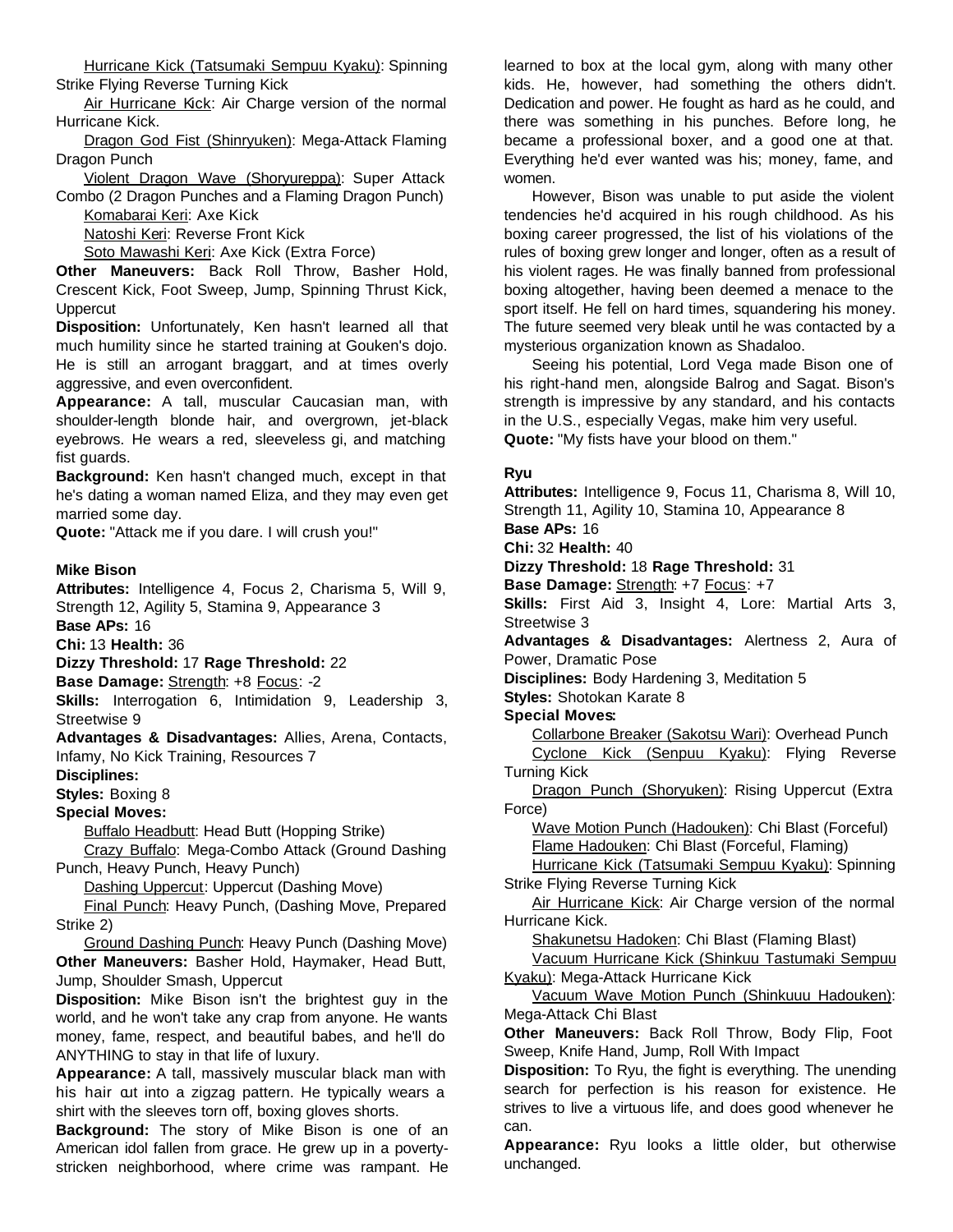**Background:** Ryu is perhaps the least changing of the World Warriors, and he continues to wander in search of stronger opponents.

**Quote:** "You must defeat Sheng Long to stand a chance."

#### **Sagat**

**Attributes:** Intelligence 7, Focus 10, Charisma 4, Will 9, Strength 12, Agility 9, Stamina 13, Appearance 3 **Base APs:** 17

**Chi:** 29 **Health:** 52

**Dizzy Threshold:** 21 **Rage Threshold:** 32

**Base Damage:** Strength: +8 Focus: +6

**Skills:** Insight 3, Intimidation 4

**Advantages & Disadvantages:** Allies, Fury 5, Infamy

**Disciplines:** Body Hardening 5

**Styles:** Muay Thai 9

#### **Special Moves:**

Tiger Cannon: Mega-Attack Chi Blast Tiger Crush: Knee Strike (Rising Strike) Tiger Genocide: Super-Attack Combo (Tiger Crush,

Tiger Uppercut)

Tiger Raid: Super-Attack Combo

Tiger Shot: Chi Blast

Tiger Uppercut: Rising Uppercut (Extra Force)

**Other Maneuvers:** Body Flip, Crescent Kick, Drop Kick, Elbow Strike, Jump

**Disposition:** Sagat is a true warrior; the battle, the search for perfection, is what he lives for, and nothing else. Having been defeated by Ryu, he is on a constant quest for vengeance.

**Appearance:** A massively muscular Thai man, completely devoid of hair, Sagat wears only shorts (blue with yellow trim), and wrappings on his hands and feet. That, and the eyepatch that covers the eye taken by Gou Hibiki, and the scar given by Ryu.

**Background:** Sagat at last believes he is ready to face Ryu. He has devised a new, stronger version of the Tiger Blow, which he calls the Tiger Uppercut, and now eagerly awaits their confrontation.

**Quote:** "You are not a warrior. You're a beginner."

#### **T. Hawk**

**Attributes:** Intelligence 6, Focus 6, Charisma 7, Will 9, Strength 12, Agility 9, Stamina 12, Appearance 7 **Base APs:** 15

**Chi:** 21 **Health:** 48

**Dizzy Threshold:** 20 **Rage Threshold:** 27

**Base Damage:** Strength: +8 Focus: +2

**Skills:** Intimidation 8, Insight 4, Leadership 3, Stealth 6, Streetwise 3, Survival 8

**Advantages & Disadvantages:** Allies

**Disciplines:** Body Hardening 5

**Styles:** Native American Wrestling 7

#### **Special Moves:**

Double Typhoon: Super Attack Combo (2 Storm Hammers)

The Hawk: Body Missile (Diving Body Missile)

Heavy Body Press: Combo (Elbow Strike to Knife Hand)

Storm Hammer: Storm Hammer

Thunderstrike: Head Butt (Rising Strike)

**Other Maneuvers:** Basher Hold, Body Flip, Buffalo Punch, Ear Pop, Foot Sweep, Jump, Knee Strike, Knife Hand

**Disposition:** Despite the hardships he and his people have endured in recent years, T. Hawk retains his respect for nature and warm, caring nature. He continues to fight onward, however, towards the goal of reclaiming his people's homeland, for which he battles with all his strength.

**Appearance:** A massive Native American, dressed in a torn denim vest, jeans, and moccasins. He also wears a headband with a feather in it and war paints.

**Background:** Thunder Hawk was raised by his tribe, and learned the ways of his people from the day he was born. Gifted with a powerful body, he learned native wrestling techniques and proved to be a powerful warrior. Thus he lived happily, in harmony with his tribe and with nature for a number of years.

One day, however, his people were forced off their land. Shadaloo wanted to set up their base of operations in Mexico, and the land on which T. Hawk's people resided was ideal. With superior numbers, the Shadaloo troops forced them out, and they had to relocate to Mexico. Since then, T. Hawk has vowed to lead his people back to their homeland one day.

**Quote:** "My totem is too great for your desperate fighting techniques!"

#### **Vega**

**Attributes:** Intelligence 11, Focus 10, Charisma 8, Will 12, Strength 12, Agility 9, Stamina 12, Appearance 6 **Base APs:** 18

**Chi:** 36 **Health:** 48

**Dizzy Threshold:** 20 **Rage Threshold:** 36

**Base Damage:** Strength: +8 Focus: +6 Psychic: +5 **Skills:** Expert: Strategy 7, Expert: Tactics 6, Insight 6, Interrogation 7, Intimidation 7, Subterfuge 7

**Advantages & Disadvantages:** Attuned, Aura of Power, Inverse Rage, Negative Chi, Psychic 9, Resources 12

**Disciplines:** Body Hardening 3, Meditation 6

**Styles:** Ler Drit 10

#### **Special Moves:**

Double Reverse: Flying Punch

Flying Head Stomp: Head Stomp

Flying Knee Press: Scissor Kick

Knee Press Nightmare: Super Attack Combo (3 Scissor Kicks)

Psycho Crusher: Power Strike Forceful Body Missile Skull Dive Smasher: Dive Punch (Power Strike)

**Other Maneuvers:** Air Throw, Body Flip, Combo (Knee Strike, Heavy Kick), Jump, Levitation, Power Channeling, Slide Kick (Standing Slide Kick)

**Disposition:** Vega is obsessed with power. Both the Psycho Power he has cultivated over the years, and the power of his criminal empire, Shadaloo. Power seems to be all that matters to him, and he will do anything for it.

**Appearance:** A tall, muscular man, dressed in a crimson uniform with knee-high black boots, plus a long black cloak. His shoulder pads, knee guards, and cuffs are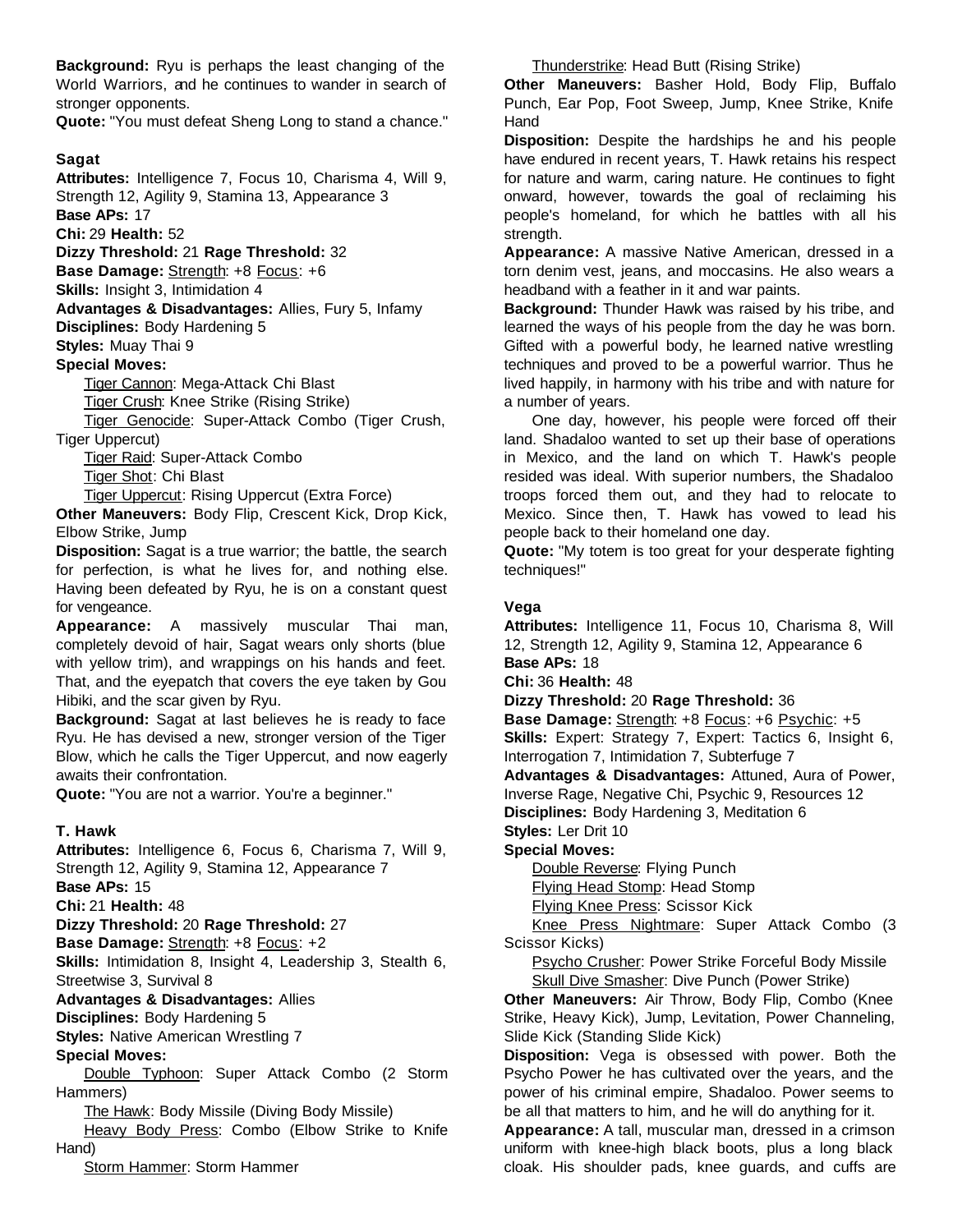made of steel. His hair is black and cut short, mostly covered by a red cap, with a pin with the Shadaloo insignia (skull & wings) on it.

**Background:** After the incident with the Psycho Drive, Vega's powers have been significantly weakened, and he has spent a great deal of time training to gain back as much as possible of what he has lost, as well as to devise some new tricks. As such, while his Psycho Power is not as great as it once was, he is just as dangerous as he once was, if not more so.

**Quote:** "Get lost. You can't compare with my powers."

#### **Zangeif**

**Attributes:** Intelligence 5, Focus 6, Charisma 6, Will 9, Strength 12, Agility 6, Stamina 11, Appearance 4

**Base APs:** 17

**Chi:** 21 **Health:** 44

#### **Dizzy Threshold:** 19 **Rage Threshold:** 25

**Base Damage:** Strength: +8 Focus: +2

**Skills:** Groundfighting 3, Intimidation 4, Leadership 2, Survival 5

**Advantages & Disadvantages:** Area Specialization (Grappling)

**Disciplines:** Body Hardening 8

**Styles:** SAMBO 9

#### **Special Moves:**

Aerial Russian Slam: Mega-Attack Body Flip (Rising Strike)

Banishing Punch: Heavy Punch (Banishing Strike) Final Atomic Buster: Super Attack Combo (2 Siberian Suplexes, Spinning Pile Driver)

Short Clothesline: Spinning Clothesline (Increased Speed)

Siberian Bear Crusher: Backbreaker (Hopping Strike) Siberian Suplex: Suplex (Extra Force) Spinning Lariat: Spinning Clothesline Spinning Pile Driver: Spinning Pile Driver

**Other Maneuvers:** Jump, Knife Hand, Head Butt, Pile Driver, Suplex

**Disposition:** Zangief is a friendly, good-meaning sort, but he has little tolerance for bragging or whining, and doesn't hold back in the ring. He believes strongly in his mother country, no matter what form it takes. He also dislikes Americans (besides Russia's rocky past with the U.S., he particularly resents the fact that Mike Haggar copied his Spinning Clothesline).

**Appearance:** A massive, husky Russian man. He wears only what amount to red briefs with a gold belt, plus matching boots and bracelets. His hair is cut in a mohawk, accompanied by a thick beard, and his body is covered with scars (from wrestling bears).

**Background:** Since the dissolution of the U.S.S.R., Zangief has not lost hope. He still believes very firmly in his mother country, and feels that now, more than ever, he is needed by his people, and he fights even harder than before.

**Quote:** "My strength is much greater than yours."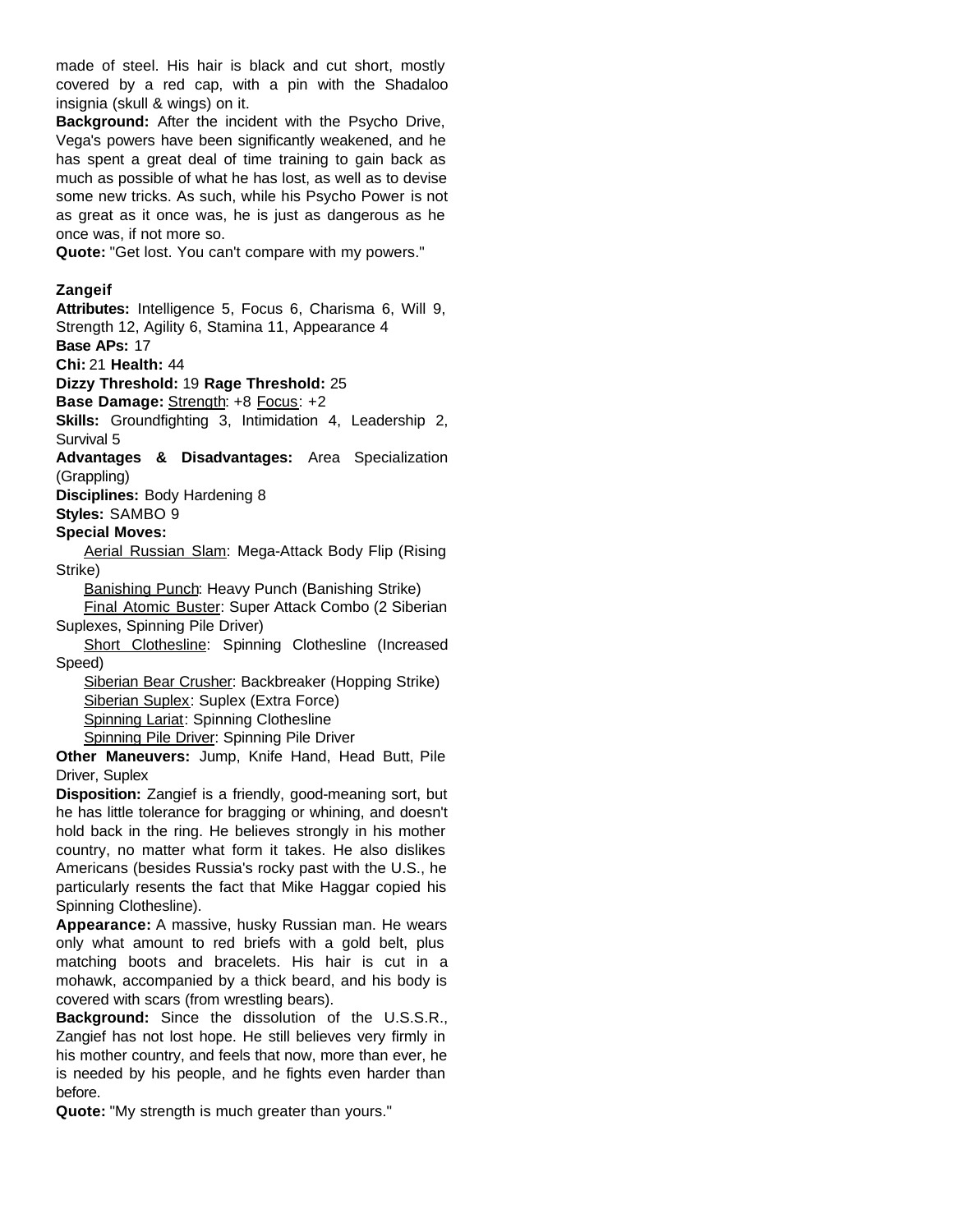## **Hidden Characters**

Included here are the various secret characters from the numerous Street Fighter games out there. They are included here both for completeness, and in case, for some reason, you want to use them in your campaign. However, for the most part they are not a part of the "official" continuity per se.

#### **Evil Ryu (Alpha 2)**

**Attributes:** Intelligence 9, Focus 13, Charisma 8, Will 10, Strength 12, Agility 11, Stamina 10, Appearance 8 **Base APs:** 18

**Chi: Health:** 40

# **Dizzy Threshold:** 18 **Rage Threshold:**

**Base Damage:** Strength: +7 Focus: +9

**Skills:** First Aid 3, Insight 4, Lore: Martial Arts 3, Streetwise 3

**Advantages & Disadvantages:** Alertness 2, Aura of Power, Dramatic Pose, Negative Chi

**Disciplines:** Body Hardening 3, Meditation 5

**Styles:** Dark Shotokan Karate 10

#### **Special Moves:**

Ashura Senkuu (Ashura Warp): Teleport (Glide Motion Teleport)

Collarbone Breaker (Sakotsu Wari): Overhead Punch

Cyclone Kick (Senpuu Kyaku): Flying Reverse Turning Kick

Dragon Punch (Shoryuken): Rising Uppercut (Extra Force)

Messatsu Go Hadou (Messatsu Fireball): Mega-Attack Chi Blast (Forceful)

Shun Goku Satsu (Instant Hell Murder): Final Murder (Final Flash, Glide Attack)

Wave Motion Punch (Hadouken): Chi Blast (Forceful)

Hurricane Kick (Tatsumaki Sempuu Kyaku): Spinning Strike Flying Reverse Turning Kick

Air Hurricane Kick: Air Charge version of the normal Hurricane Kick.

Vacuum Hurricane Kick (Shinkuu Tastumaki Sempuu Kyaku): Mega-Attack Hurricane Kick

Vacuum Wave Motion Punch (Shinkuuu Hadouken): Mega-Attack Chi Blast

**Other Maneuvers:** Back Roll Throw, Body Flip, Foot Sweep, Knife Hand, Jump, Roll With Impact **Disposition:**

**Appearance:** A tall, muscular Japanese man, with short, dark hair. He wears a black gi, with the sleeves torn off, black hand guards, and a black headband. His eyes glow an unnatural red color, and his expression is one of pure hatred.

**Background:** These stats represent what would happen if Gouki were able to induce Ryu to tap his full potential, becoming a more powerful and more deadly warrior. In this state, he is an even more powerful and dangerous warrior. **Quote:** "I will destroy you!"

#### **Evil Sakura (X-Men vs. Street Fighter)**

**Attributes:** Intelligence 6, Focus 7, Charisma 6, Will 8, Strength 6, Agility 9, Stamina 8, Appearance 8

**Base APs:** 15 **Chi:** 22 **Health:** 32 **Dizzy Threshold:** 16 **Rage Threshold:** 23 **Base Damage:** Strength: +2 Focus: +3 **Skills:** Computer 1, Dance 1 **Advantages & Disadvantages:** Costume, Lucky, Self-**Taught Disciplines:** None (Sakura? Disciplined? 8) **Styles:** Shotokan Karate 7 **Special Moves:** Ashura Senkuu (Ashura Warp): Teleport (Glide Motion Teleport, Increased Speed) Hadouken (Wave Motion Punch): Chi Blast Kuchu Hadouken: Chi Blast (Air Use) Midare Zakura: Fury Super Attack (12 APs, Dashing, finishes with Shoouken) Senpuukyaku (Hurricane Kick): Arcing Spin Kick Shinkuu Hadouken (Vacuum Wave Motion Punch): Mega-Attack Chi Blast (Chi Cannon in MSHvSF) Shoouken (Cherry Blossom Punch): Rising Uppercut (Dashing) Shoryureppa (Violently Rising Dragon Wave): Super Attack Combo (3 Shooukens) Shun Goku Satsu (Instant Hell Murder): Final Murder (Final Flash, Glide Attack) Haru Ichiban: Super Attack Combo (4 Foot Sweeps, Heavy Kick) **Other Maneuvers:** Buffalo Punch, Choke Hold, Foot Sweep, Jump, Knife Hand, Push-Off, Roll With Impact, **Uppercut Disposition:** Despite being turned to darkness, Sakura is surprisingly like her old self. She's just as cheerful and friendly, but tends to be much more aggressive, and her bright laughter is frequently directed at the suffering of others. Gouki finds her to be a bit irritating in this respect. **Appearance:** Evil Sakura looks almost identical to her

old self. Her skin and eyes take on a slightly darker hue, but otherwise she isn't all that changed.

**Background:** In his efforts to draw out Ryu, Gouki discovered Sakura, and awakened the spark of potential that resides within her. The result is a more powerful, more deadly Sakura.

**Quote:** "You know, I think the sound your breaking bones make is just *so* cute!"

**Mech Gouki (Marvel Super Heroes vs. Street Fighter) Attributes:** Intelligence 10, Focus 14, Charisma 5, Will 12, Strength 14, Agility 12, Stamina 14, Appearance 5 **Base APs:** 18

**Chi:** 40 **Health:** 56

**Dizzy Threshold:** 22 **Rage Threshold:** 36

**Base Damage:** Strength: +10 Focus: +10 **Skills:** Insight 7, Intimidation 6

**Advantages & Disadvantages:** Attuned, Aura of Power, Fury 8, Cybernetics 2 (torso and one arm), Cybernetic Systems (Armor 3, Energy Source, Integrated Weapon: Rocket Fists), Negative Chi

**Disciplines:** Blind Fighting 7, Body Hardening 4, Negative Chi 3

**Styles:** Dark Shotokan 10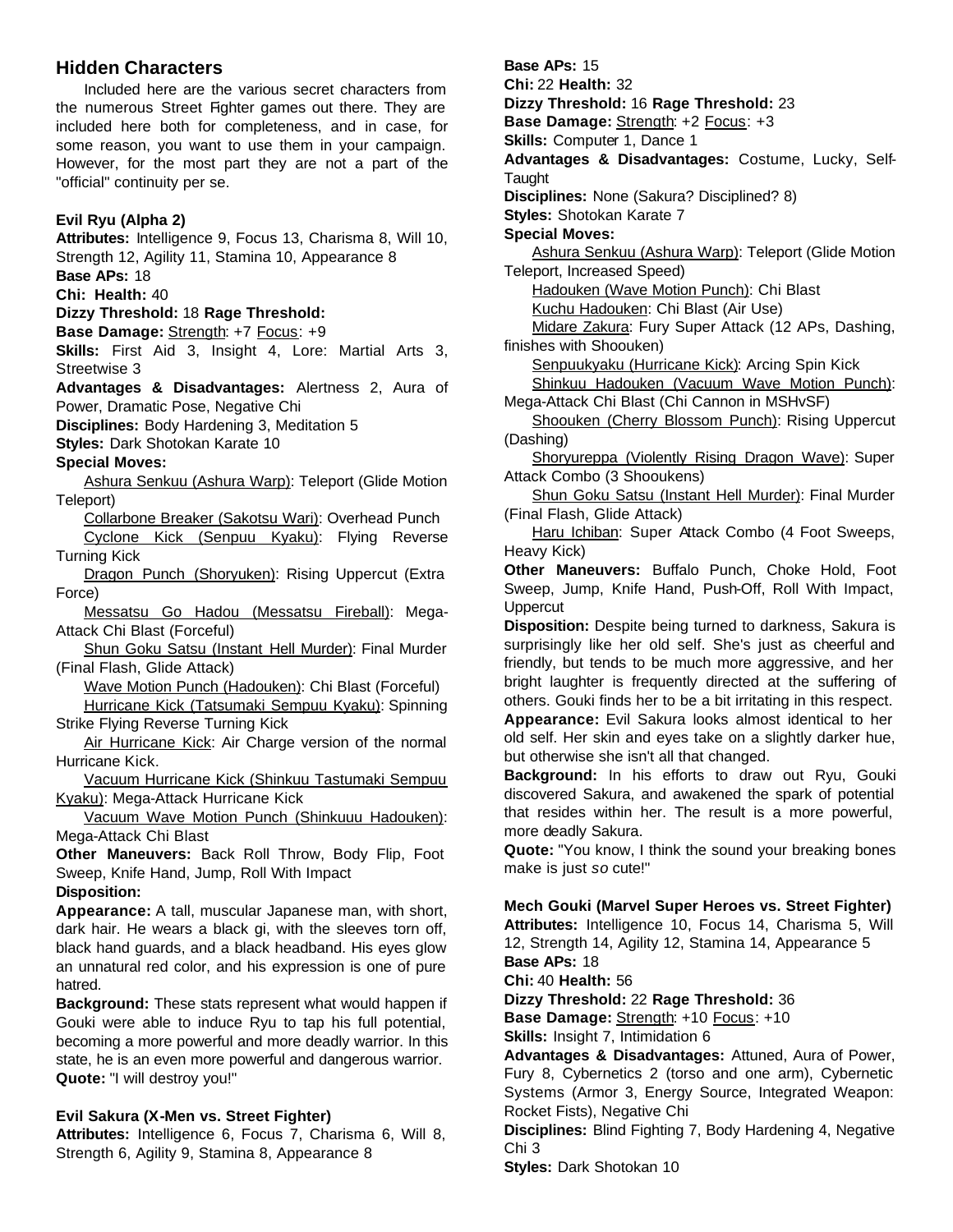**Special Moves:** Note that the names of Mech Gouki's special moves come from Jason Golden's FAQ. While the supers have names given in the game, it appears that he made up the ones for the others, but they will suffice.

Ashura Senkuu (Ashura Warp): Teleport (Glide Motion Teleport)

Diving Gou Slash: Dive Kick (Air Dive Kick, Extra Force)

Mega Gou Wave: Chi Blast (Forceful)

Flying Gou Punch: Rising Uppercut (Extra Force)

Shining Gou Shock: Final Murder (Air Murder, Chi Charge, Final Flash)

Double Gou Rain: Chi Blast (Air Use)

High Mega Gou Beam: Chi Cannon (Forceful)

Scramble Gou Punch: Mega Combo Attack (3 Flying Gou Punches)

Revolving Gou Kick: Reverse Flying Turning Kick (Spinning Strike)

Thunder Gou Shower: Power Volley (Air Blast)

**Other Maneuvers:** Axe Kick, Backflip, Body Flip, Back Roll Throw, Foot Sweep, Jump, Knife Hand, Overhead Punch, Roll With Impact, Super Dash, Uppercut

**Disposition:** The transformation into Mech Gouki has stripped him of even the small shred of humanity he possessed as Shin Gouki. He exists only to kill, and when he does vocalize, it is only savage roars.

**Appearance:** Mech Gouki looks much like the old Gouki, except that half of his face and torso, as well as one arm, have been replaced with cybernetics. He is capable of flight, using a pair of mechanical wings and a set of jet thrusters that sprout from his back when needed.

**Background:** This creature of pure rage is believed to have been created by Apocalypse, who in effect augmented the already deadly Gouki, making a being even more dangerous.

**Quote:** "UAAAAAAAGHHHH! RAAAAAAAAGHHH! 41# 3%62!@34L error GRRROAAAAAGGHHHH!"

#### **Shadow Nash (Marvel Super Heroes vs. Street Fighter)**

**Attributes:** Intelligence 6, Focus 8, Charisma 8, Will 10, Strength 10, Agility 9, Stamina 10, Appearance 6 **Base APs:** 16

**Chi:** 26 **Health:** 40

**Dizzy Threshold:** 18 **Rage Threshold:** 28

**Base Damage:** Strength: +6 Focus: +4

**Skills:** Demolitions 2, Drive: Motorcycle 3, Escape 2, Firearms 3, First Aid 2, Interrogation 1, Intimidation 2, Pilot: Jet Fighter 4

**Advantages & Disadvantages:** Sound Elemental **Disciplines:** None

**Styles:** Special Forces 8

## **Special Moves:**

Crossfire Blitz: Super Attack Combo (Light Punch, Light Kick, Heavy Punch, Heavy Kick, Heavy Kick)

Final Mission

Somersault Justice: Super Attack Combo (4 Somersault Shells)

Somersault Shell: Forward Flip Kick (Flash Strike) or Backflip Blast Kick

Sonic Boom: Chi Blast (Sonic Blast)

Sonic Break: Power Volley

**Other Maneuvers:** Air Throw, Backhand, Body Flip, Foot Sweep, Jump, Kippup, Pin, Suplex, Uppercut

**Disposition:**

**Appearance:** A tall, husky guy, Nash wears his fatigues and a yellow vest. His blonde hair is styles so that it sweeps forward and then comes down at a sharp angle - a look even more unique than that of Guile. He also wears wire-frame glasses.

**Background:** Where this dark warrior came from is a mystery. He looks and fights like Nash, and yet he rarely speaks and is always cloaked in shadows. Some say he is a creation of Apocalypse, while others claim that he is a zombie, created by Vega from Nash's corpse. No one knows for certain.

**Quote:** "..."

### **Shin Gouki (Alpha 2)**

**Attributes:** Intelligence 9, Focus 16, Charisma 4, Will 12, Strength 14, Agility 11, Stamina 14, Appearance 5 **Base APs:** 19

**Chi:** 40 **Health:** 56

**Dizzy Threshold:** 22 **Rage Threshold:** 36

**Base Damage:** Strength: +10 Focus: +12

**Skills:** Insight 6, Intimidation 9

**Advantages & Disadvantages:** Attuned, Aura of Power, Fury 8, Negative Chi

**Disciplines:** Blind Fighting 8, Body Hardening 6, Meditation 8, Negative Chi 5

**Styles:** Dark Shotokan 11

**Special Moves:**

Ashura Senkuu (Ashura Warp): Teleport (Glide Motion Teleport, Increased Speed)

Collarbone Breaker (Sakotsu Wari): Overhead Punch Go Hadouken (Great Wave Motion Punch): Chi Blast

Go Shoryuken (Great Rising Dragon Punch): Rising Uppercut (Extra Force)

Hyaku Ki Go Zan (Hundred Demon Somersault): Air Elbow, Flying Air Throw, Combo (Flying Somersault, Heavy Kick), or Flying Somersault

Shun Goku Satsu (Instant Hell Murder): Final Murder (Final Flash, Chi Charge)

Kuchu Hadouken: Chi Blast (Air Use)

Messatsu Go Hadou (Messatsu Fireball): Mega-Attack Chi Blast (Forceful)

Messatsu Go Shoryu (Messatsu Uppercut): Rising Uppercut (Extra Force)

Shakunetsu Hadoken: Chi Blast (Flaming Blast)

Tastumaki Zankuu Kyaku (Hurricane Kick): Reverse Flying Turning Kick (Spinning Strike)

Tenma Gozankuu (Violent Air Slash): Mega-Attack Chi Blast (Air Use)

**Other Maneuvers:** Axe Kick, Backflip, Body Flip, Back Roll Throw, Foot Sweep, Jump, Knife Hand, Roll With Impact, Uppercut

**Disposition:** In this state, Gouki is a force of pure destruction, and he will allow nothing to stand in his way.

**Appearance:** A tall, muscular man with dark skin, flaming red hair, and demonic, red-on-black eyes. He wears a dark purple, sleeveless gi, with a glowing red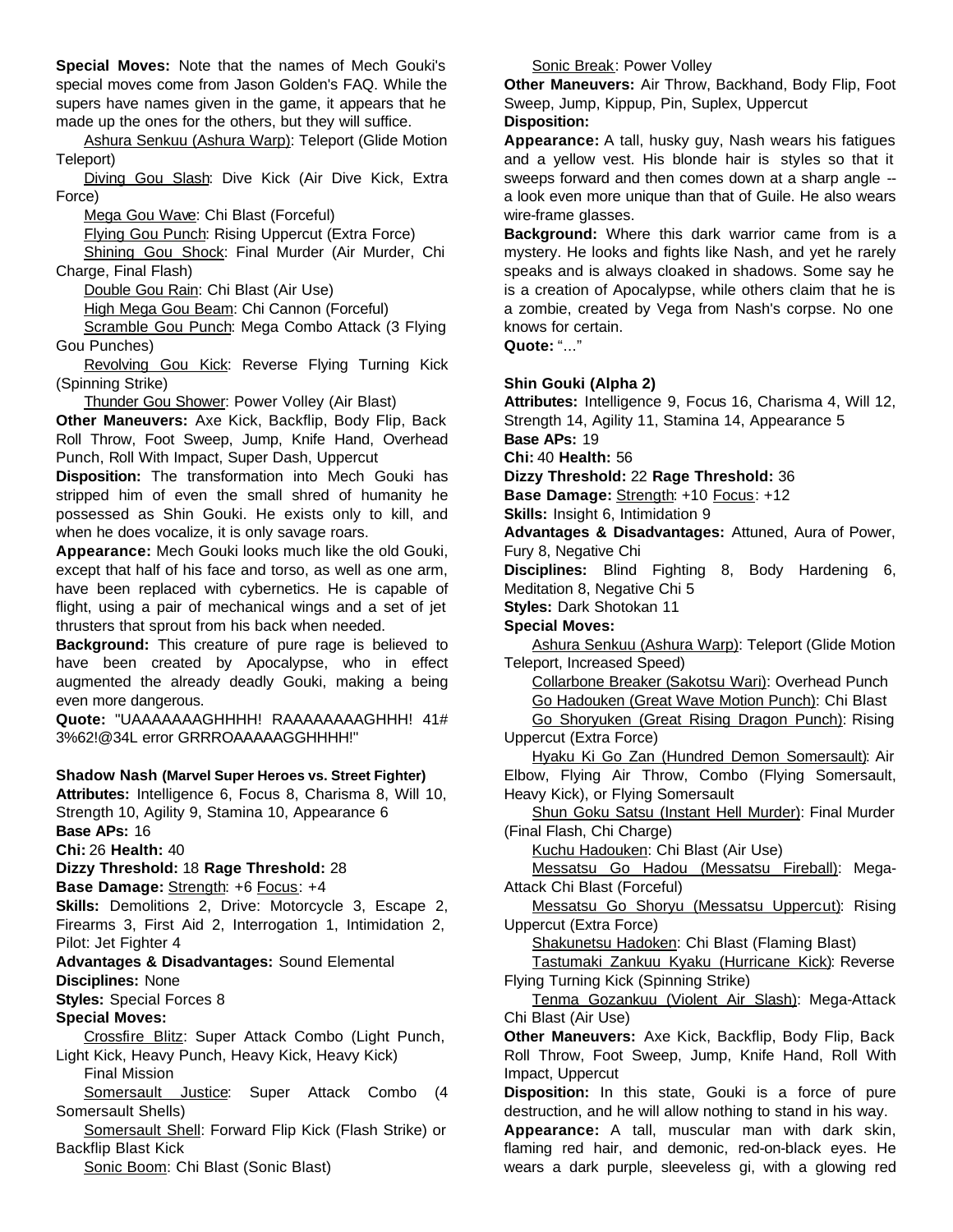Chinese kanji on the back. In Japanese it is pronounced "ten", and variously means "heaven", "sky", "destiny", and "fate". As far as Gouki is concerned, it means simply "rest in peace."

**Background:** This is Akuma's most powerful self; it would come into play if he were able to unleash the full extent of his potential. If that happened... let the world despair. **Quote:** "DIE!"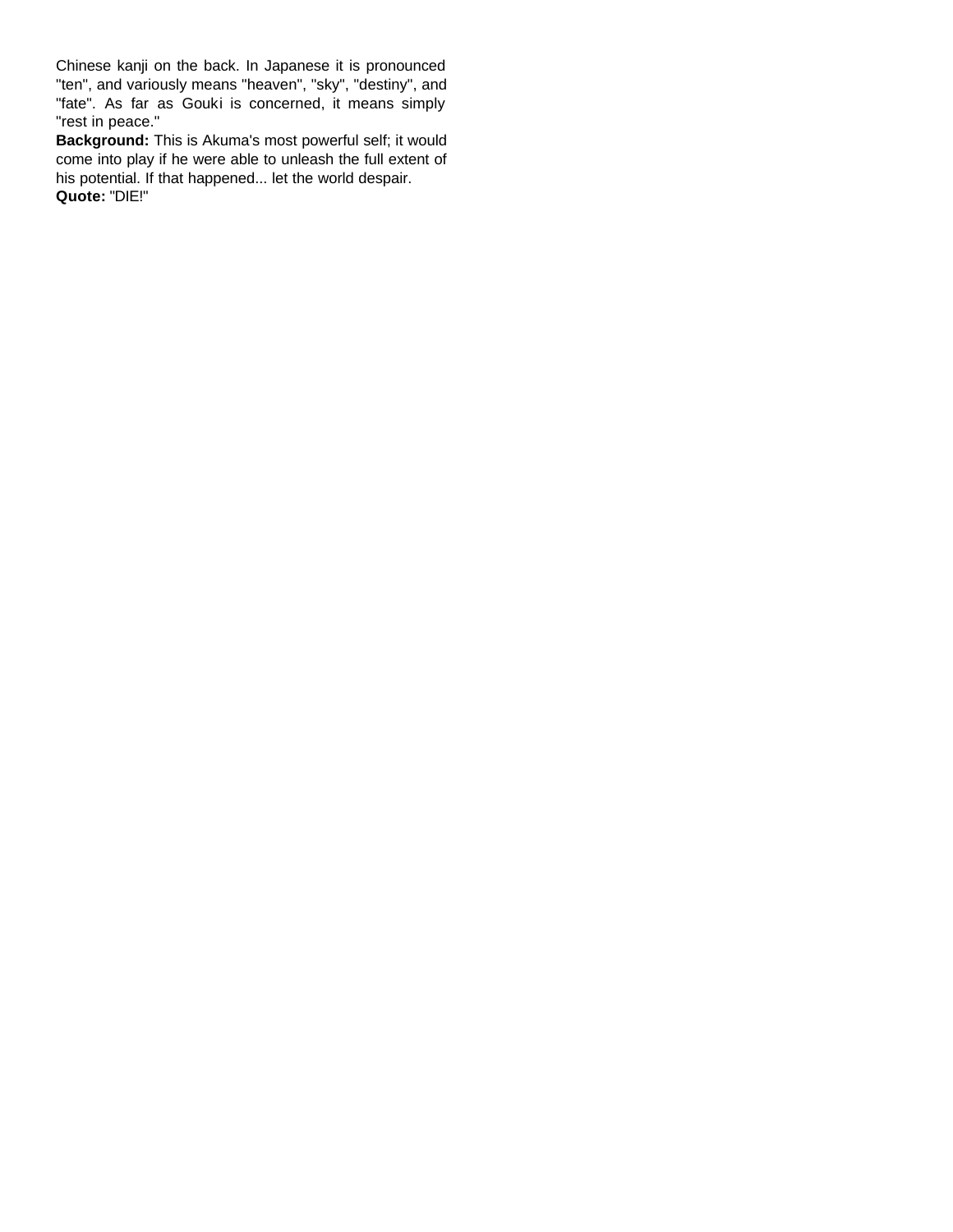# **Sources**

#### **Video Games**

Marvel Super Heroes Vs. Street Fighter Marvel Vs. Capcom Street Fighter Alpha Street Fighter Alpha 2 Street Fighter Alpha 3 Street Fighter Collection Street Fighter EX Plus Alpha Street Fighter III Street Fighter III: 2nd Impact X-Men Vs. Street Fighter

#### **FAQs**

Note: All of the following invaluable FAQs can be found at www.gamefaqs.com. Marvel Super Heroes vs. Street Fighter FAQ Mech Gouki (Cyber Akuma) FAQ Sakura/Evil Sakura FAQ Shadow Nash FAQ Marvel Vs. Capcom FAQ Shadow Lady FAQ Zangief/Mega-Zangief FAQ Street Fighter Alpha FAQ Street Fighter Zero Names FAQ Street Fighter Alpha 2 FAQ Cammy FAQ Street Fighter EX FAQ Street Fighter EX Plus FAQ Street Fighter Story FAQ: An indispensable resource for anyone who actually wants to know what the heck is going on when they play a Street Fighter game. Many thanks to Kailu Lantis for putting this FAQ together. Street Fighter III FAQ X-Men vs. Street Fighter FAQ Cammy FAQ

#### **Other Stuff**

Chris Hoffman's Street Fighter Alpha Conversions: This page has a Street Fighter: Storytelling Game adaptation of SFA, still a work in progress, but very well done. http://www.geocities.com/tokyo/1062/

Street Fighter: Cammy: This cool manga (released by Viz) stars Cammy and features several other SF favorites. Street Fighter: The Storytelling Game: And, of course, I can't leave out SF:STG, the game that inspired me to write Thrash and all that. The information provided by its various sourcebooks was extremely useful in creating this book.

Street Fighter II: The Animated Movie Street Fighter II V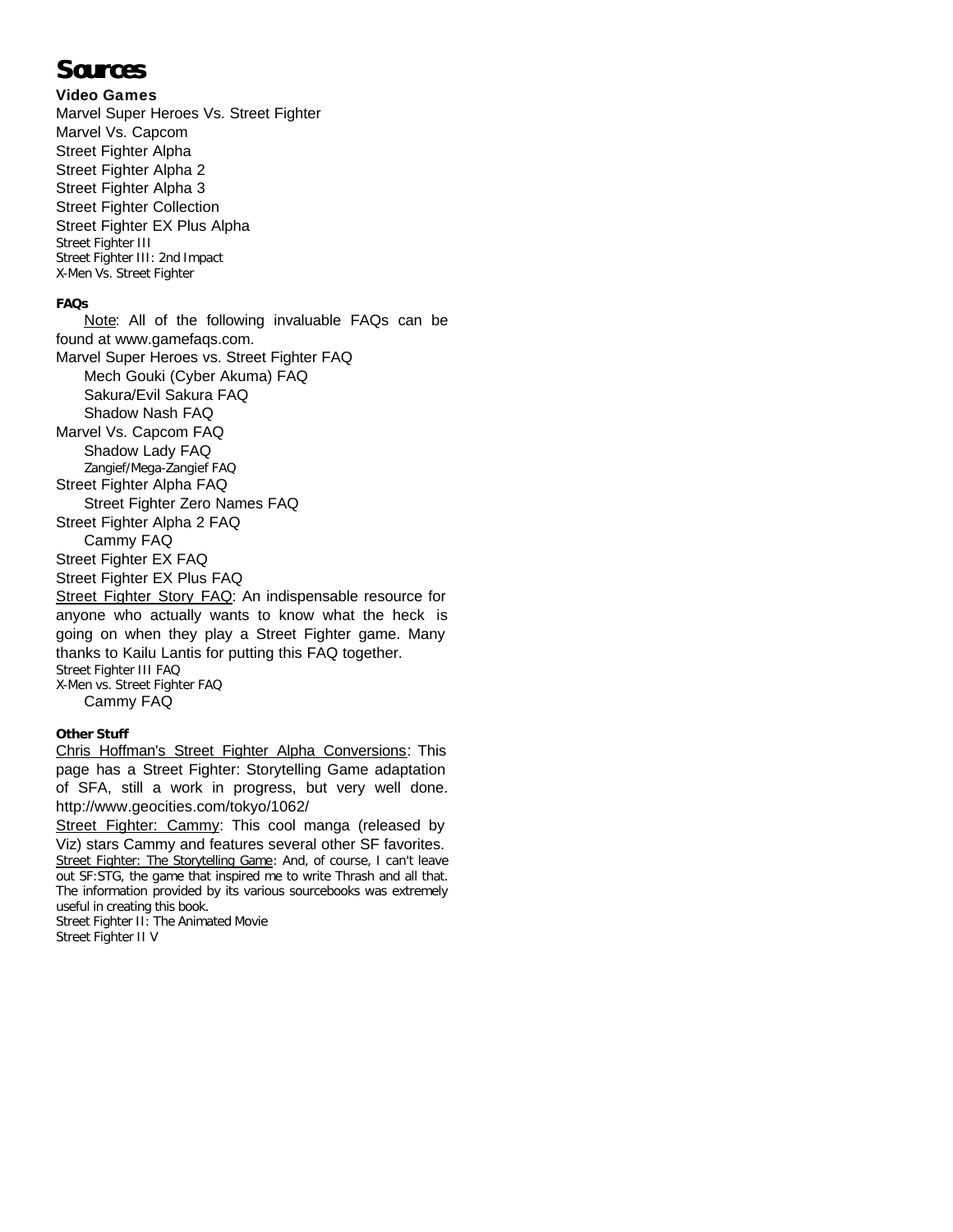# **Appendix 1: SF: STG Conversion**

Face it; there is no real way to create complete, hard and fast rules for converting between two game systems. As such, to convert characters from one system to another, you simply need to come up with some general guidelines, and then use your judgment.

#### **Attributes**

The attributes are the most straightforward part of the conversion; use the equivalents listed below. Especially for inexperienced characters, you may wish to allows more attribute points. In this case, give them an extra 6 to 12 points to spread among the various attributes.

| <b>Thrash</b> | <b>Street Fighter</b>   |
|---------------|-------------------------|
| Intelligence  | Intelligence x 2        |
| Focus         | Focus + Wits            |
| Charisma      | Charisma + Manipulation |
| Will          | Willpower               |
| Strength      | Strength x 2            |
| Agility       | Dexterity x 2           |
| Stamina       | Stamina x 2             |
| Appearance    | Appearance x 2          |

Secondary Stats: Calculate as normal, but for Chi subtract 4 from the SF amount, and add that to the Thrash stat, and for Health, do likewise, subtracting 10.

Styles: To determine the level of the character's style, add together their total Techniques and divide by 4.

Disciplines: Street Fighter: The Storytelling Game does not include any Disciplines per se, though if a character has Blind Fighting, that effectively becomes the Thrash Blind Fighting *discipline* at the same level. Even so, you may wish to let some of the SF:STG types have a few levels of disciplines on general principle, especially where Meditation is concerned.

Skills/Abilities: The various Abilities of SF:STG will, for the most part, become various skills for Thrash, as noted below.

| <b>Street Fighter</b>                        | <b>Thrash</b>               |                  |
|----------------------------------------------|-----------------------------|------------------|
| Alertness                                    | Alertness Advantage         |                  |
| Arena                                        | Expert: Arenas              |                  |
| <b>Blind Fighting</b>                        | Blind Fighting (discipline) |                  |
| Computer                                     | Computer                    |                  |
| Cybernetics                                  | <b>Expert: Cybernetics</b>  |                  |
| <b>Demolitions</b>                           | <b>Demolitions</b>          |                  |
| Disguise                                     | Disguise                    |                  |
| <b>Street Fighter: The Storytelling Game</b> |                             | Thrash 1.8       |
| Punch                                        |                             |                  |
| *Boshi-ken (Thumb Drive)                     |                             | Phoenix Eye Fist |
| <b>Buffalo Punch</b>                         |                             | *Buffalo Punch   |
| *** Crouching Fierce                         |                             | Heavy Punch (*I  |
| Dashing Punch                                |                             | Heavy Punch (Da  |
| Dashing Uppercut                             |                             | Uppercut (Dashi  |
| Dim Mak                                      |                             | Dim Mak          |

Drive Drive/Pilot Insight Insight Instruction Teaching Interrogation Interrogation Intimidation Intimidation Law Expert: Law Leadership Leadership Medicine Medicine Repair **Basic Repair** Searching Searching Stealth Stealth Streetwise Streetwise Style Lore **Lore:** Styles Subterfuge Subterfuge Survival Survival

Finance Expert: Finance Investigation Expert: Investigation Mysteries Lore: Mysteries Security Expert: Lockpicking

Advantages/Backgrounds: For the most part, SF: STG's Backgrounds will become Advantages when converted to Street Fighter, as follows.

| Thrash           | <b>Street Fighter</b> |
|------------------|-----------------------|
| Allies           | Allies                |
| Animal Companion | Animal Companion      |
| *Backing         | Backing               |
| *Contacts        | Contacts              |
| Fame             | Fame                  |
| *Manager         | Manager               |
| Mutant Animal    | Animal Hybrid         |
| *Arena           | Arena                 |
| Elemental        | Elemental             |
| Cybernetics      | Cybernetics           |
| Resources        | Resources             |
| Mentor           | Sensei                |
| *Staff           | Staff                 |

Rank and Renown: Thrash has no game mechanic for this sort of thing. If it's particularly high, you might select the Fame advantage (or Infamy).

Maneuvers: What you see below is a conversion chart for the various maneuvers from the SF:STG. In the Street Fighter column, maneuvers marked with \* are from the Player's Guide, those with \*\* are from the Storyteller's Screen, those with \*\*\* are from Secrets of Shadoloo, and those with \*\*\*\* are from Contenders. In the Thrash column, those marked with \* are in this book; all others are in the Thrash rulebook.

'unch (\*Ducking Move) unch (Dashing Move) It (Dashing Move)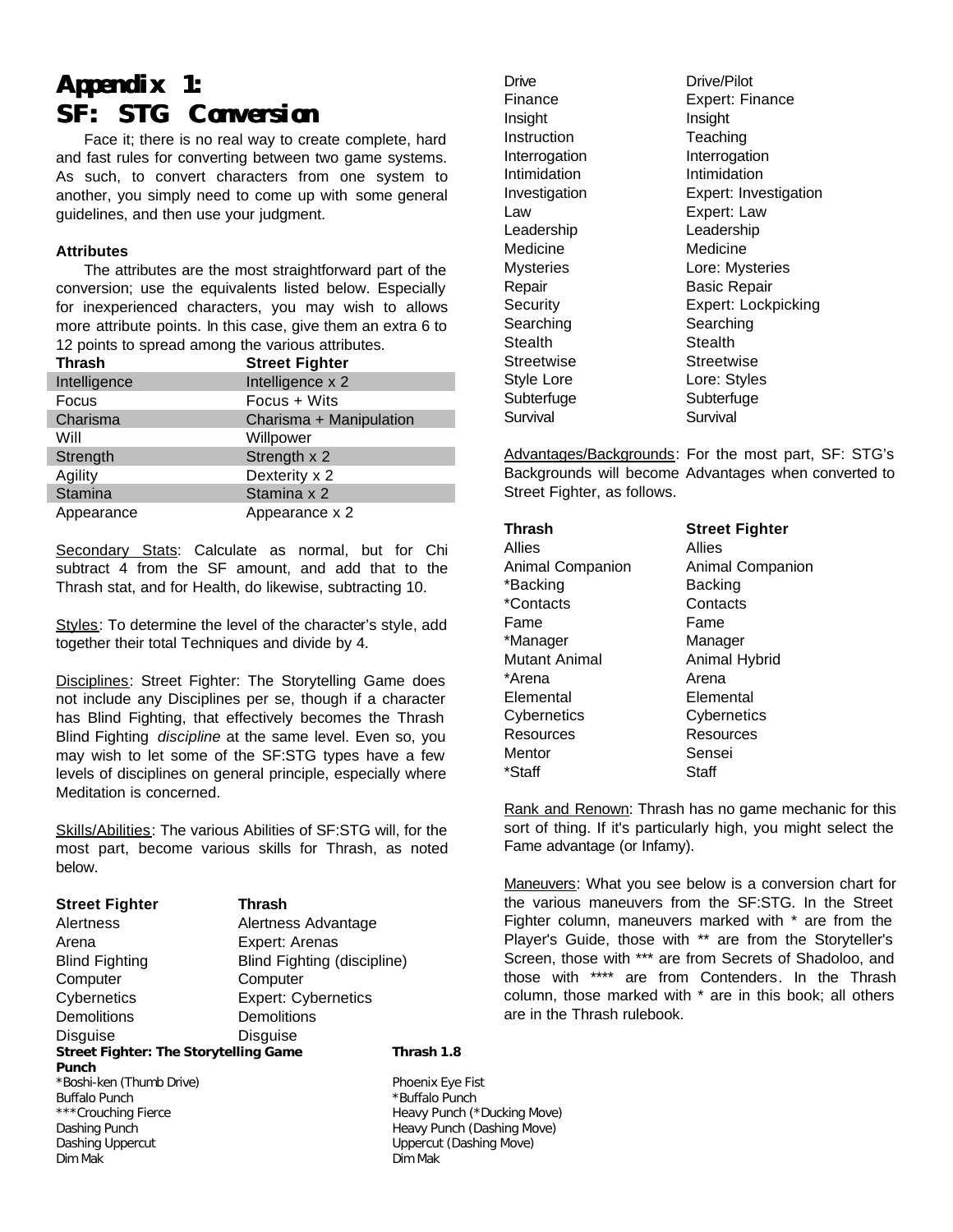Dragon Punch **Rising Uppercut (Extra Force)** Rising Uppercut (Extra Force) Ear Pop Ear Pop \*\*\*Elbow Smash Elbow Strike Fist Sweep  $*$ Fist Sweep \*Haymaker Haymaker Haymaker Haymaker Head Butt **Head Butt Head Butt** \*\*Heart Punch **Heavy Punch (Stunning Strike)** Hundred Hand Slap Palm Strike (Multi-Strike) Hyper Fist Uppercut (Multi-Strike) \*\*Knife Hand Strike Knife Hand \*\*Lunging Punch **Figure 2018** Heavy Punch (Lunging Strike) Monkey Grab Punch Monkey Grab Punch Power Uppercut Deprecut Uppercut Uppercut Rekka Ken Combo (3 Uppercuts), Dashing \*Shikan-ken (Ninja Knuckle Fist) Knuckle Fist Shockwave Shockwave Shockwave \*Shuto (Sword Hand) \*Sword Hand Spinning Back Fist Spinning Back Fist Spinning Clothesline Spinning Clothesline \*Widowmaker **Widowmaker** Widowmaker

#### **Kick**

\*Ax Kick Axe Kick Axe Kick Axe Kick Backflip Kick **Backflip Kick** \*Cartwheel Kick \*Cartwheel Kick Foot Sweep Foot Sweep Forward Flip Knee \*Forward Flip Knee Handstand Kick Handstand Kick \*Heel Stamp  $*Push-Off$ Lightning Leg and the Community of the Multi-Kick \*Reverse Frontal Kick Reverse Front Kick Reverse Front Kick Reverse Front Kick Reverse Front Kick And American<br>\*\*\*Scissor Kick And American Reverse And American American American American American American American Americ \*\*\*Scissor Kick Slide Kick Slide Kick Spinning Foot Sweep **Iron Broom** \*\*\*Tiger Knee Knee Knee Strike Wounded Knee \*Dead-Leg Kick

#### **Block**

Deflecting Punch Deflecting Punch Maka Wara San He San He San He San He San He San He San He San He San He San He San He San He Energy Reflection **Energy Reflection** 

#### **Grab**

Air Throw Air Throw Back Breaker **Backbreaker** Backbreaker Bear Hug Bearhug Bearhug Bearhug Bearhug Bearhug Bearhug Bearhug Bearhug Bearhug Bearhug Bearhug Bearhug Bearhug Bearhug Bearhug Bearhug Bearhug Bearhug Bearhug Bearhug Bearhug Bearhug Bearhug Bearhug Bearhug Bearhug Bearh Brain Cracker **Basher Hold** \*\*\*Choke Throw Choke Throw Choke Throw

Flaming Dragon Punch **Rising Uppercut (Extra Force, Power Strike)** Rising Uppercut (Extra Force, Power Strike) Spinning Knuckle Spinning Back Fist (Automatic Defense) Triple Strike Simultaneous Combo (2 light punches and a light kick) Turbo Spinning Clothesline Spinning Clothesline (Increased Speed) Turn Punch Heavy Punch (Extra Force, Prepare Strike +3)

Air Hurricane Kick Flying Reverse Turning Kick (Air Charge, Spinning Strike) Double Dread Kick Combo (Heavy Kick, Spinning Thrust Kick) Double-Hit Kick Combo (Light Kick, Heavy Kick) Double-Hit Knee Combo (Knee Strike, Knee Strike) Dragon Kick Wheel Kick (Extra Force, Rising Strike, Power Strike) Flash Kick **Backflip Kick (Flash Strike)** Backflip Kick (Flash Strike) Flying Knee Thrust **Knee Strike** (Hopping Strike) Flying Thrust Kick **No. 2018** Control Company May 19 Upper Kick (Rising Strike) \*\*Forward Backflip Kick and the Backflip Kick (Rising Strike)<br>\*\*\*Forward Slide Kick and the Slide Kick (Standing Slide Kick) Slide Kick (Standing Slide Kick) Great Wall of China **Multi-Kick (Great Wall of China**) Multi-Kick (Great Wall of China) Hurricane Kick Reverse Flying Turning Kick (Spinning Strike) Stepping Front Kick Combo (Knee Strike, Light Kick) Whirlwind Kick \*Split Kick (\*Spinning Strike)

Kick Defense \*Kick Defense (Discipline) Punch Defense \*Punch Defense \*Punch Defense (Discipline) Missile Reflection **Projection** Projectile Reflection

\*\*\*Air Suplex **Air Throw + Suplex** Air Throw + Suplex Back Roll Throw **Rolling Back Throw** Rolling Back Throw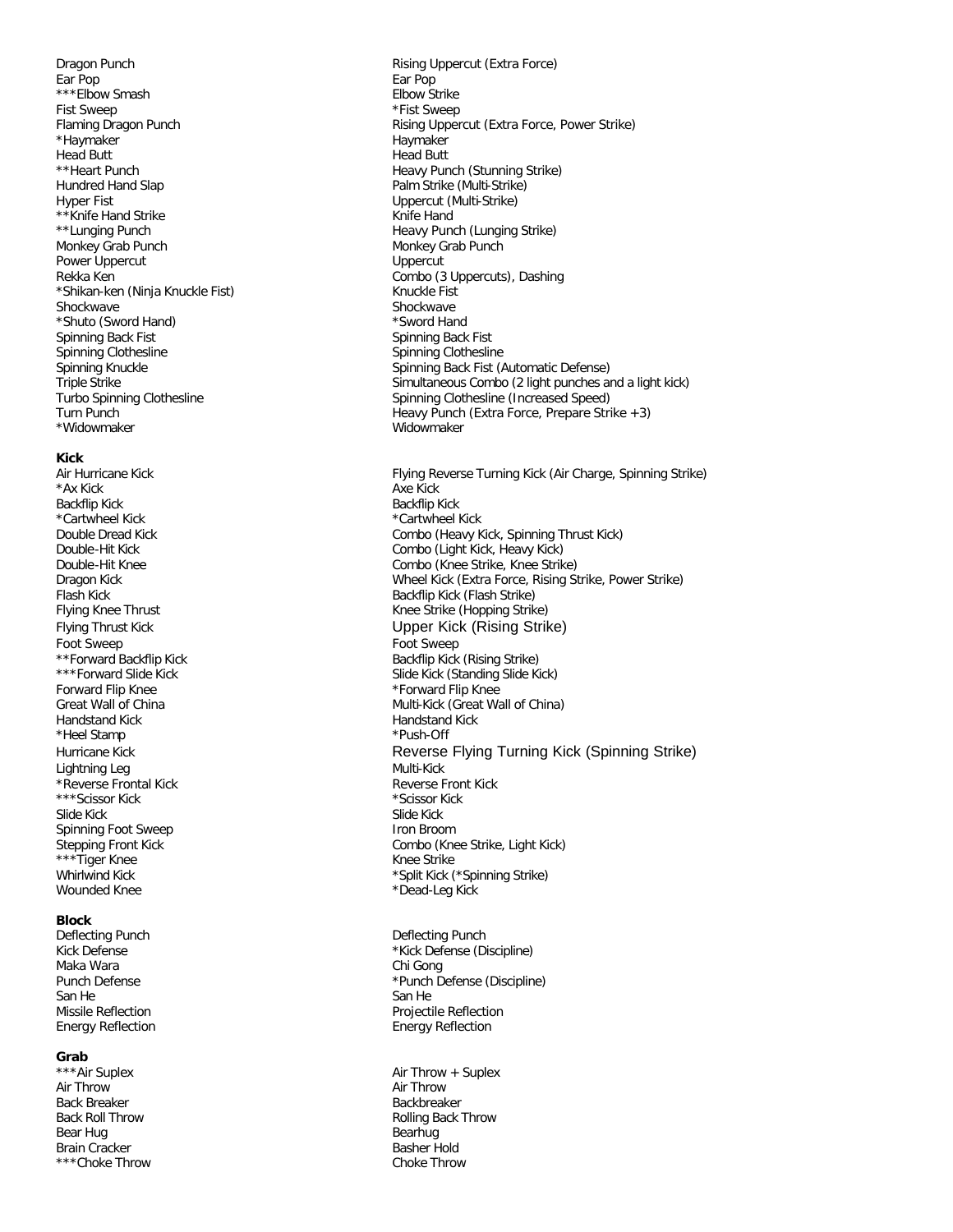\*Disengage **Disengage Disengage** \*Dislocate Limb Dislocate Limb \*Eye Rake Eye Rake Eye Rake Eye Rake \*\*Face Slam  $*$   $*$ Face Slam \*\*Flying Tackle Tackle Tackle Hair Throw \*Hair Throw \*Hair Throw \*Hair Throw \*Hair Throw \*Hair Throw \*Hair Throw \*Head Bite Head Butt Hold Basher Hold \*\*\*\*Improved Pin \*\*\*\*Improved Pin Iron Claw  $*$ Iron Claw \*Jaw Spin \*Jaw Spin Knee Basher **Basher Hold** Neck Choke **Choke** Choke Hold Pile Driver \*Pile Diver \*\*\*\*Pin Pin \*Ripping Bite \*Ripping Bite \*Sleeper Nold<br>
Spinning Pile Driver Nold Spinning Pile<br>
Spinning Pile Driver Nold Spinning Pile Stomach Pump Basher Hold Storm Hammer \*Storm Hammer Suplex Suplex Suplex Suplex Suplex Suplex Suplex Suplex Suplex Suplex Suplex Suplex Suplex Suplex Suplex Suplex Suplex Suplex  $\sim$ \*Tearing Bite \*Tearing Bite Thigh Press Thigh Press Throw Body Flip

#### **Athletics**

Air Smash \*Air Smash \*\*\*Backflip Backflip \*\*\*\*Breakfall Breakfall Breakfall Cannon Drill **Body Missile** \*Displacement Displacement Diving Hawk **Body Missile (Diving)** Drunken Monkey Roll \*Esquives Displacement Flying Body Spear **Body Missile (Diving)** Body Missile (Diving) Flying Head Butt **Body Missile** Flying Heel Stomp \*Flying Heel Stomp \*\*\*Flying Punch **\*\*\*Flying Punch** \*\*\*\*Flying Punch \*\*\*\*Ground Fighting Groundfighting (Skill) Jump Jump Kippup Kippup Kippup Kippup Kippup Kippup Kippup Kippup Kippup Kippup Kippup Kippup Kippup Kippup Kippup Kippup Kippup Kippup Kippup Kippup Kippup Kippup Kippup Kippup Kippup Kippup Kippup Kippup Kippup Kippup Kippup Kippu \*Pounce Pounce Pounce \*Tail Sweep \*Tail Sweep \*\*\*Tumbling Attack \*\*\*Tumbling Attack \*Upper Tail Strike **Flying Crescent Tail** Wall Spring Wall Spring Wall Spring

#### **Focus**

Acid Breath **Acid Breath** \*Acid Breath **\*Acid Breath** \*Air Blast Wind Strike \*Balance **Reduce Weight Reduce Weight** Chi Kung Healing<br>
\*\*\*\*Chi Push News Control of the Chi Push Chi Push News Chi Push Chi Push News Chi Push News Chi Push News Chi Push News Chi Push News Chi Push News Chi Push News Chi Push News Chi Push News Chi Push News \*\*\*\*Chi Push Cobra Charm  $*$ Mesmerize \*Death's Voice **Induce Fear** \*Drain \*Dehydrate \*Elemental Skin Elemental Form \*Elemental Stride Elemental Vortex \*Entrancing Cobra **\*Mesmerize** \*Envelop \*Watery Grasp Extendible Limbs **Limb Extension** 

Grappling Defense **\*Grappling Defense** \*Grappling Defense (Discipine) \*Head Bite Siberian Bear Crusher **Backbreaker** (Hopping Strike) Siberian Suplex **Suplex** Suplex (Extra Force) \*Spinning Piledriver Beast Roll **Combo (Displacement, Rolling Attack)** Combo (Displacement, Rolling Attack) \*Dragon's Tail \*Flying Crescent Tail (Extra Force) Jumping Shoulder Butt Shoulder Smash (Rising Strike) \*\*\*Light Feet **Light Feet** (Advantage) Rolling Attack **Body Missile (Spinning Body Missile**) Thunderstrike Body Missile (Diving Missile, Extra Force) \*Typhoon Tail Strike (Spinning Strike) Vertical Rolling Attack Body Missile (Rising Strike, Spinning Body Missile)

\*Water Strike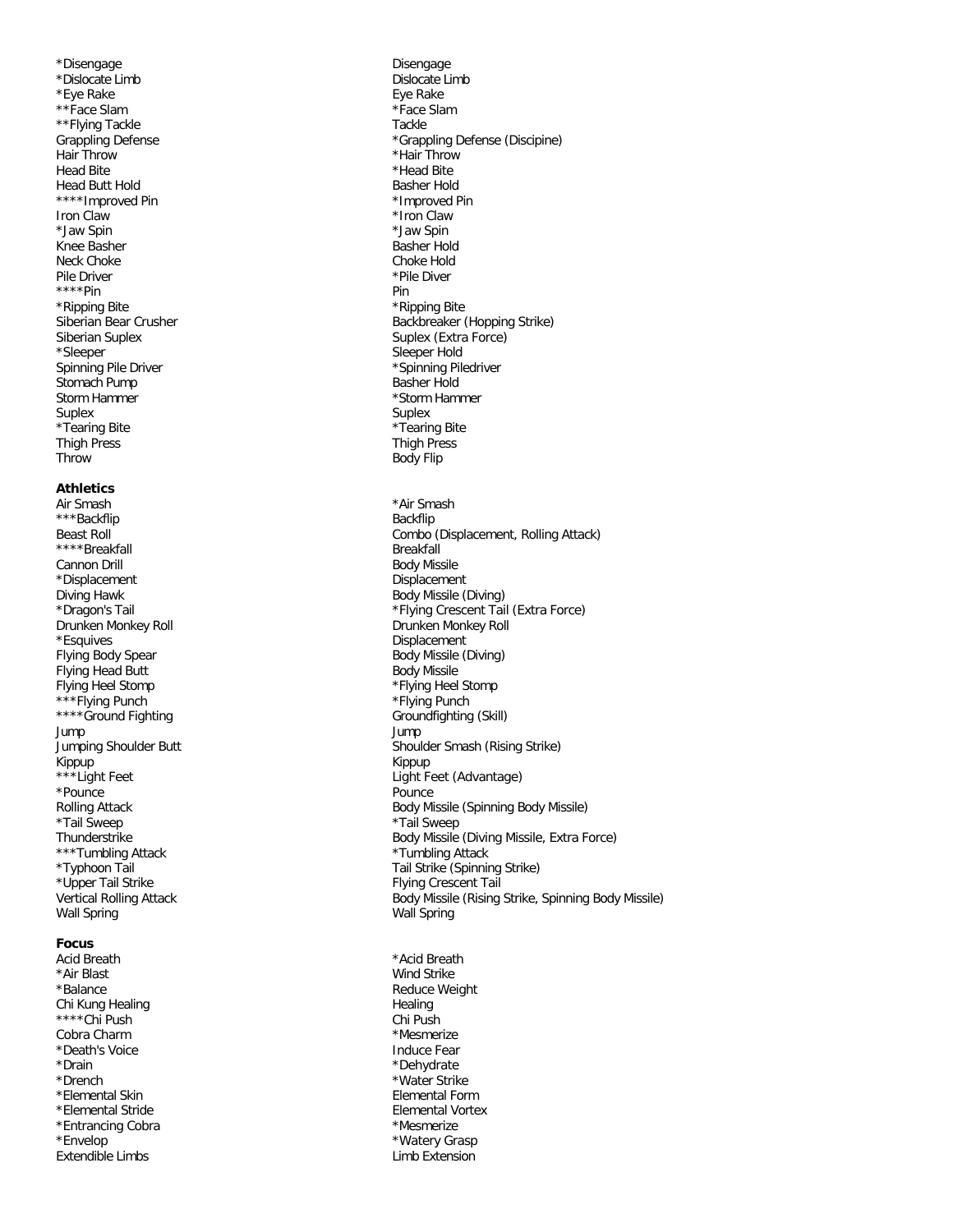Fireball Chi Blast (sometimes with Flaming) \*Fire Strike Chi Blast (Flaming, Continuous Blast) \*Flaming Fist **Heavy Punch (Power Strike)** \*Flight Flight Flying Fireball **Chi Blast** (Air Use) Ghost Form Ghost Form \*Heal **Healing** \*Heatwave \*Heatwave Ice Blast Chi Blast (Ice Blast) Improved Fireball **Chi Blast** (Forceful Blast) Inferno Strike Chi Blast (Exploding Blast) \*Leech Drain Life \*\*\*\*Levitation **Lexitation** \*Lightness \*Lightness \*\*\*Mind Control  $\ddot{\hspace{1cm}}$  \*Mind Control Mind Reading Mind Reading Musical Accompaniment Music Focus \*Pit Fissure \*Pool Elemental Form \*\*\*Psychic Rage Induce Rage (Psionic Maneuver)<br>\*\*\*Psychic Vise Induce Rage (Psionic Maneuver)<br>Mind Crush (Psionic Maneuver) \*\*\*Psycho Crusher Body Missile (Power Strike) \*\*\*Psychokinetic Channeling **Power Channeling** \*Push Wind Strike Regeneration **Regeneration** Regeneration Repeating Fireball **Repeating Fireball Chi Blast (Multiple Blasts)** \*Sakki Mind Reading Shock Treatment Chi Shock (Shock Self, Electric Shock) \*Shrouded Moon **Arts of Invisibility (Discipline)** Sonic Boom Chi Blast (Sonic Blast) \*Speed of the Mongoose \*Boost Speed \*Spontaneous Combustion \*Spontaneous Combustion \*Stone \*Stone Missile Stunning Shout **Stunning Shout** Stunning Shout Telepathy **\*Mindspeech** Thunderclap Thunderclap Toughskin Chi Gong \*Vacuum \*Vacuum \*Venom Venom \*Wall Elemental Wall \*Weight \*Weight Yoga Flame Chi Blast (Chi Burst, Flaming) Yoga Teleport Teleport (Delayed Teleport) Zen No Mind \*Zen No Mind **Sample Conversion: Orihime** The following is an example of how a character can be easily converted from SF:STG to Thrash using the above system. I've used Orihime, who can be found on p. 61 of the Street Figter Player's Guide. **Attributes:** Intelligence 6, Focus 6, Charisma 7, Will 7, Strength 6, Agility 9, Stamina 7, Appearance 8 **Base APs:** 11 **Chi:** 12 **Health:** 24 **Dizzy Threshold:** 14 **Rage Threshold:** 14 **Base Damage: Strength: +2 Focus: +0 Skills:** Expert: Arenas 2, Expert: Investigation 4, Expert: Lockpicking 2, Insight 2, Lore: Mysteries 6, Medicine 6, Stealth 6, Streetwise 2, Subterfuge 2, Survival 4 **Advantages & Disadvantages:** Alertness 2, Allies 2,

Backing

**Disciplines:** Blind Fighting 4

#### **Styles:** Kung Fu 3

**Maneuvers:** Body Flip, Combo (Drunken Monkey Roll, Light Kick, Heavy Kick, Palm Strike [Multi-Strike]), Combo (Light Kick, Heavy Kick), Drunken Monkey Roll, Hair Throw, Jump, Knife Hand, Monkey Grab Punch, Palm Strike (Multi-Strike)

Mind Crush (Psionic Maneuver)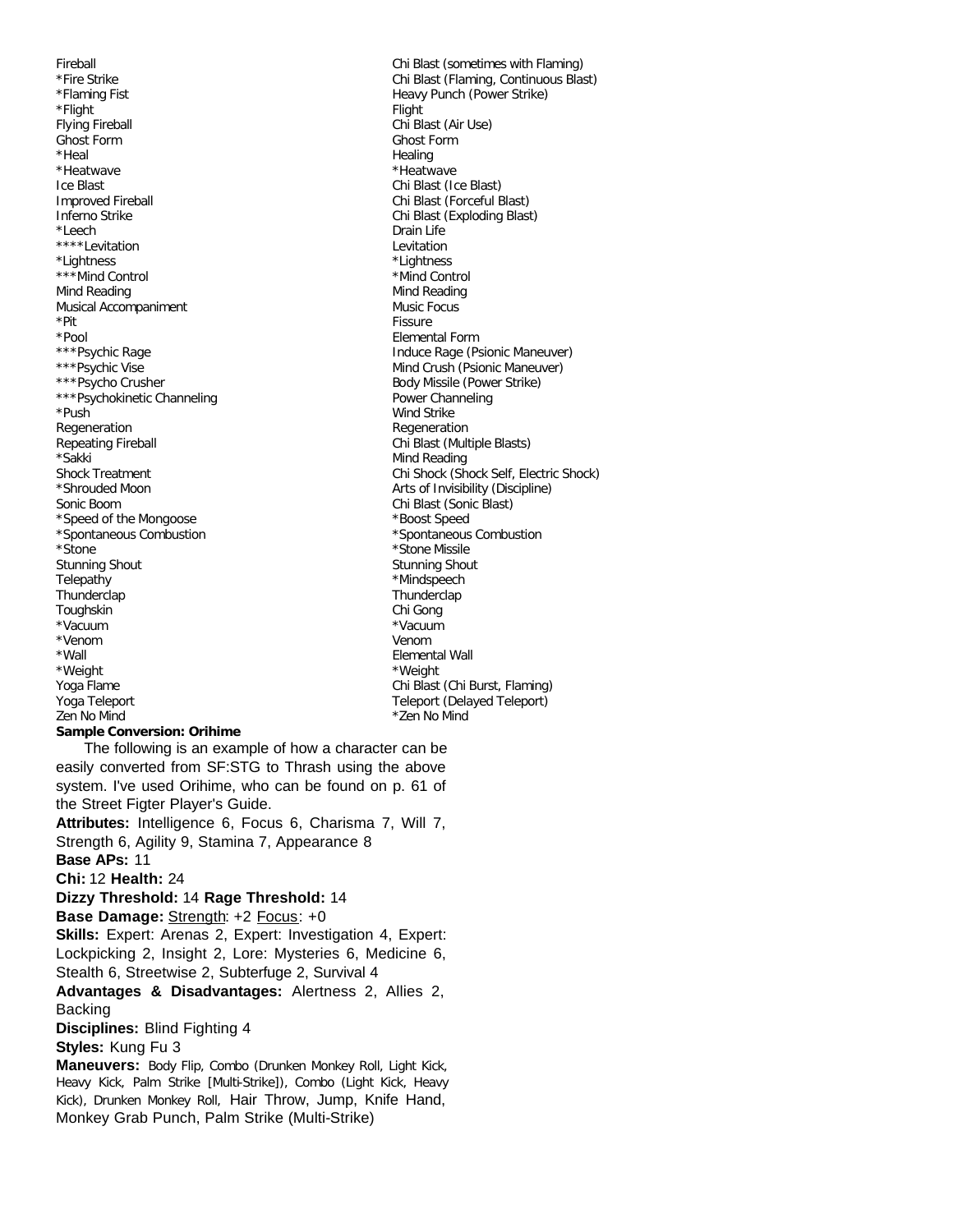# **Appendix 2: Indexes**

This section (which will be included in most future Thrash books) contains a quick reference index of all the various character traits in the game, marked to identify where they can be found. Those items marked with as asterisk (\*) are in this book, and those with (SB) after the name are in the Thrash Sourcebook; others may be found in the Thrash rulebook.

- Skills: Animal Training, Assimilation, Basic Repair, Blades, Blunt Weapons, Chain Weapons, Computer, Cooking, Dance, Demolitions, Disguise, Drive/Pilot, Engineering, Escape, Expert, Feign Sleep, Firearms, First Aid, Games, Groundfighting, Hojojutsu, Hold Breath, \*Insight, Interrogation, Intimidation, Language, Leadership, Lore, Medicine, Mimicry, Missile Weapons, Musical Instument, Philosophy, Polearms, \*Searching, Seductions, Shield, Sing, Staves, Stealth, Streetwise, \*Subterfuge, Survival, Swimming, Taunt, Thrown Weapons, Whip
- Disciplines: Armor Fighting, Arts of Invisibility, Blind Fighting, Body Hardening, Feng Shui, \*Grappling Defense, Iaido, Iron Fist, Iron Will, \*Kick Defense, Kung-Sool, Kyudo, Meditation, Negative Chi, Positive Chi, Power of Booze (SB), \*Punch Defense, Steel Cloth (SB), Uchi-ne (SB), Vital Points, Water Fighting (SB), Weapon Art, Weapon Improvisation, Weapon Mastery
- Advantages: Acute Senses (1/level), Alertness (1/level), Allies (4), Ambidextrous (4), Animal Companion (2/level), Area Specialization (3), \*Arena (4), Artifact (2/level), Attuned (4), Aura of Power (3), \*Backing (2/level), Calm (1/level), \*Contacts (2), Costume (2), Desperation (6), Double-Jointed (2), Exceptional Attribute (2/level), Fame (2), Fury (1/level), Inverse Rage (3), Light Feet (6), Lucky (2; SB), Manager (1/level), Mental Link (2), Mentor (1/level), Nightvision (2), Peripheral Vision (5; SB), Psychic Resistance (1/level; SB), \*Rage Battery (10/level), Resources (2/level), Self-Taught (2), Spontaneous Moves (4), Staff (2/level)
- Disadvantages: Amnesia (-2), Anachronism (-2), Area Difficulty (-3), Blind (-8), Curse (Varies), Deaf (-6), Delusion (-1,-2,-4), Infamy (-2), Mute (-5), Negative Chi (-2), No Kick Training (-3), Personal Goal (-2;SB), Phobia (-1), Pacifism (-1, -2, -4), Paranoia (-4), Power Self (- 2), Self-Destructive Power (-2/-6; SB)
- Styles: Aikido, Arnis/Escrima/Kali, Bando (SB), \*Baraqah, Bojutsu (Discipline Style), Boxing (Discipline Style), Brawling (Discipline Style), \*Bushinryu Nijutsu, Capoeria, Generic Style, Gunfighting (SB), Hwarang-Do, Jeet Kune Do, Jujutsu/Judo, \*Kabaddi, Kalaripayit, Karate, Kenjutsu, Kempo, Kung Fu, \*Ler Drit, Lua (SB), Muay Thai, Naginatado (SB), \*Native American Wrestling, \*Ni-Jihan Desu, Nijutsu, Pankration (SB), Pentjak-Silat, \*SAMBO, Savate, \*Spanish Ninjutsu, Special Forces, Sumo, Swordfigting, Tae Kwon Do, Tai Chi Chuan, Tang Soo Do (SB), \*Western Kickboxing, Wrestling (Discipline Style), Wu Shu

# **Maneuver Index**

- **Basic Maneuvers:** Light Punch, Heavy Punch, Light Kick, Heavy Kick, Grab, Dash, Movement, Dodge, Parry, Grapple
- **Basic Weapon Maneuvers:** Light Strike, Medium Strike, Heavy Strike, Block
- **Athletics:** \*Air Elbow 3, Air Jump 4, \*Air Smash 4, Backflip 2, Body Missile 5, Breakfall 2, \*Dive Punch 4, Drunken Monkey Roll 2, \*Flying Punch 4, \*Flying Somersault 3, Jump 1, Kippup 2, Roll With Impact 2, Shoulder Smash 2, Somersault 2, \*Super Dash 3,

Super Jump 3, \*Super Roll 2, Tackle 1, \*Tumbling Strike 4, Wall Spring 3

**Block:** Air Block 3, Circular Parry 4, Power Block 3, Projectile Deflection 4, Projectile Reflection 2, Weapon Block 2

**Evasion:** Displacement 3, Leap Dodge 3, Multiple Dodge 4

- **Firearms:** Ambidextrous Firing (SB) 4, Crippling Shot (SB) 5, Double Firing (SB) 4, \*Grenade Plant 4, Pistol Whip (SB) 1, Quickdraw (SB) 4, Ricochet Shot (SB) 4, Speed Loading (SB) 4, \*Super Grenade Bomber (Super) 6, Target Shot (SB) 4
- **Focus:** Absorbing Barrier 4, \*Acid Breath 6, Aura of Silence (SB) 4, Aura Barrier (SB) 5, Aura Boost (SB) 5, Aura Strike (SB) 6, \*Boost Speed 4, Chi Barrier (SB) 4, Chi Blast 6, Chi Gong 5, Chi Push 5, Chi Shock 5, Column Blast 5, Conceal Aura (SB) 3, Danger Sense 4, Dim Mak 8, Drain Chi 5, Drain Life 7, Energy Reflection 4, Fire Breath 6, Flare 4, Focus Rage 2, Ghost Form 7, Healing 6, Image Attack (SB) 6, Induce Fear 6, Ki-Ai 2, Kongjin 4, Levitation 5, \*Limb Extension 5, Meditative Levitation 4, \*Mesmerise 6, \*Mind Control 5, Mind Reading 6, \*Mindspeech 3, Mind Walk 4, Music Focus 2, Power Blade 6, Power Channeling 5, Reduce Weight 5, Reflecting Barrier 4, Regeneration 6, San He 5, Shockwave 5, Stunnig Shout 5, Teleport 5, Teleportive Motion (SB) 5, Thunderclap 7, Whirlwind 6, \*Zen No Mind 5
- **Grappling:** \*Air Catch Toss 3, Air Slam 4, Air Throw 4, Backbreaker 4, Basher Hold 3, Bearhug 2, Body Flip 2, Choke Hold 2, Choke Throw 3, Counter Grab 3, Disengage 2, \*Elbow Drop 2, \*Face Slam 2, \*Flying Air Throw 4, \*Flying Stomp Throw 3, \*Foot Lift Throw 3, \*Ground Scrape 3, Group Throw (SB) 5, \*Hair Throw 5, \*Head Bite 3, \*Improved Pin 3, \*Iron Claw 4, Joint Lock 4, Leaping Slam 4, \*Leg Throw 2, \*Pile Driver 4, Pin 4, \*Push-Off 2, Rolling Back Throw 2, Sacrifice Throw (SB) 2, Slam 3, Sleeper Hold 3, Spinning Back Throw 3, \*Spinning Pile Driver 4, \*Storm Hammer 5, Thigh Press 3, Weapon Catch (SB) 3, Weapon Toss 2
- **Kick:** \*Arcing Spin Kick 3, Axe Kick 3, Backflip Kick 4, \*Cartwheel Kick 3, Crescent Kick 3, \*Dead-Leg Kick 3, \*Dive Kick 4, Drop Kick 3, Falling Flip Kick (SB) 2, \*Flying Heel Stomp 3, Flying Reverse Turning Kick 4, Foot Sweep 2, \*Forward Flip Kick 4, \*Forward Flip Knee 3, Handstand Kick 2, \*Head Stomp 4, Iron Broom 2, Knee Strike 2, Multi-Kick 7, Reverse Front Kick 3, Rising Handstand Kick 5, \*Scissor Kick 5, \*Side-Swing Kick 2, Slide Kick 3, Spinning Thrust Kick 2, \*Split Kick 4, \*Split Spin Kick 3, \*Upper Kick 2, Wheel Kick 2
- **Missile:** Energy Shot (SB) 5, Target Shot (SB) 4
- **Punch:** Art of Breaking 2, Backhand 2, \*Buffalo Bounce 2, \*Buffalo Punch 2, Claw Hand 2, Deflecting Punch 3, Disarm 3, Double Punch 2, Ear Pop 2, Elbow Strike 2, Eye Rake 2, Fingertip Attack 2, \*Fist Sweep 2, Haymaker 1, Head Butt 2, Knife Hand 2, Knuckle Fist 3, Monkey Grab Punch 2, Multi-Punch 5, \*Overhead Punch 2, Palm Strike 2, \*Phoenix Eye Fist (SB) 2, Rising Uppercut 6, \*Rolling Punch 3, Slapdown 3, \*Spinning Back Fist 2, \*Spinning Clothesline 5, \*Sword Hand 3, Uppercut 2, Vital Strike (SB) 3, Widowmaker 2